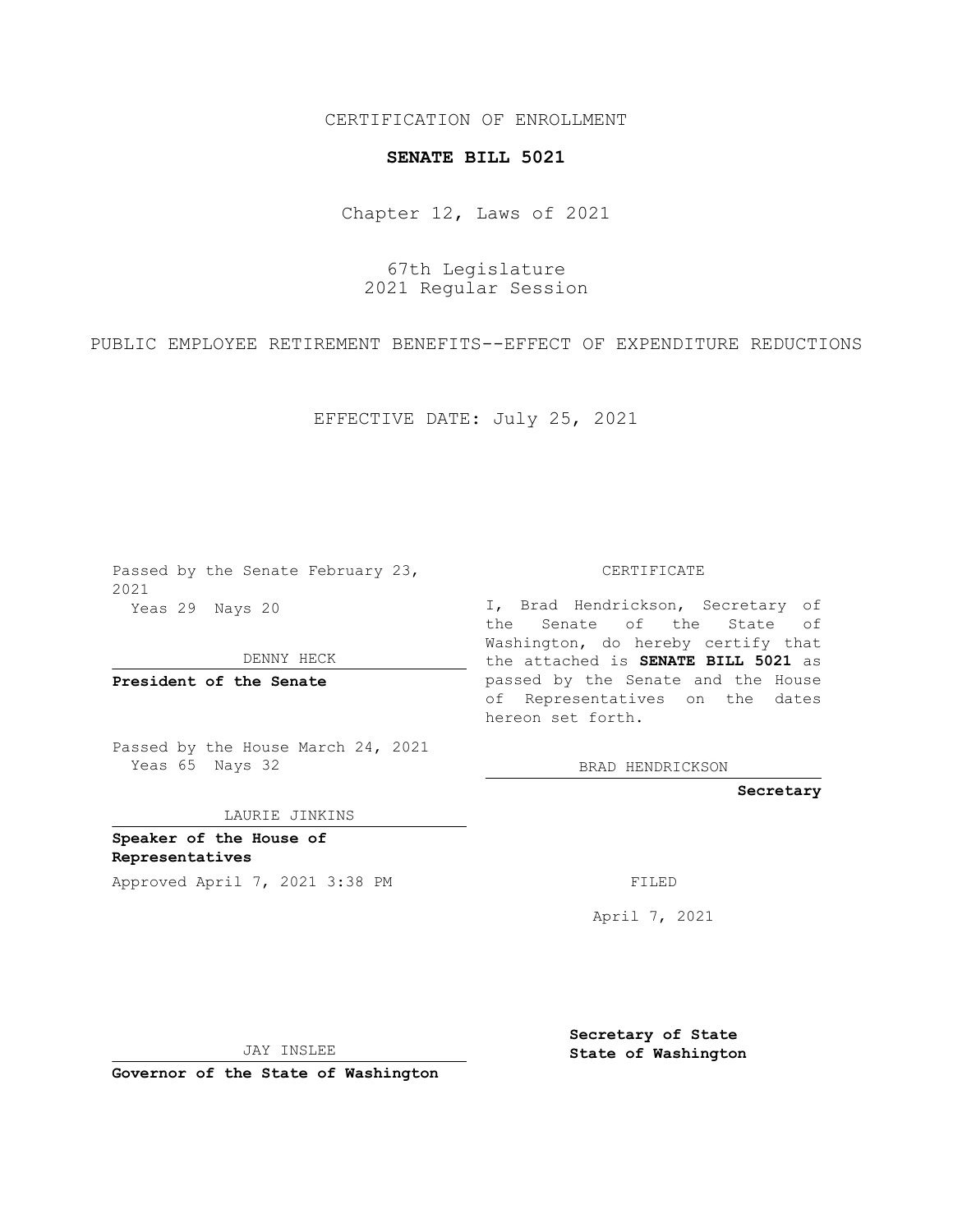## **SENATE BILL 5021**

Passed Legislature - 2021 Regular Session

**State of Washington 67th Legislature 2021 Regular Session**

**By** Senators Hunt, Conway, Saldaña, and Wilson, C.; by request of Department of Retirement Systems

Prefiled 12/17/20. Read first time 01/11/21. Referred to Committee on Ways & Means.

 AN ACT Relating to the effect of expenditure reduction efforts on retirement benefits for public employees, including those participating in the shared work program; amending RCW 41.26.030, 41.32.010, 41.34.040, 41.35.010, 41.37.010, 41.40.010, and 43.43.120; adding a new section to chapter 41.50 RCW; and creating a new 6 section.

7 BE IT ENACTED BY THE LEGISLATURE OF THE STATE OF WASHINGTON:

8 NEW SECTION. **Sec. 1.** It is the intent of the legislature that 9 this act be curative, remedial, and retroactively applied.

10 **Sec. 2.** RCW 41.26.030 and 2020 c 107 s 6 are each amended to 11 read as follows:

12 As used in this chapter, unless a different meaning is plainly 13 required by the context:

14 (1) "Accumulated contributions" means the employee's 15 contributions made by a member, including any amount paid under RCW 16 41.50.165(2), plus accrued interest credited thereon.

17 (2) "Actuarial reserve" means a method of financing a pension or 18 retirement plan wherein reserves are accumulated as the liabilities 19 for benefit payments are incurred in order that sufficient funds will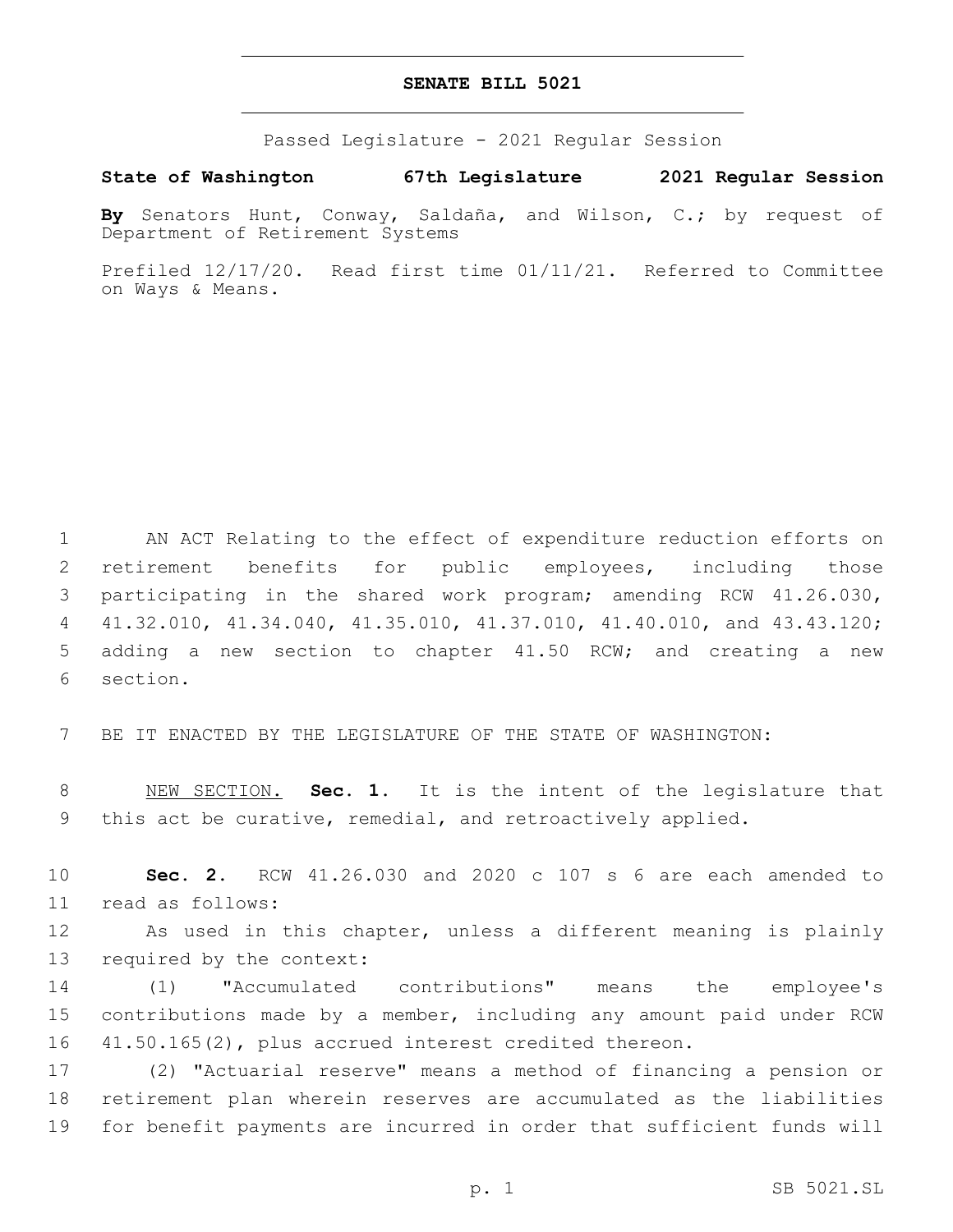be available on the date of retirement of each member to pay the member's future benefits during the period of retirement.

 (3) "Actuarial valuation" means a mathematical determination of the financial condition of a retirement plan. It includes the computation of the present monetary value of benefits payable to present members, and the present monetary value of future employer and employee contributions, giving effect to mortality among active 8 and retired members and also to the rates of disability, retirement, withdrawal from service, salary and interest earned on investments.

 (4)(a) "Basic salary" for plan 1 members, means the basic monthly rate of salary or wages, including longevity pay but not including overtime earnings or special salary or wages, upon which pension or retirement benefits will be computed and upon which employer contributions and salary deductions will be based.

 (b) "Basic salary" for plan 2 members, means salaries or wages earned by a member during a payroll period for personal services, including overtime payments, and shall include wages and salaries deferred under provisions established pursuant to sections 403(b), 414(h), and 457 of the United States Internal Revenue Code, but shall exclude lump sum payments for deferred annual sick leave, unused accumulated vacation, unused accumulated annual leave, or any form of severance pay. In any year in which a member serves in the legislature the member shall have the option of having such member's 24 basic salary be the greater of:

 (i) The basic salary the member would have received had such 26 member not served in the legislature; or

 (ii) Such member's actual basic salary received for nonlegislative public employment and legislative service combined. Any additional contributions to the retirement system required because basic salary under (b)(i) of this subsection is greater than basic salary under (b)(ii) of this subsection shall be paid by the member for both member and employer contributions.

 (5)(a) "Beneficiary" for plan 1 members, means any person in receipt of a retirement allowance, disability allowance, death 35 benefit, or any other benefit described herein.

 (b) "Beneficiary" for plan 2 members, means any person in receipt of a retirement allowance or other benefit provided by this chapter resulting from service rendered to an employer by another person.

 (6)(a) "Child" or "children" means an unmarried person who is under the age of eighteen or mentally or physically disabled as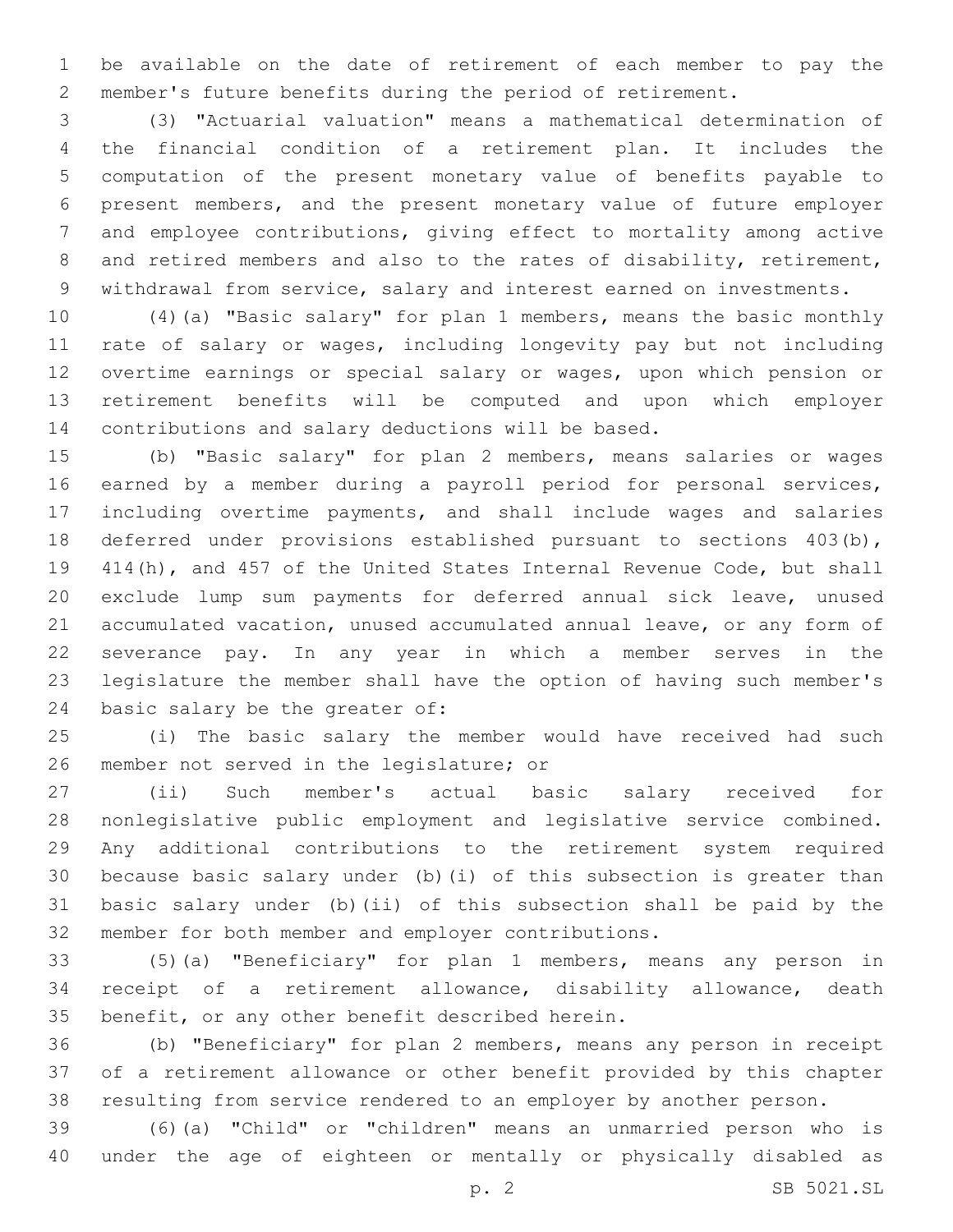determined by the department, except a person who is disabled and in 2 the full time care of a state institution, who is:

3 (i) A natural born child;

 (ii) A stepchild where that relationship was in existence prior to the date benefits are payable under this chapter;

(iii) A posthumous child;6

 (iv) A child legally adopted or made a legal ward of a member 8 prior to the date benefits are payable under this chapter; or

 (v) An illegitimate child legitimized prior to the date any 10 benefits are payable under this chapter.

 (b) A person shall also be deemed to be a child up to and including the age of twenty years and eleven months while attending any high school, college, or vocational or other educational institution accredited, licensed, or approved by the state, in which it is located, including the summer vacation months and all other normal and regular vacation periods at the particular educational institution after which the child returns to school.

 (7) "Department" means the department of retirement systems 19 created in chapter 41.50 RCW.

(8) "Director" means the director of the department.

 (9) "Disability board" for plan 1 members means either the county disability board or the city disability board established in RCW 41.26.110.23

 (10) "Disability leave" means the period of six months or any portion thereof during which a member is on leave at an allowance equal to the member's full salary prior to the commencement of disability retirement. The definition contained in this subsection 28 shall apply only to plan 1 members.

 (11) "Disability retirement" for plan 1 members, means the period following termination of a member's disability leave, during which the member is in receipt of a disability retirement allowance.

 (12) "Domestic partners" means two adults who have registered as 33 domestic partners under RCW 26.60.020.

 (13) "Employee" means any law enforcement officer or firefighter as defined in subsections (17) and (19) of this section.

 (14)(a) "Employer" for plan 1 members, means the legislative authority of any city, town, county, district, or regional fire protection service authority or the elected officials of any municipal corporation that employs any law enforcement officer and/or firefighter, any authorized association of such municipalities, and,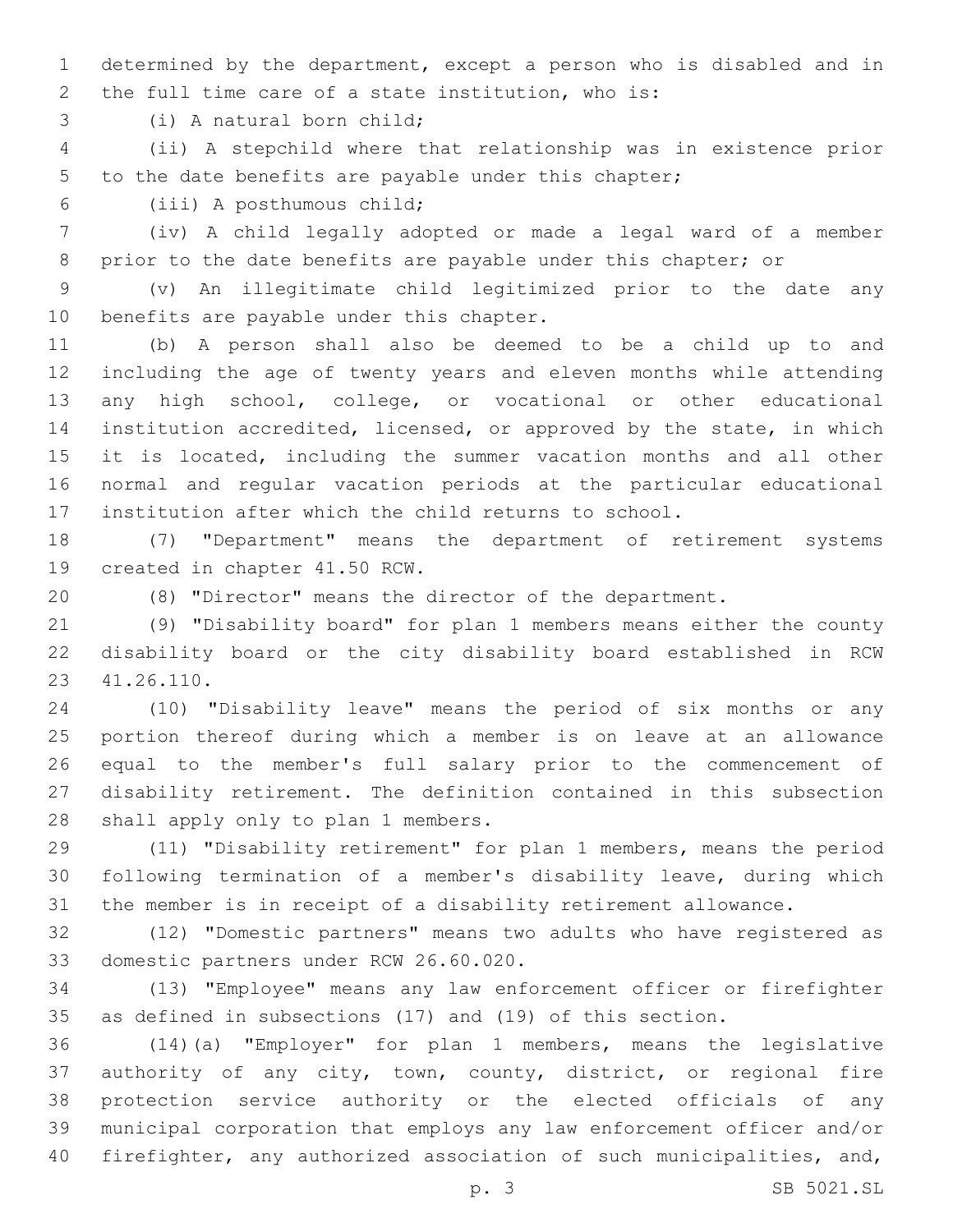except for the purposes of RCW 41.26.150, any labor guild, association, or organization, which represents the firefighters or law enforcement officers of at least seven cities of over 20,000 population and the membership of each local lodge or division of which is composed of at least sixty percent law enforcement officers 6 or firefighters as defined in this chapter.

 (b) "Employer" for plan 2 members, means the following entities to the extent that the entity employs any law enforcement officer 9 and/or firefighter:

 (i) The legislative authority of any city, town, county, district, public corporation, or regional fire protection service authority established under RCW 35.21.730 to provide emergency 13 medical services as defined in RCW 18.73.030;

(ii) The elected officials of any municipal corporation;

 (iii) The governing body of any other general authority law 16 enforcement agency;

 (iv) A four-year institution of higher education having a fully operational fire department as of January 1, 1996; or

 (v) The department of social and health services or the department of corrections when employing firefighters serving at a 21 prison or civil commitment center on an island.

 (c) Except as otherwise specifically provided in this chapter, "employer" does not include a government contractor. For purposes of this subsection, a "government contractor" is any entity, including a partnership, limited liability company, for-profit or nonprofit corporation, or person, that provides services pursuant to a contract with an "employer." The determination whether an employer-employee relationship has been established is not based on the relationship between a government contractor and an "employer," but is based solely on the relationship between a government contractor's employee 31 and an "employer" under this chapter.

 (15)(a) "Final average salary" for plan 1 members, means (i) for a member holding the same position or rank for a minimum of twelve months preceding the date of retirement, the basic salary attached to such same position or rank at time of retirement; (ii) for any other member, including a civil service member who has not served a minimum of twelve months in the same position or rank preceding the date of retirement, the average of the greatest basic salaries payable to such member during any consecutive twenty-four month period within such member's last ten years of service for which service credit is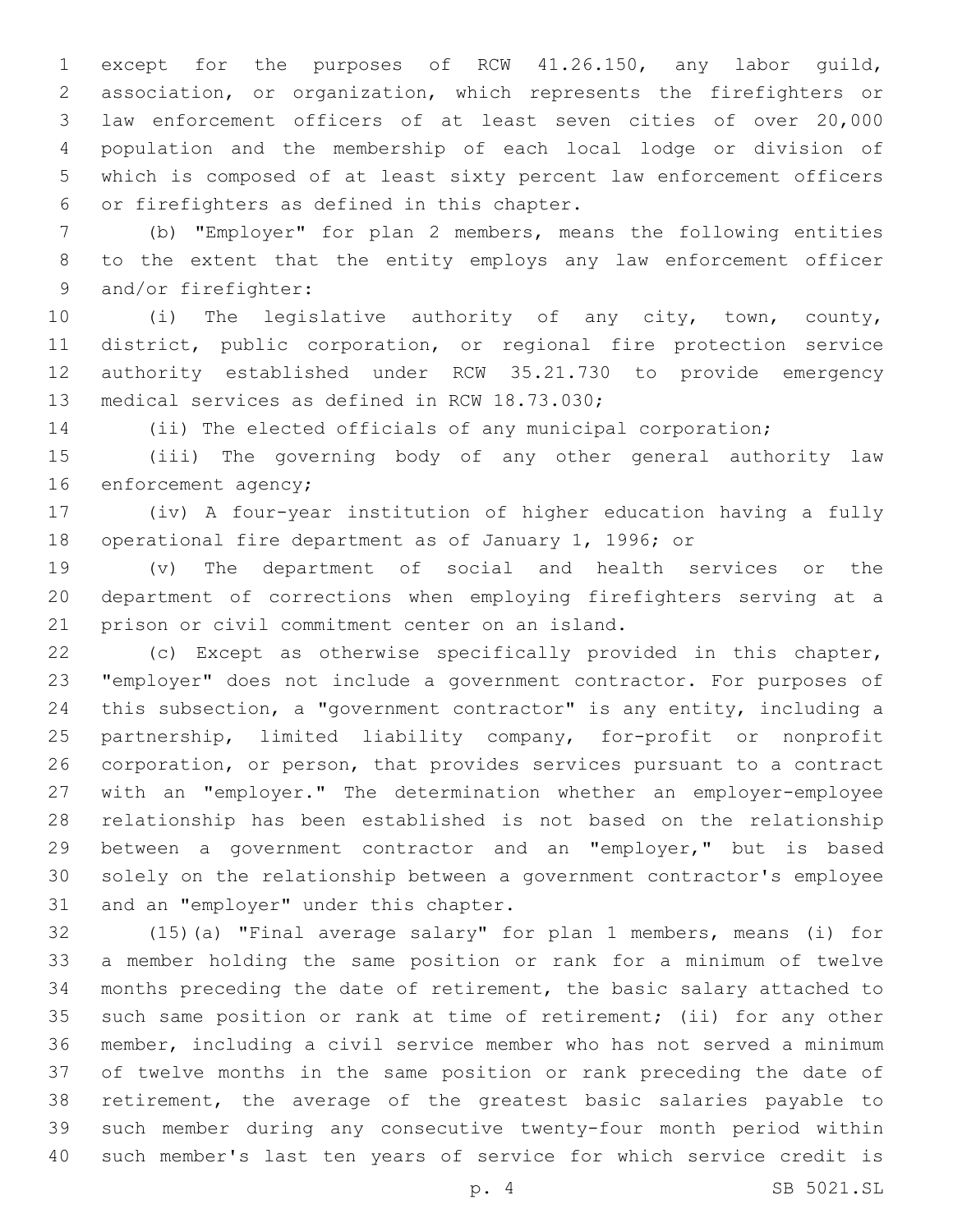allowed, computed by dividing the total basic salaries payable to such member during the selected twenty-four month period by twenty- four; (iii) in the case of disability of any member, the basic salary payable to such member at the time of disability retirement; (iv) in the case of a member who hereafter vests pursuant to RCW 41.26.090, the basic salary payable to such member at the time of vesting.

 (b) "Final average salary" for plan 2 members, means the monthly average of the member's basic salary for the highest consecutive sixty service credit months of service prior to such member's retirement, termination, or death. Periods constituting authorized unpaid leaves of absence may not be used in the calculation of final 12 average salary.

 (c) In calculating final average salary under (a) or (b) of this subsection, the department of retirement systems shall include:

 (i) Any compensation forgone by a member employed by a state agency or institution during the 2009-2011 fiscal biennium as a result of reduced work hours, mandatory or voluntary leave without pay, temporary reduction in pay implemented prior to December 11, 2010, or temporary layoffs if the reduced compensation is an integral part of the employer's expenditure reduction efforts, as certified by 21 the employer; ((and))

 (ii) Any compensation forgone by a member employed by the state or a local government employer during the 2011-2013 fiscal biennium as a result of reduced work hours, mandatory leave without pay, temporary layoffs, or reductions to current pay if the reduced compensation is an integral part of the employer's expenditure reduction efforts, as certified by the employer. Reductions to current pay shall not include elimination of previously agreed upon 29 future salary increases; and

 (iii) Any compensation forgone by a member employed by the state or a local government employer during the 2019-2021 and 2021-2023 fiscal biennia as a result of reduced work hours, mandatory leave 33 without pay, temporary layoffs, furloughs, reductions to current pay, or other similar measures resulting from the COVID-19 budgetary crisis, if the reduced compensation is an integral part of the employer's expenditure reduction efforts, as certified by the 37 employer. Reductions to current pay shall not include elimination of 38 previously agreed upon future salary increases.

 (16) "Fire department" includes a fire station operated by the department of social and health services or the department of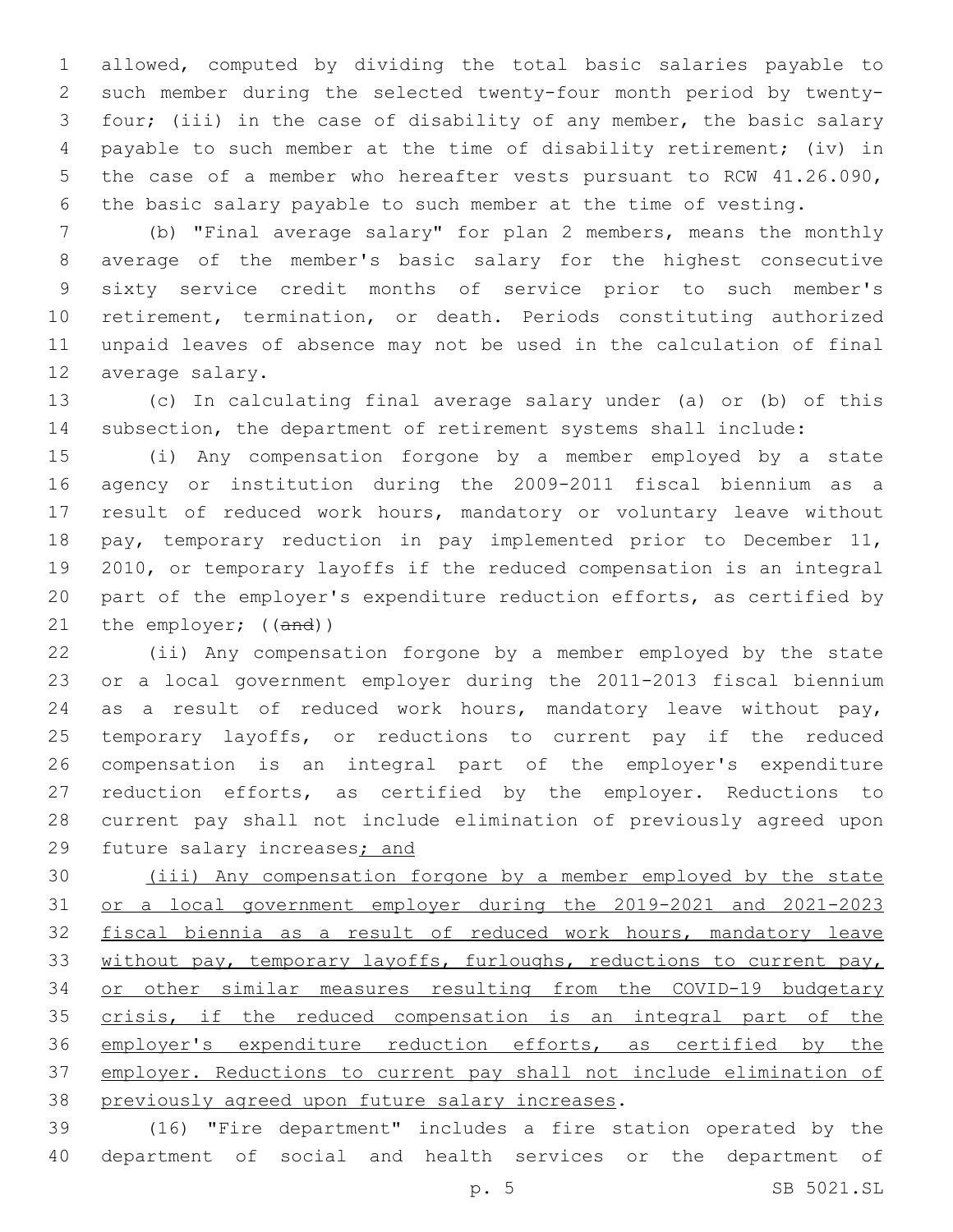corrections when employing firefighters serving a prison or civil 2 commitment center on an island.

(17) "Firefighter" means:3

 (a) Any person who is serving on a full time, fully compensated basis as a member of a fire department of an employer and who is serving in a position which requires passing a civil service 7 examination for firefighter, and who is actively employed as such;

 (b) Anyone who is actively employed as a full time firefighter where the fire department does not have a civil service examination;

10 (c) Supervisory firefighter personnel;

 (d) Any full time executive secretary of an association of fire protection districts authorized under RCW 52.12.031. The provisions of this subsection (17)(d) shall not apply to plan 2 members;

 (e) The executive secretary of a labor guild, association or organization (which is an employer under subsection (14) of this section), if such individual has five years previous membership in a retirement system established in chapter 41.16 or 41.18 RCW. The provisions of this subsection (17)(e) shall not apply to plan 2 19 members;

 (f) Any person who is serving on a full time, fully compensated basis for an employer, as a fire dispatcher, in a department in which, on March 1, 1970, a dispatcher was required to have passed a 23 civil service examination for firefighter;

 (g) Any person who on March 1, 1970, was employed on a full time, fully compensated basis by an employer, and who on May 21, 1971, was making retirement contributions under the provisions of chapter 41.16 27 or 41.18 RCW; and

 (h) Any person who is employed on a full-time, fully compensated basis by an employer as an emergency medical technician that meets the requirements of RCW 18.71.200 or 18.73.030(12), and whose duties include providing emergency medical services as defined in RCW 32 18.73.030.

 (18) "General authority law enforcement agency" means any agency, department, or division of a municipal corporation, political subdivision, or other unit of local government of this state, and any agency, department, or division of state government, having as its primary function the detection and apprehension of persons committing infractions or violating the traffic or criminal laws in general, but not including the Washington state patrol. Such an agency, department, or division is distinguished from a limited authority law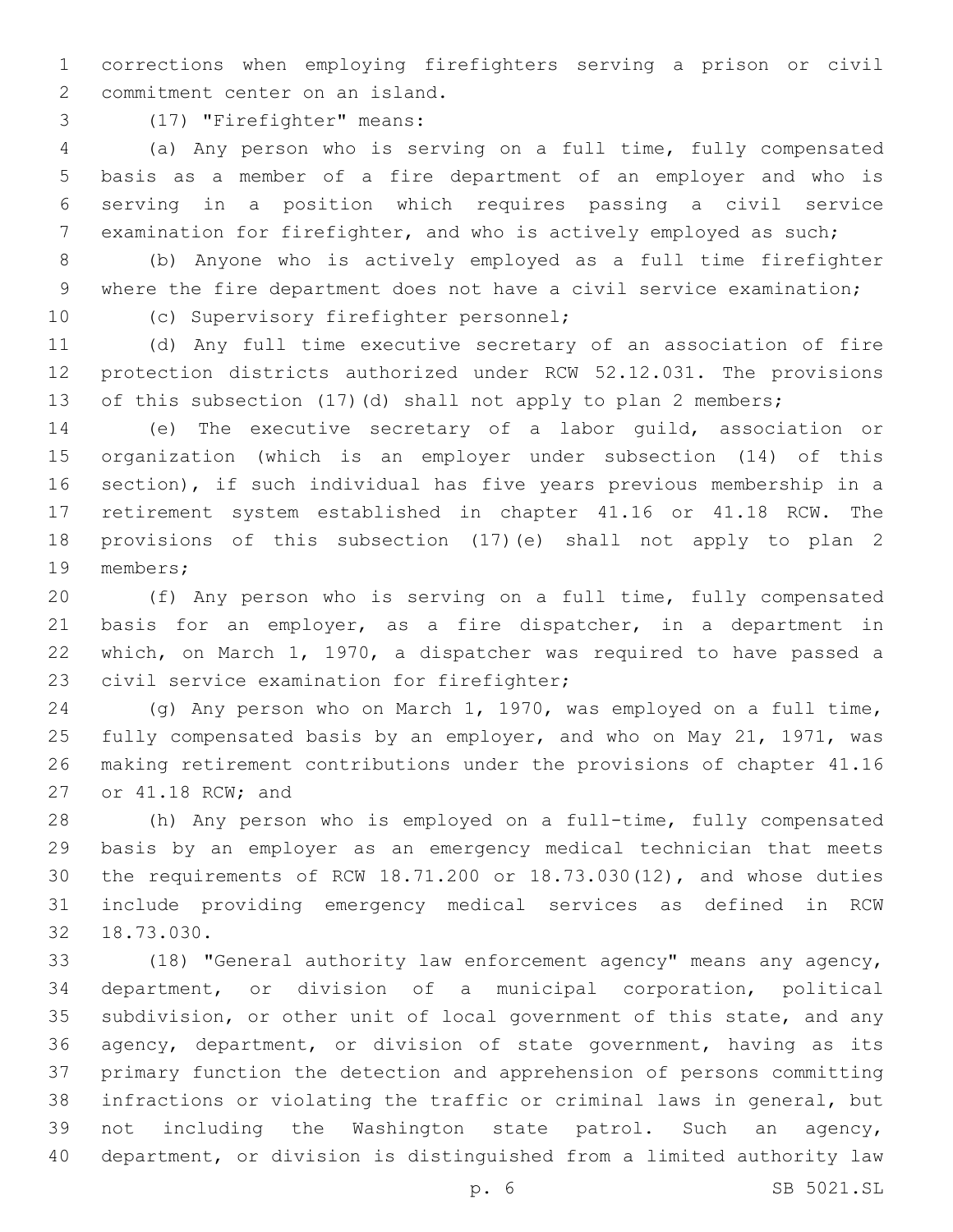enforcement agency having as one of its functions the apprehension or detection of persons committing infractions or violating the traffic or criminal laws relating to limited subject areas, including but not limited to, the state departments of natural resources and social and health services, the state gambling commission, the state lottery commission, the state parks and recreation commission, the state utilities and transportation commission, the state liquor and cannabis board, and the state department of corrections. A general authority law enforcement agency under this chapter does not include 10 a government contractor.

 (19) "Law enforcement officer" beginning January 1, 1994, means any person who is commissioned and employed by an employer on a full time, fully compensated basis to enforce the criminal laws of the state of Washington generally, with the following qualifications:

 (a) No person who is serving in a position that is basically clerical or secretarial in nature, and who is not commissioned shall 17 be considered a law enforcement officer;

 (b) Only those deputy sheriffs, including those serving under a different title pursuant to county charter, who have successfully completed a civil service examination for deputy sheriff or the equivalent position, where a different title is used, and those persons serving in unclassified positions authorized by RCW 41.14.070 except a private secretary will be considered law enforcement 24 officers;

 (c) Only such full time commissioned law enforcement personnel as have been appointed to offices, positions, or ranks in the police department which have been specifically created or otherwise expressly provided for and designated by city charter provision or by ordinance enacted by the legislative body of the city shall be 30 considered city police officers;

 (d) The term "law enforcement officer" also includes the executive secretary of a labor guild, association or organization (which is an employer under subsection (14) of this section) if that individual has five years previous membership in the retirement system established in chapter 41.20 RCW. The provisions of this subsection (19)(d) shall not apply to plan 2 members; and

 (e) The term "law enforcement officer" also includes a person employed on or after January 1, 1993, as a public safety officer or director of public safety, so long as the job duties substantially involve only either police or fire duties, or both, and no other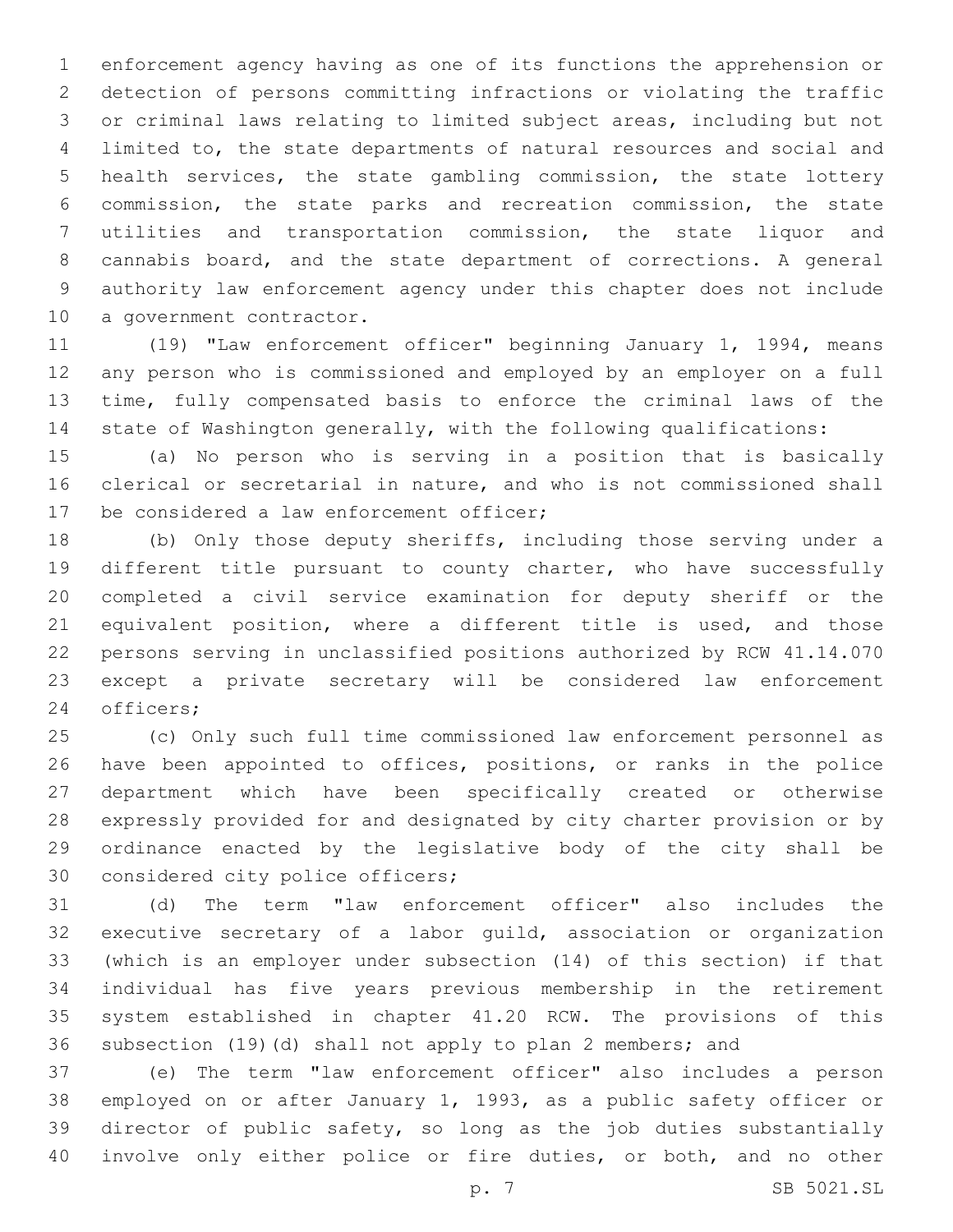duties in a city or town with a population of less than ten thousand. The provisions of this subsection (19)(e) shall not apply to any public safety officer or director of public safety who is receiving a retirement allowance under this chapter as of May 12, 1993.

 (20) "Medical services" for plan 1 members, shall include the following as minimum services to be provided. Reasonable charges for these services shall be paid in accordance with RCW 41.26.150.

 (a) Hospital expenses: These are the charges made by a hospital, 9 in its own behalf, for

 (i) Board and room not to exceed semiprivate room rate unless private room is required by the attending physician due to the 12 condition of the patient.

 (ii) Necessary hospital services, other than board and room, 14 furnished by the hospital.

 (b) Other medical expenses: The following charges are considered "other medical expenses," provided that they have not been considered 17 as "hospital expenses".

18 (i) The fees of the following:

 (A) A physician or surgeon licensed under the provisions of 20 chapter 18.71 RCW;

 (B) An osteopathic physician and surgeon licensed under the 22 provisions of chapter 18.57 RCW;

 (C) A chiropractor licensed under the provisions of chapter 18.25 24 RCW.

 (ii) The charges of a registered graduate nurse other than a nurse who ordinarily resides in the member's home, or is a member of the family of either the member or the member's spouse.

 (iii) The charges for the following medical services and 29 supplies:

(A) Drugs and medicines upon a physician's prescription;

(B) Diagnostic X-ray and laboratory examinations;

(C) X-ray, radium, and radioactive isotopes therapy;

33 (D) Anesthesia and oxygen;

 (E) Rental of iron lung and other durable medical and surgical 35 equipment;

(F) Artificial limbs and eyes, and casts, splints, and trusses;

 (G) Professional ambulance service when used to transport the member to or from a hospital when injured by an accident or stricken 39 by a disease;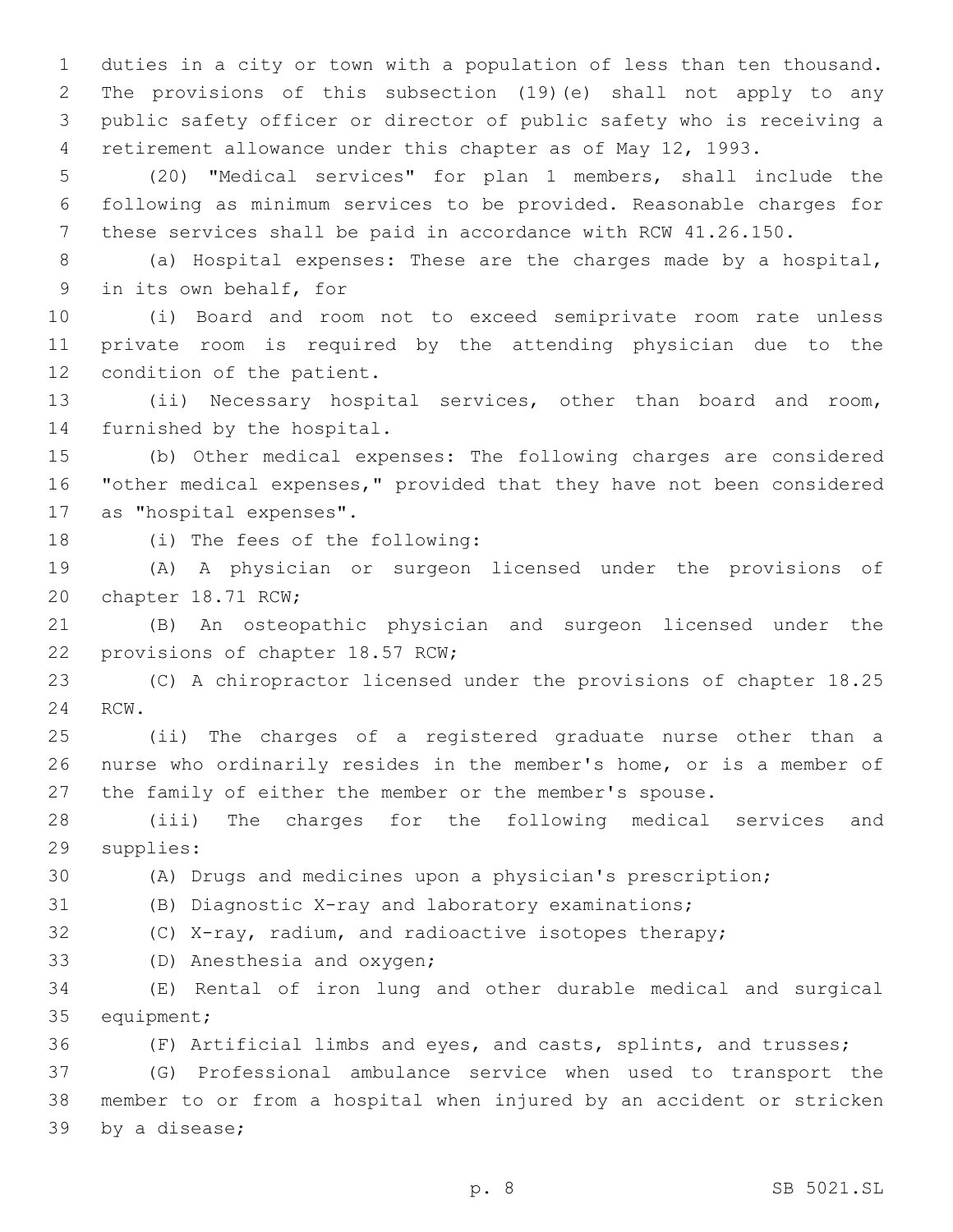(H) Dental charges incurred by a member who sustains an accidental injury to his or her teeth and who commences treatment by a legally licensed dentist within ninety days after the accident;

(I) Nursing home confinement or hospital extended care facility;

(J) Physical therapy by a registered physical therapist;

 (K) Blood transfusions, including the cost of blood and blood 7 plasma not replaced by voluntary donors;

 (L) An optometrist licensed under the provisions of chapter 18.53 9 RCW.

 (21) "Member" means any firefighter, law enforcement officer, or other person as would apply under subsection (17) or (19) of this section whose membership is transferred to the Washington law enforcement officers' and firefighters' retirement system on or after March 1, 1970, and every law enforcement officer and firefighter who is employed in that capacity on or after such date.

 (22) "Plan 1" means the law enforcement officers' and firefighters' retirement system, plan 1 providing the benefits and funding provisions covering persons who first became members of the 19 system prior to October 1, 1977.

 (23) "Plan 2" means the law enforcement officers' and firefighters' retirement system, plan 2 providing the benefits and funding provisions covering persons who first became members of the 23 system on and after October 1, 1977.

 (24) "Position" means the employment held at any particular time, which may or may not be the same as civil service rank.

 (25) "Regular interest" means such rate as the director may 27 determine.

 (26) "Retiree" for persons who establish membership in the retirement system on or after October 1, 1977, means any member in receipt of a retirement allowance or other benefit provided by this chapter resulting from service rendered to an employer by such 32 member.

 (27) "Retirement fund" means the "Washington law enforcement officers' and firefighters' retirement system fund" as provided for 35 herein.

 (28) "Retirement system" means the "Washington law enforcement officers' and firefighters' retirement system" provided herein.

 (29)(a) "Service" for plan 1 members, means all periods of employment for an employer as a firefighter or law enforcement officer, for which compensation is paid, together with periods of

p. 9 SB 5021.SL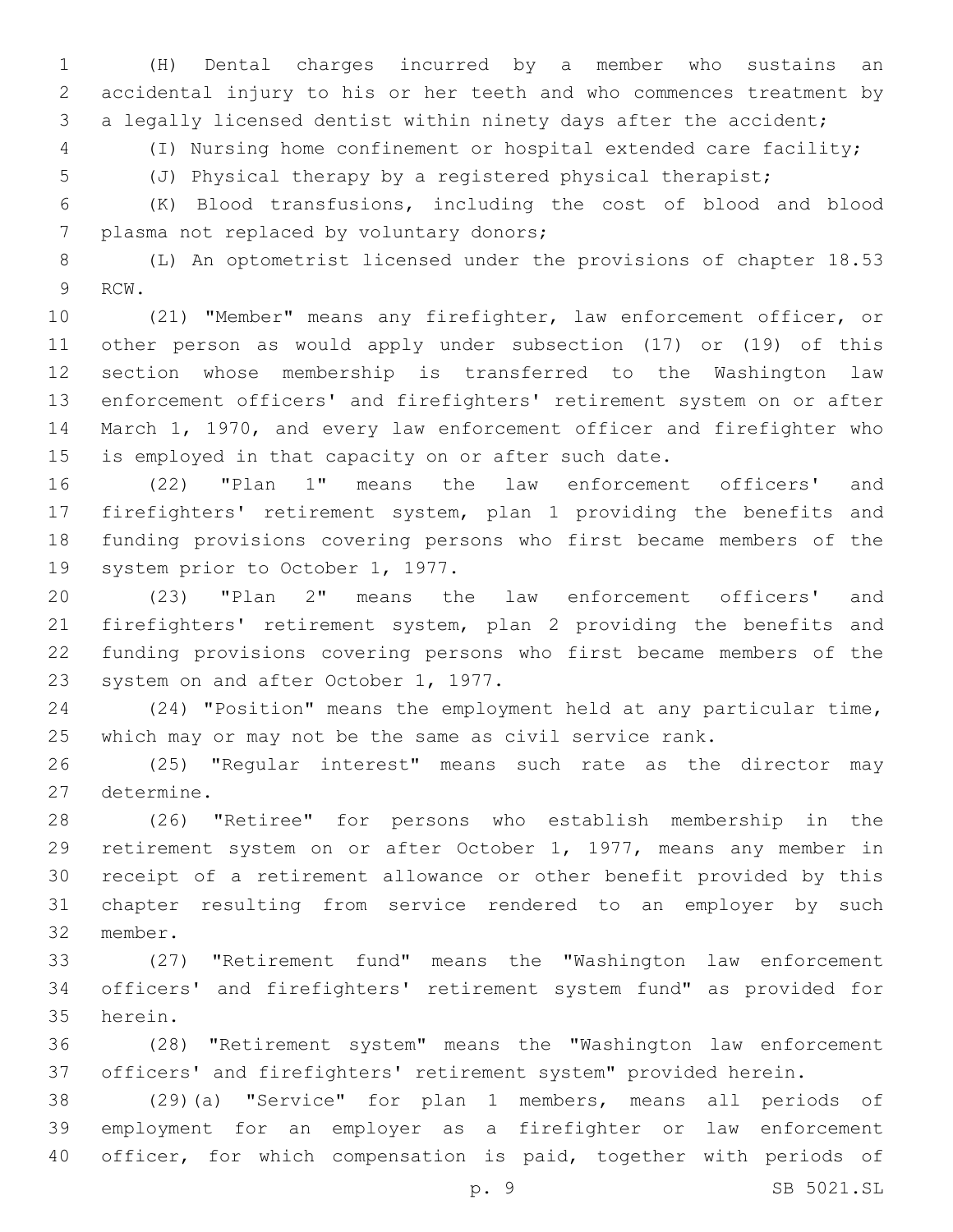suspension not exceeding thirty days in duration. For the purposes of this chapter service shall also include service in the armed forces of the United States as provided in RCW 41.26.190. Credit shall be allowed for all service credit months of service rendered by a member from and after the member's initial commencement of employment as a firefighter or law enforcement officer, during which the member worked for seventy or more hours, or was on disability leave or disability retirement. Only service credit months of service shall be counted in the computation of any retirement allowance or other 10 benefit provided for in this chapter.

 (i) For members retiring after May 21, 1971 who were employed under the coverage of a prior pension act before March 1, 1970, "service" shall also include (A) such military service not exceeding five years as was creditable to the member as of March 1, 1970, under the member's particular prior pension act, and (B) such other periods of service as were then creditable to a particular member under the provisions of RCW 41.18.165, 41.20.160, or 41.20.170. However, in no event shall credit be allowed for any service rendered prior to March 1, 1970, where the member at the time of rendition of such service was employed in a position covered by a prior pension act, unless such service, at the time credit is claimed therefor, is also creditable under the provisions of such prior act.

 (ii) A member who is employed by two employers at the same time shall only be credited with service to one such employer for any month during which the member rendered such dual service.

 (iii) Reduction efforts such as furloughs, reduced work hours, 27 mandatory leave without pay, temporary layoffs, or other similar situations as contemplated by subsection (15)(c)(iii) of this section do not result in a reduction in service credit that otherwise would 30 have been earned for that month of work, and the member shall receive 31 the full service credit for the hours that were scheduled to be worked before the reduction.

 (b)(i) "Service" for plan 2 members, means periods of employment by a member for one or more employers for which basic salary is earned for ninety or more hours per calendar month which shall constitute a service credit month. Periods of employment by a member for one or more employers for which basic salary is earned for at least seventy hours but less than ninety hours per calendar month shall constitute one-half service credit month. Periods of employment by a member for one or more employers for which basic salary is

p. 10 SB 5021.SL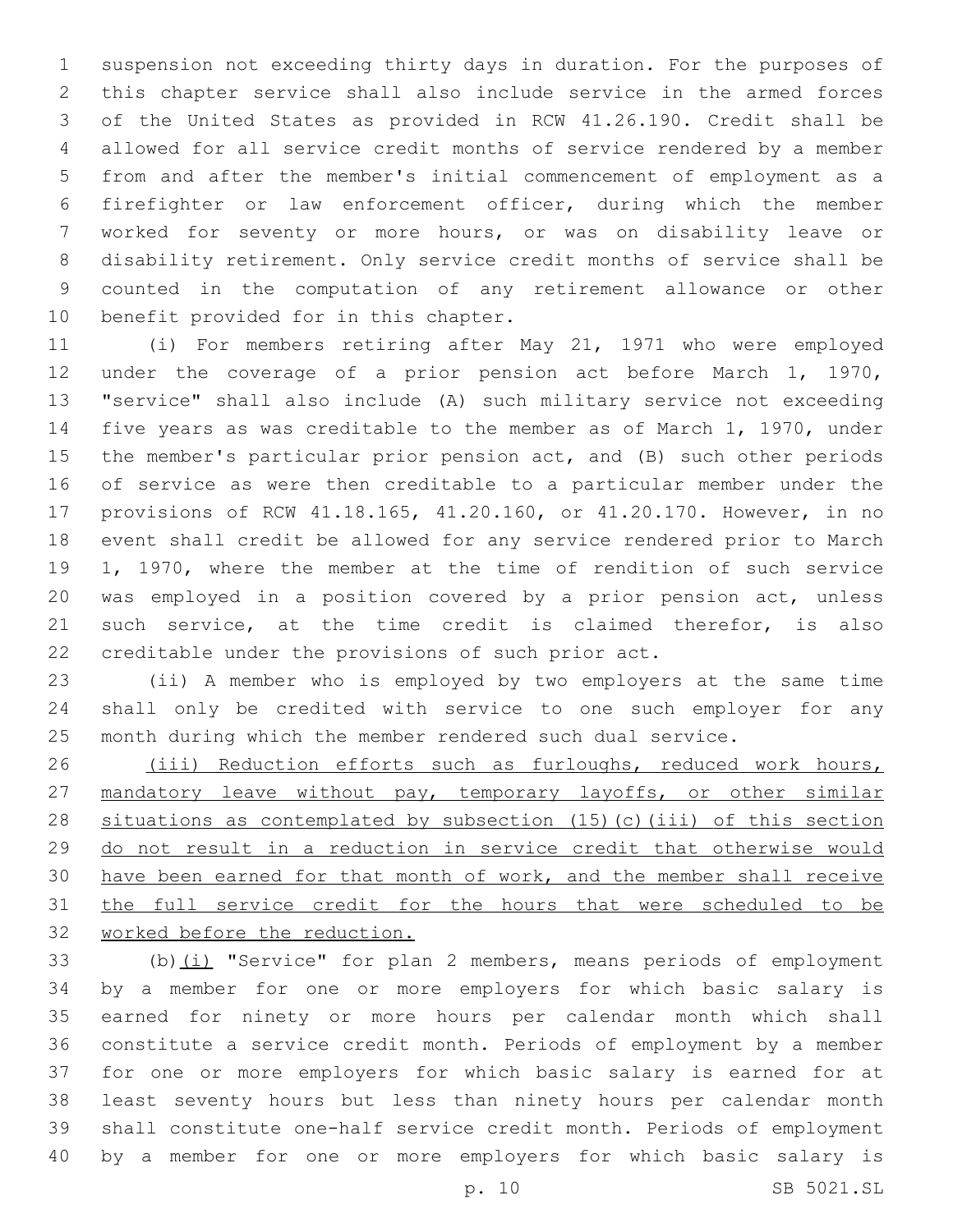earned for less than seventy hours shall constitute a one-quarter 2 service credit month.

 (ii) Members of the retirement system who are elected or appointed to a state elective position may elect to continue to be 5 members of this retirement system.

 (iii) Service credit years of service shall be determined by dividing the total number of service credit months of service by twelve. Any fraction of a service credit year of service as so determined shall be taken into account in the computation of such 10 retirement allowance or benefits.

11 (iv) If a member receives basic salary from two or more employers during any calendar month, the individual shall receive one service credit month's service credit during any calendar month in which multiple service for ninety or more hours is rendered; or one-half service credit month's service credit during any calendar month in which multiple service for at least seventy hours but less than ninety hours is rendered; or one-quarter service credit month during any calendar month in which multiple service for less than seventy 19 hours is rendered.

 (v) Reduction efforts such as furloughs, reduced work hours, 21 mandatory leave without pay, temporary layoffs, or other similar situations as contemplated by subsection (15)(c)(iii) of this section do not result in a reduction in service credit that otherwise would 24 have been earned for that month of work, and the member shall receive 25 the full service credit for the hours that were scheduled to be worked before the reduction.

 (30) "Service credit month" means a full service credit month or an accumulation of partial service credit months that are equal to 29 one.

 (31) "Service credit year" means an accumulation of months of service credit which is equal to one when divided by twelve.

 (32) "State actuary" or "actuary" means the person appointed 33 pursuant to RCW 44.44.010(2).

 (33) "State elective position" means any position held by any person elected or appointed to statewide office or elected or 36 appointed as a member of the legislature.

 (34) "Surviving spouse" means the surviving widow or widower of a member. "Surviving spouse" shall not include the divorced spouse of a 39 member except as provided in RCW 41.26.162.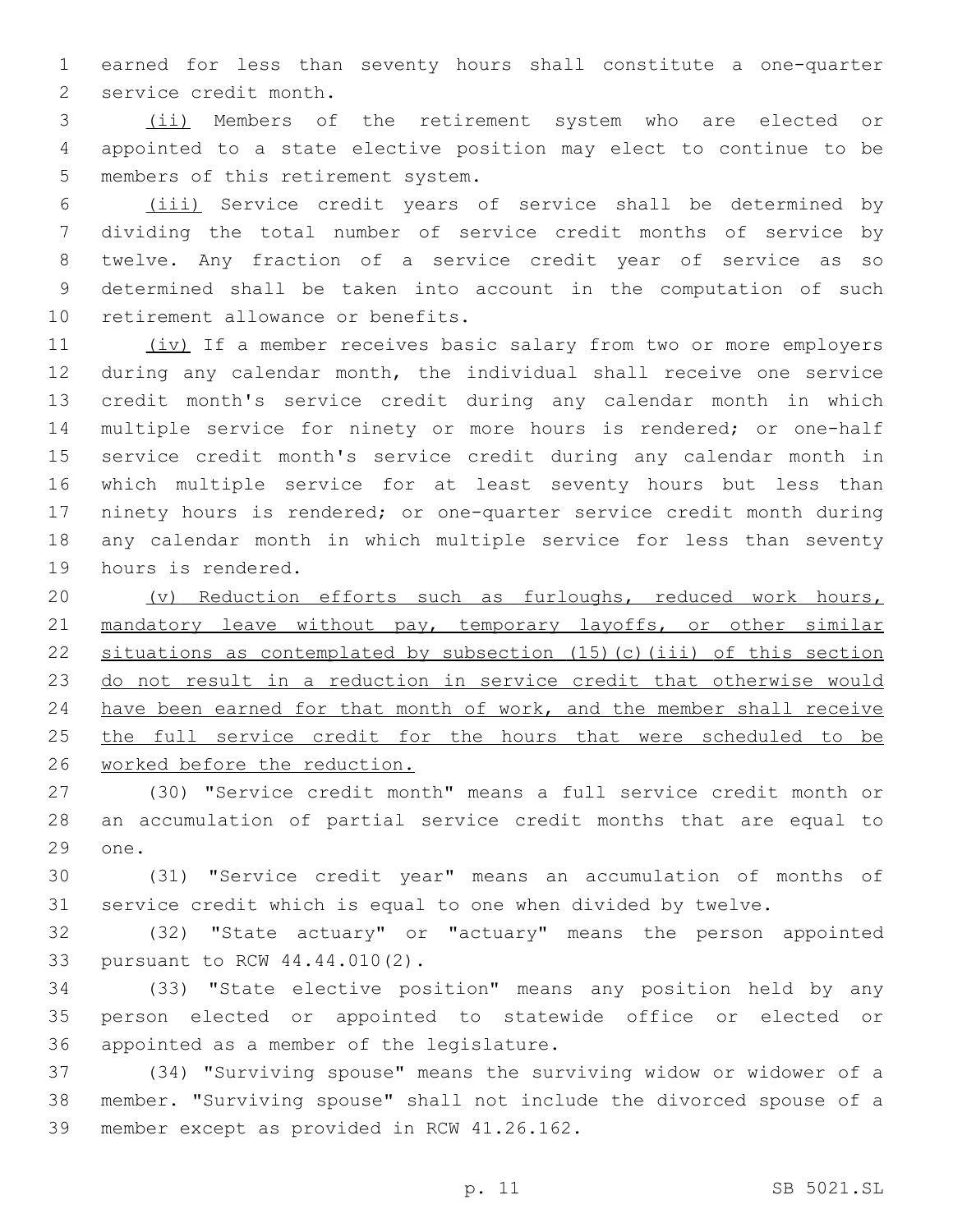**Sec. 3.** RCW 41.32.010 and 2018 c 257 s 2 are each amended to 2 read as follows:

 As used in this chapter, unless a different meaning is plainly 4 required by the context:

 (1)(a) "Accumulated contributions" for plan 1 members, means the sum of all regular annuity contributions and, except for the purpose of withdrawal at the time of retirement, any amount paid under RCW 8 41.50.165(2) with regular interest thereon.

 (b) "Accumulated contributions" for plan 2 members, means the sum of all contributions standing to the credit of a member in the member's individual account, including any amount paid under RCW 41.50.165(2), together with the regular interest thereon.

 (2) "Actuarial equivalent" means a benefit of equal value when computed upon the basis of such mortality tables and regulations as shall be adopted by the director and regular interest.

 (3) "Adjustment ratio" means the value of index A divided by 17 index B.

 (4) "Annual increase" means, initially, fifty-nine cents per month per year of service which amount shall be increased each July 1st by three percent, rounded to the nearest cent.

 (5) "Annuity" means the moneys payable per year during life by 22 reason of accumulated contributions of a member.

 (6) "Average final compensation" for plan 2 and plan 3 members, means the member's average earnable compensation of the highest consecutive sixty service credit months prior to such member's retirement, termination, or death. Periods constituting authorized leaves of absence may not be used in the calculation of average final 28 compensation except under RCW 41.32.810(2).

 (7)(a) "Beneficiary" for plan 1 members, means any person in receipt of a retirement allowance or other benefit provided by this 31 chapter.

 (b) "Beneficiary" for plan 2 and plan 3 members, means any person in receipt of a retirement allowance or other benefit provided by this chapter resulting from service rendered to an employer by 35 another person.

 (8) "Contract" means any agreement for service and compensation 37 between a member and an employer.

 (9) "Creditable service" means membership service plus prior service for which credit is allowable. This subsection shall apply 40 only to plan 1 members.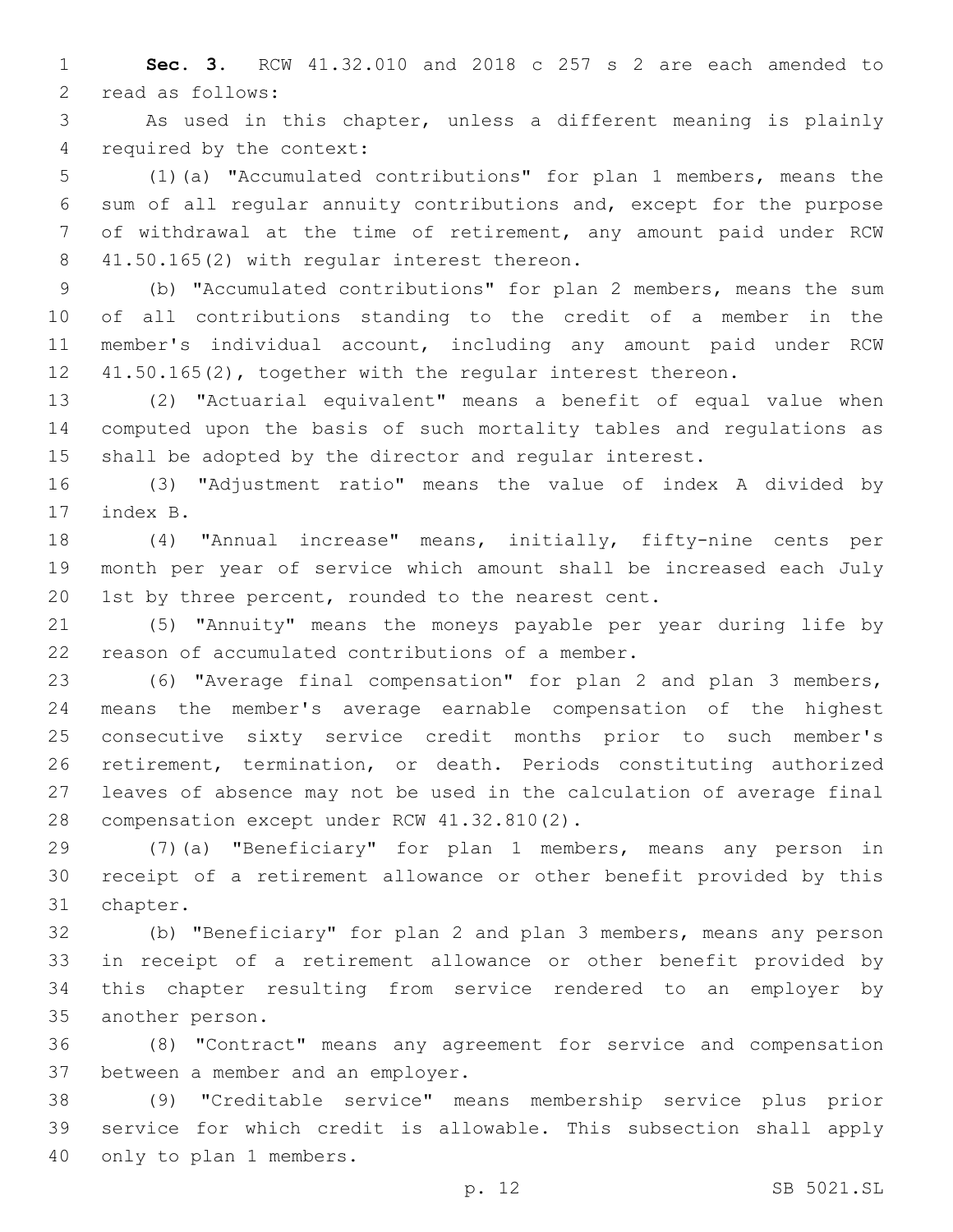(10) "Department" means the department of retirement systems 2 created in chapter 41.50 RCW.

 (11) "Dependent" means receiving one-half or more of support from a member.4

(12) "Director" means the director of the department.

 (13) "Disability allowance" means monthly payments during disability. This subsection shall apply only to plan 1 members.

(14)(a) "Earnable compensation" for plan 1 members, means:

 (i) All salaries and wages paid by an employer to an employee member of the retirement system for personal services rendered during a fiscal year. In all cases where compensation includes maintenance the employer shall fix the value of that part of the compensation not 13 paid in money.

 (ii) For an employee member of the retirement system teaching in 15 an extended school year program, two consecutive extended school years, as defined by the employer school district, may be used as the annual period for determining earnable compensation in lieu of the 18 two fiscal years.

 (iii) "Earnable compensation" for plan 1 members also includes the following actual or imputed payments, which are not paid for 21 personal services:

 (A) Retroactive payments to an individual by an employer on reinstatement of the employee in a position, or payments by an employer to an individual in lieu of reinstatement in a position which are awarded or granted as the equivalent of the salary or wages which the individual would have earned during a payroll period shall be considered earnable compensation and the individual shall receive 28 the equivalent service credit.

 (B) If a leave of absence, without pay, is taken by a member for the purpose of serving as a member of the state legislature, and such member has served in the legislature five or more years, the salary which would have been received for the position from which the leave of absence was taken shall be considered as compensation earnable if the employee's contribution thereon is paid by the employee. In addition, where a member has been a member of the state legislature for five or more years, earnable compensation for the member's two highest compensated consecutive years of service shall include a sum not to exceed thirty-six hundred dollars for each of such two consecutive years, regardless of whether or not legislative service 40 was rendered during those two years.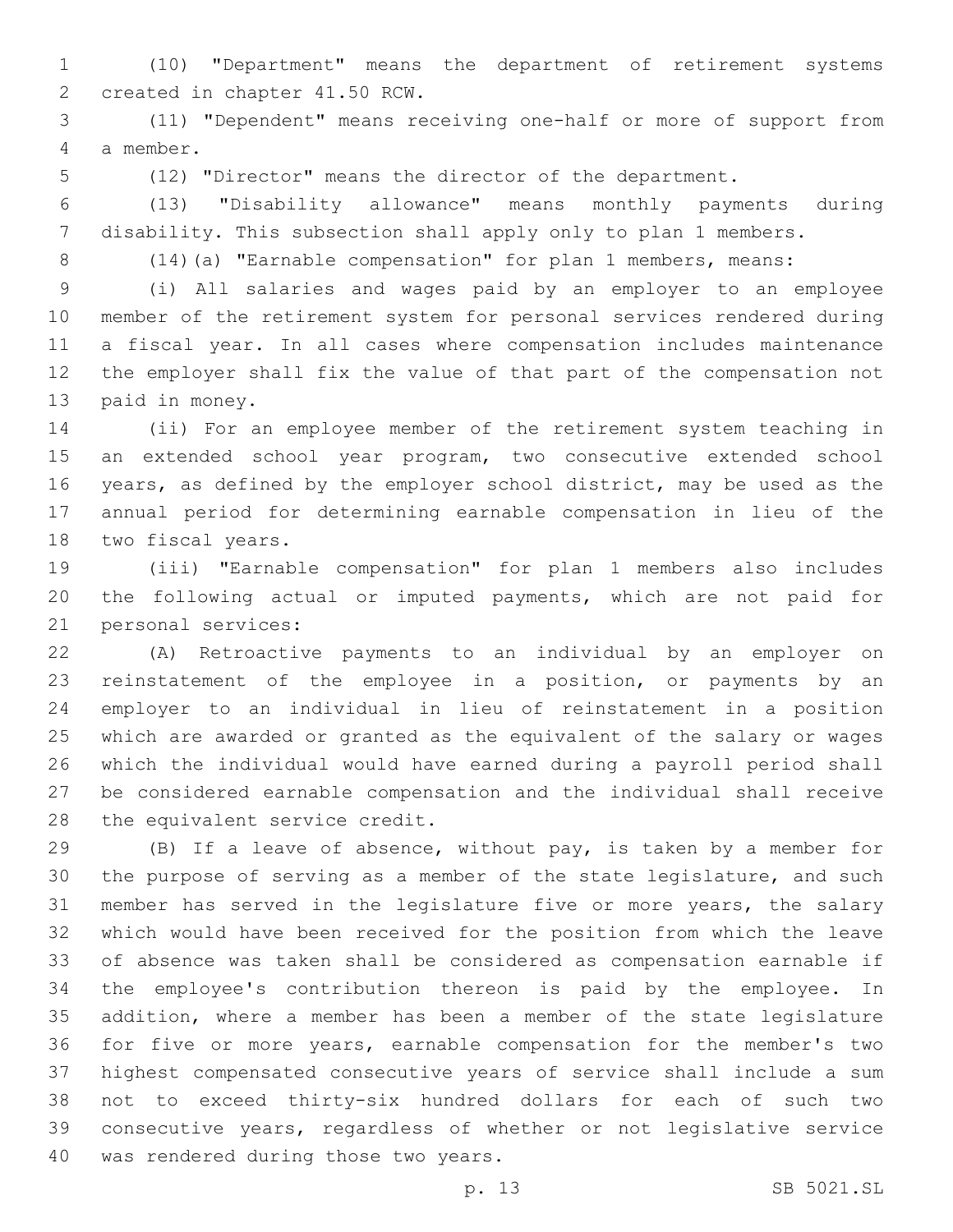(iv) For members employed less than full time under written contract with a school district, or community college district, in an instructional position, for which the member receives service credit of less than one year in all of the years used to determine the earnable compensation used for computing benefits due under RCW 41.32.497, 41.32.498, and 41.32.520, the member may elect to have earnable compensation defined as provided in RCW 41.32.345. For the purposes of this subsection, the term "instructional position" means a position in which more than seventy-five percent of the member's time is spent as a classroom instructor (including office hours), a librarian, a psychologist, a social worker, a nurse, a physical therapist, an occupational therapist, a speech language pathologist or audiologist, or a counselor. Earnable compensation shall be so defined only for the purpose of the calculation of retirement benefits and only as necessary to insure that members who receive fractional service credit under RCW 41.32.270 receive benefits proportional to those received by members who have received full-time 18 service credit.

19 (v) "Earnable compensation" does not include:

 (A) Remuneration for unused sick leave authorized under RCW 41.04.340, 28A.400.210, or 28A.310.490;21

 (B) Remuneration for unused annual leave in excess of two hundred forty hours as authorized by RCW 43.01.044 and 43.01.041.

 (b) "Earnable compensation" for plan 2 and plan 3 members, means salaries or wages earned by a member during a payroll period for personal services, including overtime payments, and shall include wages and salaries deferred under provisions established pursuant to sections 403(b), 414(h), and 457 of the United States Internal Revenue Code, but shall exclude lump sum payments for deferred annual sick leave, unused accumulated vacation, unused accumulated annual 31 leave, or any form of severance pay.

 "Earnable compensation" for plan 2 and plan 3 members also includes the following actual or imputed payments which, except in the case of (b)(ii)(B) of this subsection, are not paid for personal 35 services:

 (i) Retroactive payments to an individual by an employer on reinstatement of the employee in a position or payments by an employer to an individual in lieu of reinstatement in a position which are awarded or granted as the equivalent of the salary or wages which the individual would have earned during a payroll period shall

p. 14 SB 5021.SL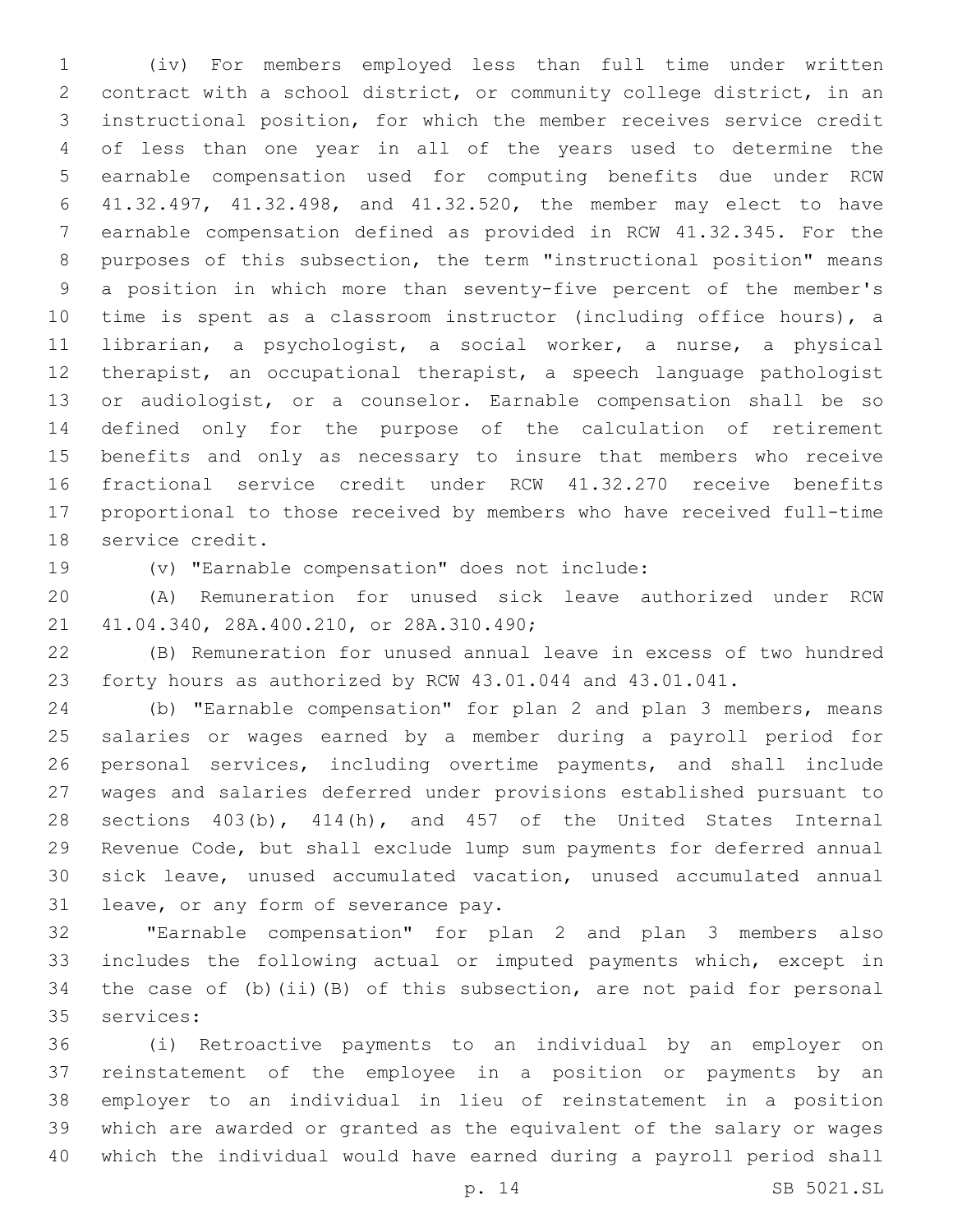be considered earnable compensation, to the extent provided above, and the individual shall receive the equivalent service credit.

 (ii) In any year in which a member serves in the legislature the member shall have the option of having such member's earnable 5 compensation be the greater of:

 (A) The earnable compensation the member would have received had 7 such member not served in the legislature; or

 (B) Such member's actual earnable compensation received for teaching and legislative service combined. Any additional contributions to the retirement system required because compensation earnable under (b)(ii)(A) of this subsection is greater than compensation earnable under (b)(ii)(B) of this subsection shall be paid by the member for both member and employer contributions.

 (c) In calculating earnable compensation under (a) or (b) of this subsection, the department of retirement systems shall include:

 (i) Any compensation forgone by a member employed by a state agency or institution during the 2009-2011 fiscal biennium as a result of reduced work hours, mandatory or voluntary leave without pay, temporary reduction in pay implemented prior to December 11, 2010, or temporary layoffs if the reduced compensation is an integral part of the employer's expenditure reduction efforts, as certified by 22 the employer; ((and))

 (ii) Any compensation forgone by a member during the 2011-2013 fiscal biennium as a result of reduced work hours, mandatory leave without pay, temporary layoffs, or reductions to current pay if the reduced compensation is an integral part of the employer's expenditure reduction efforts, as certified by the employer. Reductions to current pay shall not include elimination of previously 29 agreed upon future salary reductions; and

 (iii) Any compensation forgone by a member during the 2019-2021 and 2021-2023 fiscal biennia as a result of reduced work hours, mandatory leave without pay, temporary layoffs, furloughs, reductions to current pay, or other similar measures resulting from the COVID-19 budgetary crisis, if the reduced compensation is an integral part of 35 the employer's expenditure reduction efforts, as certified by the employer. Reductions to current pay shall not include elimination of 37 previously agreed upon future salary increases.

 (15)(a) "Eligible position" for plan 2 members from June 7, 1990, through September 1, 1991, means a position which normally requires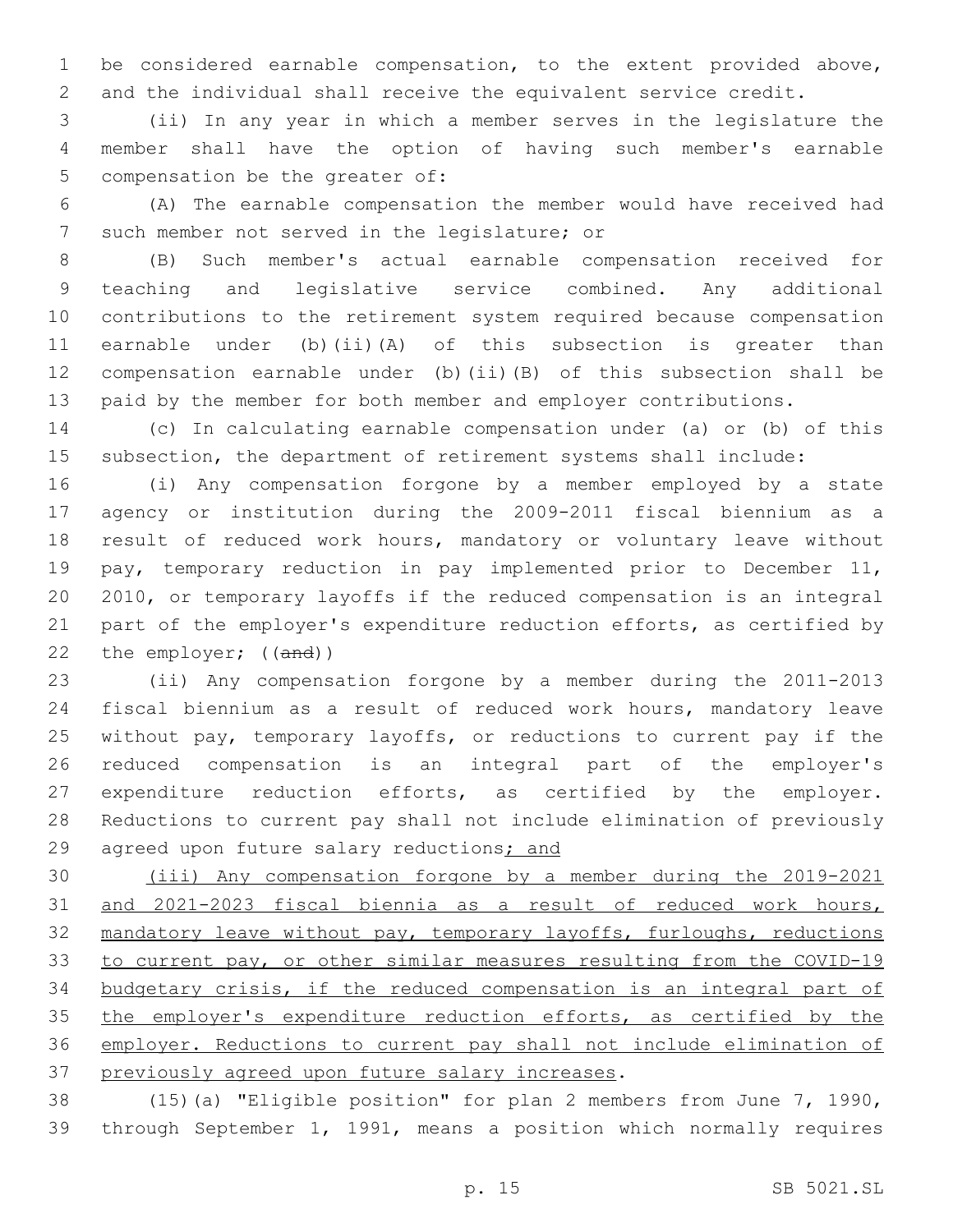two or more uninterrupted months of creditable service during 2 September through August of the following year.

 (b) "Eligible position" for plan 2 and plan 3 on and after September 1, 1991, means a position that, as defined by the employer, normally requires five or more months of at least seventy hours of earnable compensation during September through August of the 7 following year.

 (c) For purposes of this chapter an employer shall not define "position" in such a manner that an employee's monthly work for that 10 employer is divided into more than one position.

 (d) The elected position of the superintendent of public 12 instruction is an eligible position.

 (16) "Employed" or "employee" means a person who is providing services for compensation to an employer, unless the person is free from the employer's direction and control over the performance of work. The department shall adopt rules and interpret this subsection 17 consistent with common law.

 (17) "Employer" means the state of Washington, the school district, or any agency of the state of Washington by which the member is paid. Except as otherwise specifically provided in this chapter, "employer" does not include a government contractor. For purposes of this subsection, a "government contractor" is any entity, including a partnership, limited liability company, for-profit or nonprofit corporation, or person, that provides services pursuant to a contract with an employer. The determination whether an employer- employee relationship has been established is not based on the relationship between a government contractor and an employer, but is based solely on the relationship between a government contractor's employee and an employer under this chapter. For the purposes of retirement plan membership, this subsection includes tribal schools who have chosen to participate in the retirement system and satisfied 32 the requirements of RCW 28A.715.010(7).

 (18) "Fiscal year" means a year which begins July 1st and ends 34 June 30th of the following year.

 (19) "Former state fund" means the state retirement fund in operation for teachers under chapter 187, Laws of 1923, as amended.

 (20) "Index" means, for any calendar year, that year's annual average consumer price index, Seattle, Washington area, for urban wage earners and clerical workers, all items compiled by the bureau of labor statistics, United States department of labor.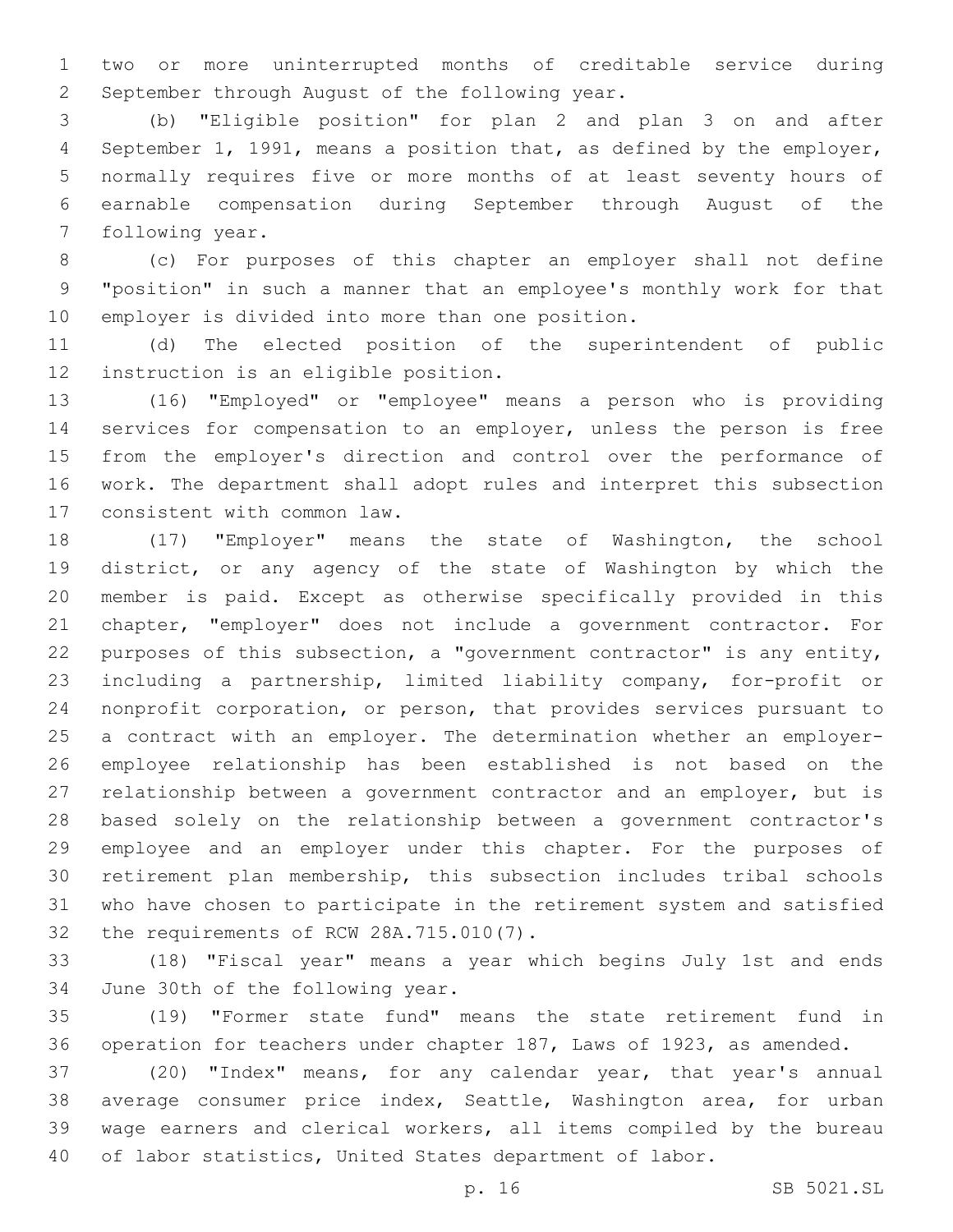(21) "Index A" means the index for the year prior to the 2 determination of a postretirement adjustment.

(22) "Index B" means the index for the year prior to index A.

 (23) "Index year" means the earliest calendar year in which the 5 index is more than sixty percent of index A.

 (24) "Local fund" means any of the local retirement funds for teachers operated in any school district in accordance with the provisions of chapter 163, Laws of 1917 as amended.

 (25) "Member" means any teacher included in the membership of the retirement system who has not been removed from membership under RCW 41.32.878 or 41.32.768. Also, any other employee of the public schools who, on July 1, 1947, had not elected to be exempt from membership and who, prior to that date, had by an authorized payroll 14 deduction, contributed to the member reserve.

 (26) "Member account" or "member's account" for purposes of plan 3 means the sum of the contributions and earnings on behalf of the member in the defined contribution portion of plan 3.

 (27) "Member reserve" means the fund in which all of the 19 accumulated contributions of members are held.

 (28) "Membership service" means service rendered subsequent to the first day of eligibility of a person to membership in the retirement system: PROVIDED, That where a member is employed by two or more employers the individual shall receive no more than one service credit month during any calendar month in which multiple service is rendered. The provisions of this subsection shall apply 26 only to plan 1 members.

 (29) "Pension" means the moneys payable per year during life from 28 the pension reserve.

 (30) "Pension reserve" is a fund in which shall be accumulated an actuarial reserve adequate to meet present and future pension liabilities of the system and from which all pension obligations are 32 to be paid.

 (31) "Plan 1" means the teachers' retirement system, plan 1 providing the benefits and funding provisions covering persons who first became members of the system prior to October 1, 1977.

 (32) "Plan 2" means the teachers' retirement system, plan 2 providing the benefits and funding provisions covering persons who first became members of the system on and after October 1, 1977, and 39 prior to July 1, 1996.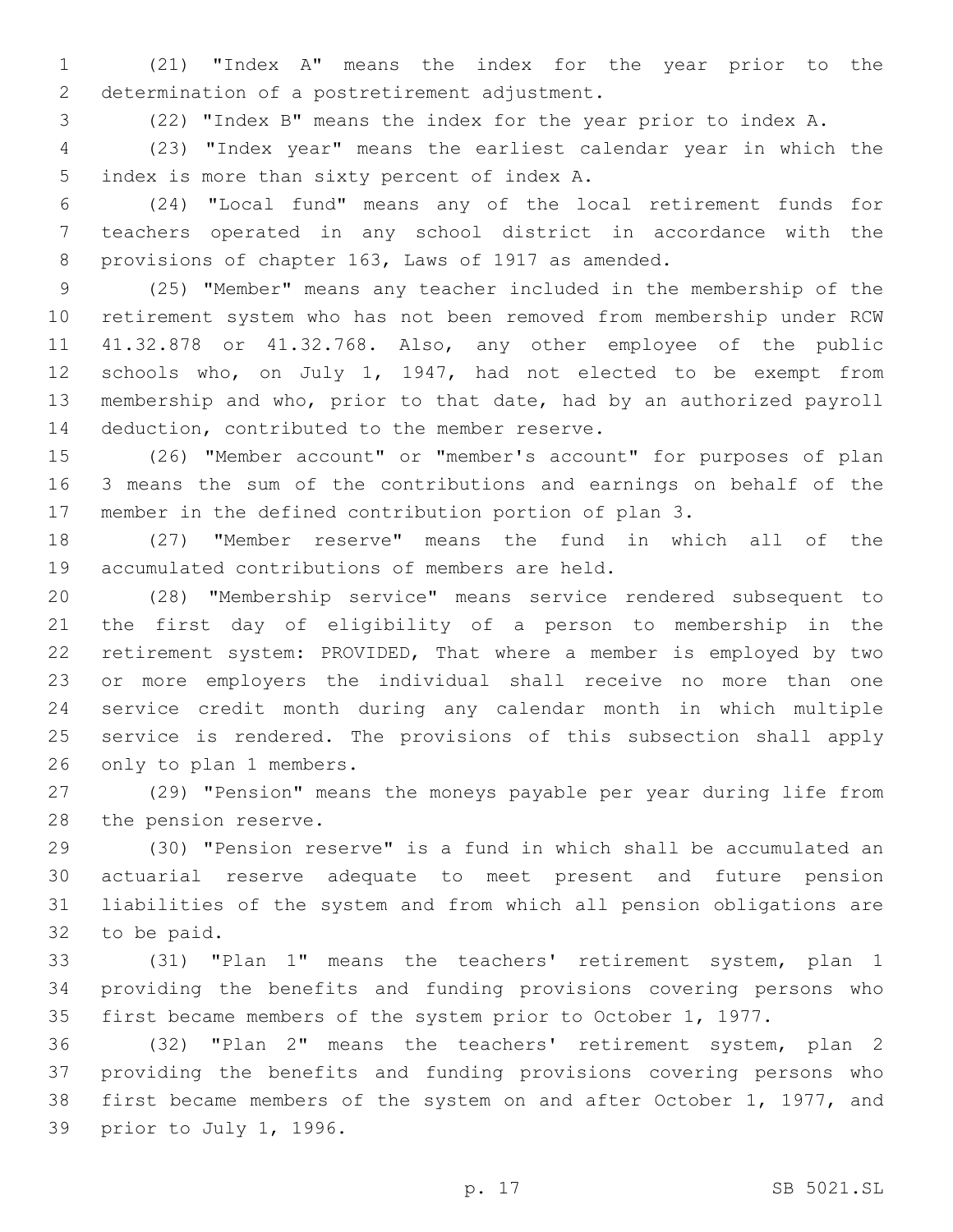(33) "Plan 3" means the teachers' retirement system, plan 3 providing the benefits and funding provisions covering persons who first become members of the system on and after July 1, 1996, or who 4 transfer under RCW 41.32.817.

 (34) "Prior service" means service rendered prior to the first date of eligibility to membership in the retirement system for which credit is allowable. The provisions of this subsection shall apply 8 only to plan 1 members.

 (35) "Prior service contributions" means contributions made by a member to secure credit for prior service. The provisions of this 11 subsection shall apply only to plan 1 members.

 (36) "Public school" means any institution or activity operated by the state of Washington or any instrumentality or political subdivision thereof employing teachers, except the University of Washington and Washington State University. For the purposes of retirement plan membership, this subsection includes tribal schools who have chosen to participate in the retirement system and satisfied 18 the requirements of RCW 28A.715.010(7).

 (37) "Regular contributions" means the amounts required to be deducted from the compensation of a member and credited to the member's individual account in the member reserve. This subsection 22 shall apply only to plan 1 members.

 (38) "Regular interest" means such rate as the director may 24 determine.

 (39) "Retiree" means any person who has begun accruing a retirement allowance or other benefit provided by this chapter resulting from service rendered to an employer while a member.

 (40)(a) "Retirement allowance" for plan 1 members, means monthly payments based on the sum of annuity and pension, or any optional 30 benefits payable in lieu thereof.

 (b) "Retirement allowance" for plan 2 and plan 3 members, means monthly payments to a retiree or beneficiary as provided in this 33 chapter.

 (41) "Retirement system" means the Washington state teachers' 35 retirement system.

 (42) "Separation from service or employment" occurs when a person has terminated all employment with an employer. Separation from service or employment does not occur, and if claimed by an employer or employee may be a violation of RCW 41.32.055, when an employee and employer have a written or oral agreement to resume employment with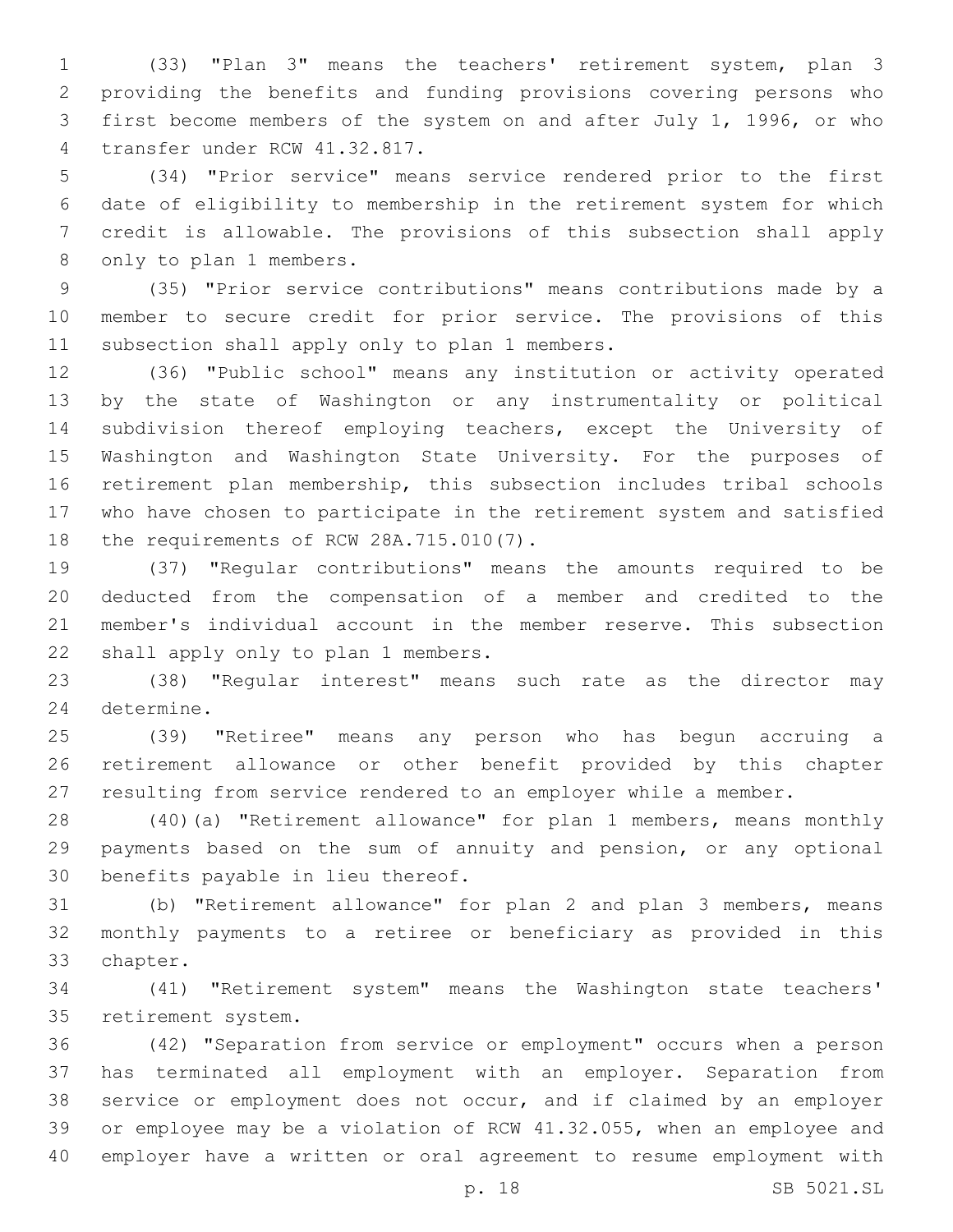the same employer following termination. Mere expressions or inquiries about postretirement employment by an employer or employee that do not constitute a commitment to reemploy the employee after retirement are not an agreement under this section.

 (43)(a) "Service" for plan 1 members means the time during which a member has been employed by an employer for compensation.

 (i) If a member is employed by two or more employers the individual shall receive no more than one service credit month during any calendar month in which multiple service is rendered.

 (ii) As authorized by RCW 28A.400.300, up to forty-five days of sick leave may be creditable as service solely for the purpose of determining eligibility to retire under RCW 41.32.470.

 (iii) As authorized in RCW 41.32.065, service earned in an out- of-state retirement system that covers teachers in public schools may be applied solely for the purpose of determining eligibility to 16 retire under RCW 41.32.470.

 (iv) Reduction efforts such as furloughs, reduced work hours, 18 mandatory leave without pay, temporary layoffs, or other similar situations as contemplated by subsection (14)(c)(iii) of this section do not result in a reduction in service credit that otherwise would 21 have been earned for that month of work, and the member shall receive 22 the full service credit for the hours that were scheduled to be worked before the reduction.

 (b) "Service" for plan 2 and plan 3 members, means periods of employment by a member for one or more employers for which earnable compensation is earned subject to the following conditions:

 (i) A member employed in an eligible position or as a substitute shall receive one service credit month for each month of September through August of the following year if he or she earns earnable compensation for eight hundred ten or more hours during that period and is employed during nine of those months, except that a member may not receive credit for any period prior to the member's employment in an eligible position except as provided in RCW 41.32.812 and 41.50.132.34

 (ii) Any other member employed in an eligible position or as a substitute who earns earnable compensation during the period from September through August shall receive service credit according to one of the following methods, whichever provides the most service 39 credit to the member: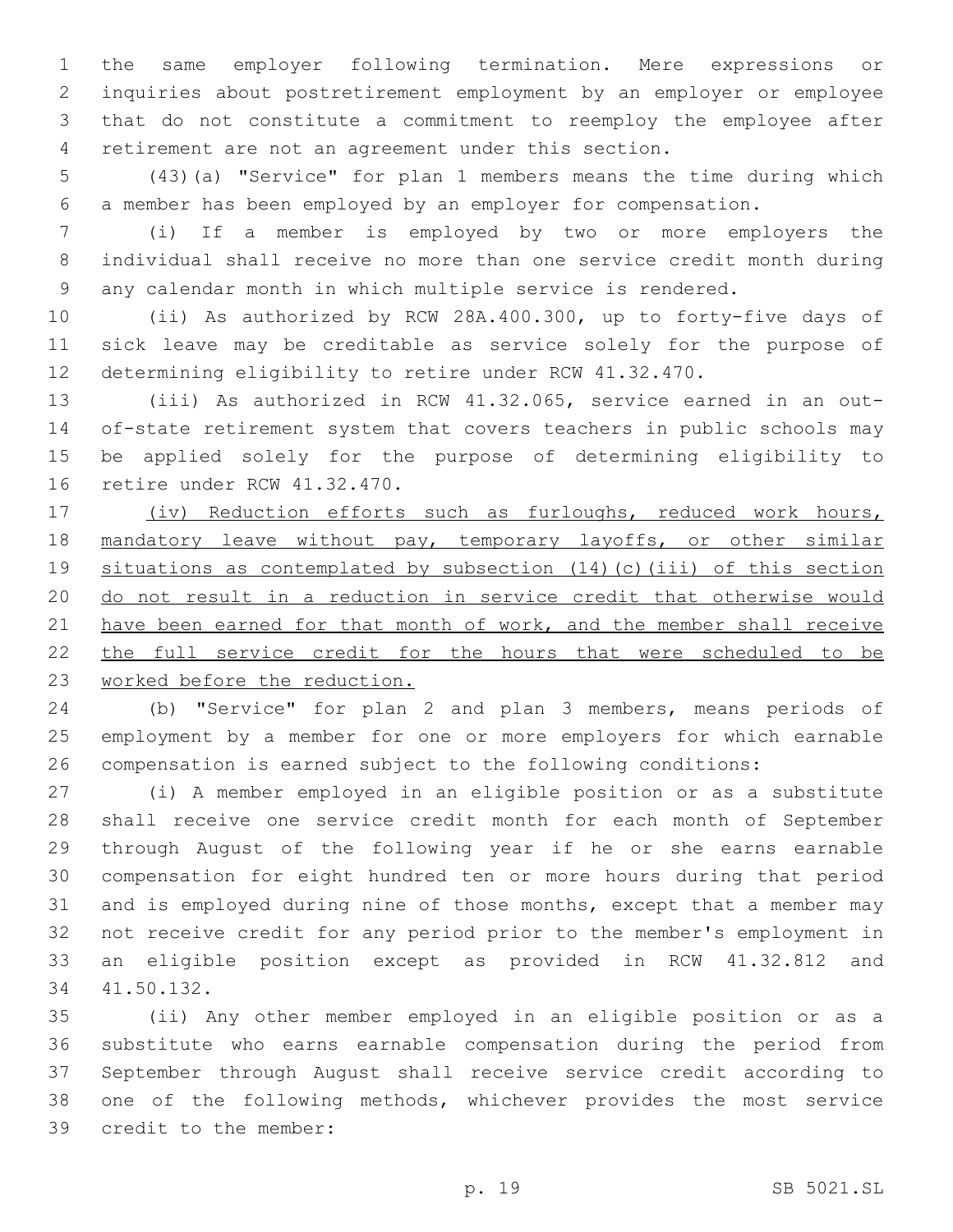(A) If a member is employed either in an eligible position or as a substitute teacher for nine months of the twelve-month period between September through August of the following year but earns earnable compensation for less than eight hundred ten hours but for at least six hundred thirty hours, he or she will receive one-half of a service credit month for each month of the twelve-month period;

 (B) If a member is employed in an eligible position or as a substitute teacher for at least five months of a six-month period between September through August of the following year and earns earnable compensation for six hundred thirty or more hours within the six-month period, he or she will receive a maximum of six service 12 credit months for the school year, which shall be recorded as one service credit month for each month of the six-month period;

 (C) All other members employed in an eligible position or as a substitute teacher shall receive service credit as follows:

 (I) A service credit month is earned in those calendar months 17 where earnable compensation is earned for ninety or more hours;

 (II) A half-service credit month is earned in those calendar months where earnable compensation is earned for at least seventy 20 hours but less than ninety hours; and

 (III) A quarter-service credit month is earned in those calendar months where earnable compensation is earned for less than seventy 23 hours.

 (iii) Any person who is a member of the teachers' retirement system and who is elected or appointed to a state elective position may continue to be a member of the retirement system and continue to receive a service credit month for each of the months in a state elective position by making the required member contributions.

 (iv) When an individual is employed by two or more employers the individual shall only receive one month's service credit during any calendar month in which multiple service for ninety or more hours is 32 rendered.

 (v) As authorized by RCW 28A.400.300, up to forty-five days of sick leave may be creditable as service solely for the purpose of determining eligibility to retire under RCW 41.32.470. For purposes of plan 2 and plan 3 "forty-five days" as used in RCW 28A.400.300 is equal to two service credit months. Use of less than forty-five days of sick leave is creditable as allowed under this subsection as 39 follows: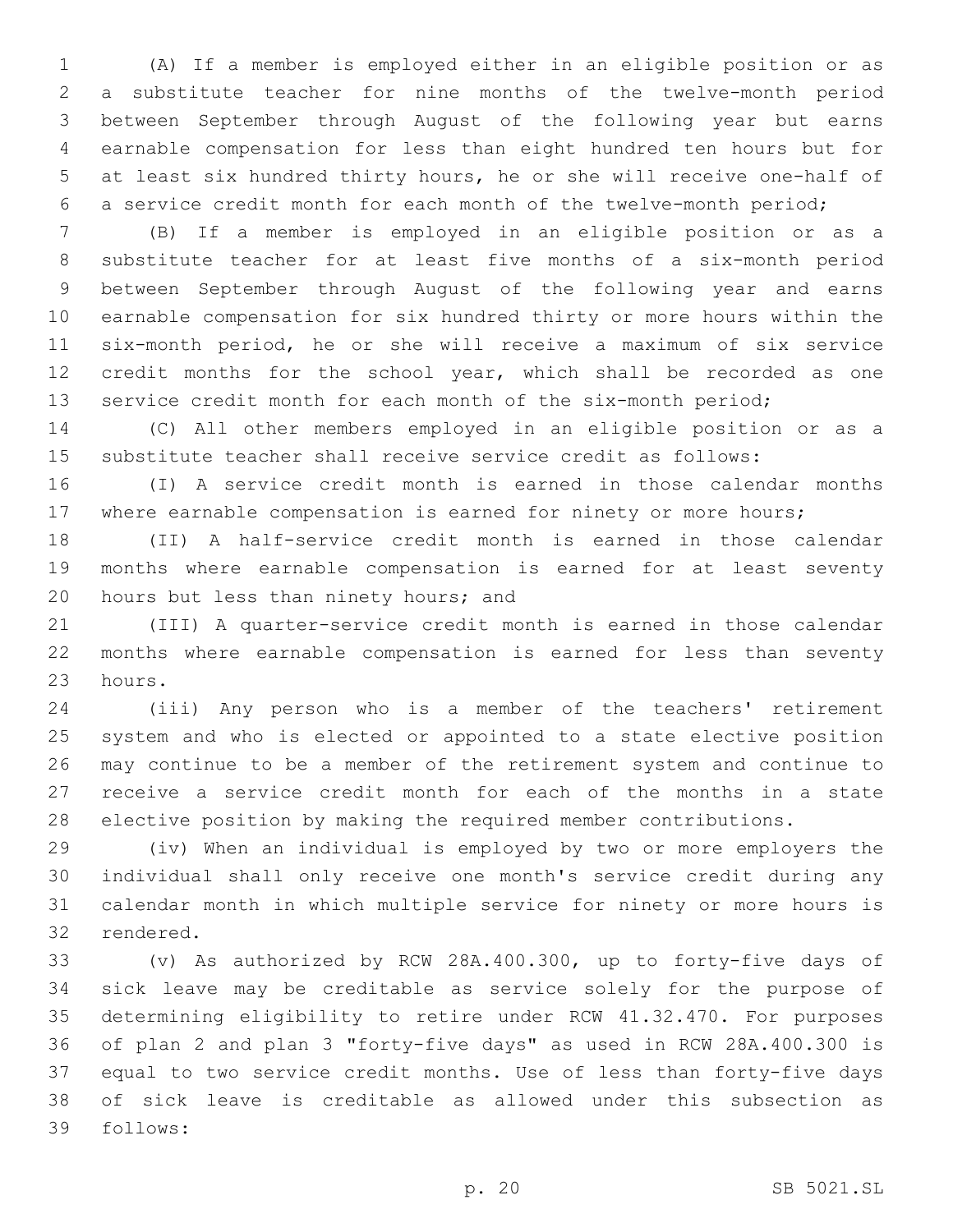(A) Less than eleven days equals one-quarter service credit 2 month;

 (B) Eleven or more days but less than twenty-two days equals one-4 half service credit month;

(C) Twenty-two days equals one service credit month;

 (D) More than twenty-two days but less than thirty-three days 7 equals one and one-quarter service credit month;

 (E) Thirty-three or more days but less than forty-five days 9 equals one and one-half service credit month.

 (vi) As authorized in RCW 41.32.065, service earned in an out-of- state retirement system that covers teachers in public schools may be applied solely for the purpose of determining eligibility to retire 13 under RCW 41.32.470.

 (vii) Reduction efforts such as furloughs, reduced work hours, 15 mandatory leave without pay, temporary layoffs, or other similar situations as contemplated by subsection (14)(c)(iii) of this section do not result in a reduction in service credit that otherwise would have been earned for that month of work, and the member shall receive the full service credit for the hours that were scheduled to be 20 worked before the reduction.

21 (viii) The department shall adopt rules implementing this 22 subsection.

 (44) "Service credit month" means a full service credit month or an accumulation of partial service credit months that are equal to 25 one.

 (45) "Service credit year" means an accumulation of months of service credit which is equal to one when divided by twelve.

 (46) "State actuary" or "actuary" means the person appointed 29 pursuant to RCW 44.44.010(2).

 (47) "State elective position" means any position held by any person elected or appointed to statewide office or elected or 32 appointed as a member of the legislature.

(48) "Substitute teacher" means:33

 (a) A teacher who is hired by an employer to work as a temporary teacher, except for teachers who are annual contract employees of an employer and are guaranteed a minimum number of hours; or

 (b) Teachers who either (i) work in ineligible positions for more than one employer or (ii) work in an ineligible position or positions 39 together with an eligible position.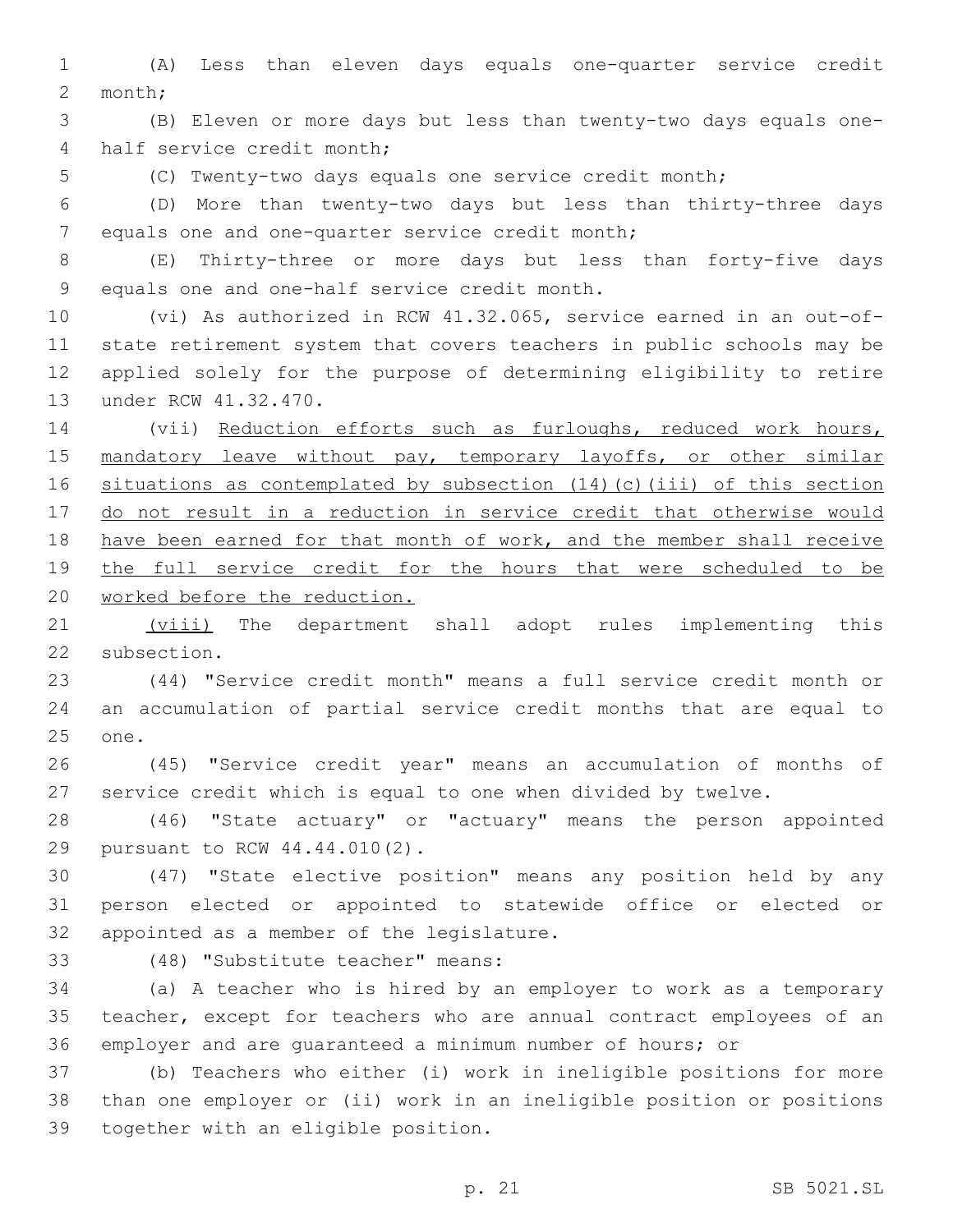(49) "Teacher" means any person qualified to teach who is engaged by a public school in an instructional, administrative, or supervisory capacity. The term includes state, educational service district, and school district superintendents and their assistants and all employees certificated by the superintendent of public instruction; and in addition thereto any full time school doctor who is employed by a public school and renders service of an 8 instructional or educational nature.

 **Sec. 4.** RCW 41.34.040 and 2014 c 95 s 1 are each amended to read 10 as follows:

 (1) A member shall contribute from ((his or her)) the member's compensation according to one of the following rate structures in 13 addition to the mandatory minimum five percent:

| 14 | Option A         | <b>Contribution Rate</b> |
|----|------------------|--------------------------|
| 15 | All Ages         | $0.0\%$ fixed            |
| 16 | Option B         |                          |
| 17 | Up to Age 35     | $0.0\%$                  |
| 18 | Age 35 to 44     | 1.0%                     |
| 19 | Age 45 and above | 2.5%                     |
| 20 | Option C         |                          |
| 21 | Up to Age 35     | 1.0%                     |
| 22 | Age 35 to 44     | 2.5%                     |
| 23 | Age 45 and above | 3.5%                     |
| 24 | Option D         |                          |
| 25 | All Ages         | 2.0%                     |
| 26 | Option E         |                          |
| 27 | All Ages         | 5.0%                     |
| 28 | Option F         |                          |
| 29 | All Ages         | 10.0%                    |

 (2) The department shall have the right to offer contribution rate options in addition to those listed in subsection (1) of this section, provided that no significant additional administrative costs are created. All options offered by the department shall conform to the requirements stated in subsections (3) and (5) of this section.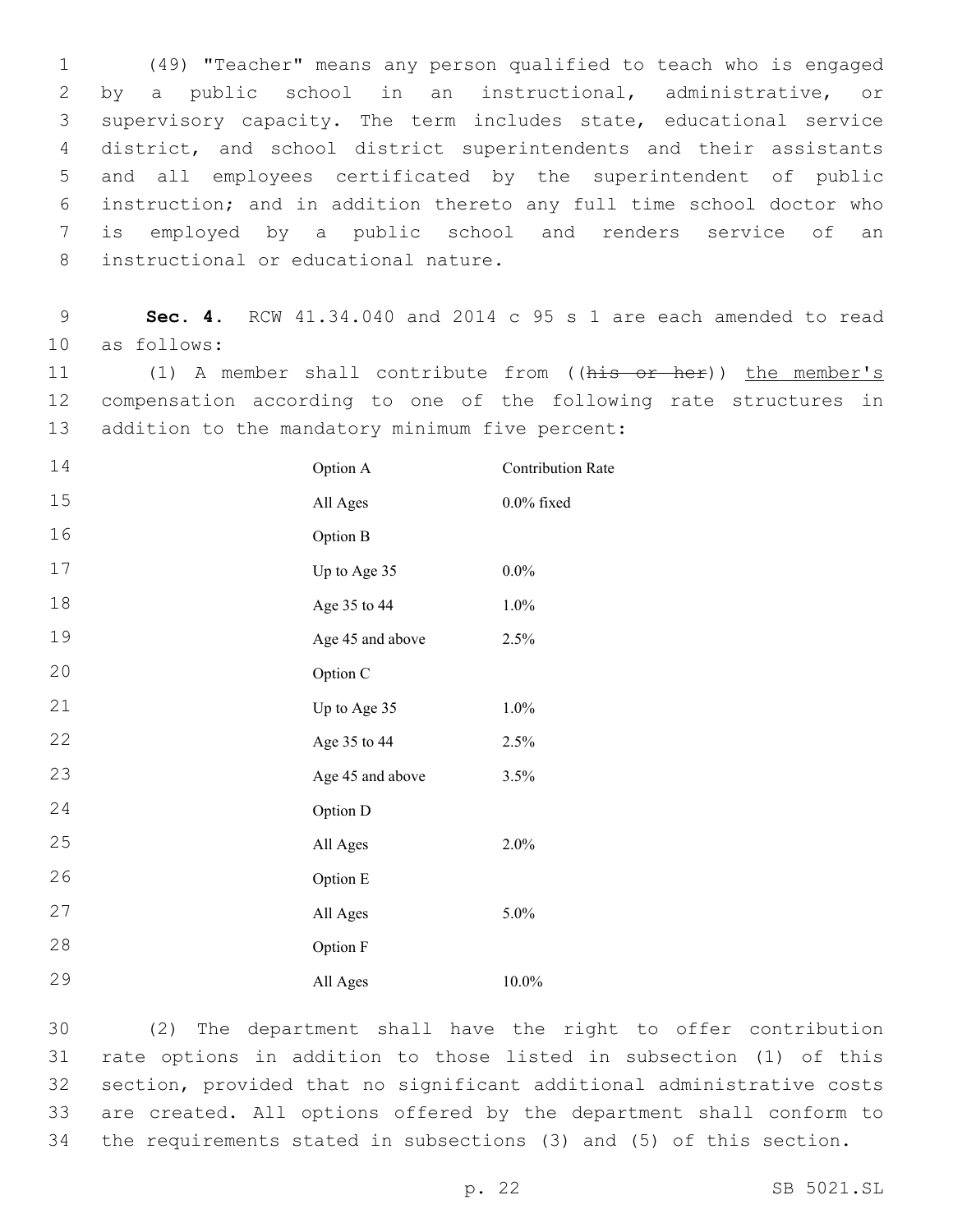(3)(a) For members of the teachers' retirement system entering plan 3 under RCW 41.32.835 or members of the school employees' retirement system entering plan 3 under RCW 41.35.610, within ninety 4 days of becoming a member ((he or she)) the member has an option to choose one of the above contribution rate structures. If the member does not select an option within the ninety-day period, ((he or she)) 7 the member shall be assigned option A.

 (b) For members of the public employees' retirement system entering plan 3 under RCW 41.40.785, within the ninety days described in RCW 41.40.785 an employee who irrevocably chooses plan 3 shall select one of the above contribution rate structures. If the member 12 does not select an option within the ninety-day period, ((he or she)) 13 the member shall be assigned option A.

 (c) For members of the teachers' retirement system transferring to plan 3 under RCW 41.32.817, members of the school employees' retirement system transferring to plan 3 under RCW 41.35.510, or members of the public employees' retirement system transferring to 18 plan 3 under RCW 41.40.795, upon election to plan 3 ((he or she)) the 19 member must choose one of the above contribution rate structures.

 (d) Within ninety days of the date that an employee changes 21 employers, ((he or she)) the member has an option to choose one of the above contribution rate structures. If the member does not select 23 an option within this ninety-day period, ((he or she)) the member 24 shall be assigned option A.

 (4) Each year, through January of 2015, members of plan 3 of the teachers' retirement system may change their contribution rate option by notifying their employer in writing during the month of January. After January of 2015, a member of plan 3 of the teachers' retirement system may only change their contribution rate option under subsection (3)(d) of this section. The termination of this annual contribution rate change option in January 2015 is required to meet the plan qualification requirements in section 401(a) of the internal revenue code. Consistent with plan qualification requirements in the internal revenue code, this annual contribution rate change has never been available to plan 3 members of the public employees' retirement system and the school employees' retirement system.

 (5) Contributions shall begin the first day of the pay cycle in which the rate option is made, or the first day of the pay cycle in 39 which the end of the ninety-day period occurs.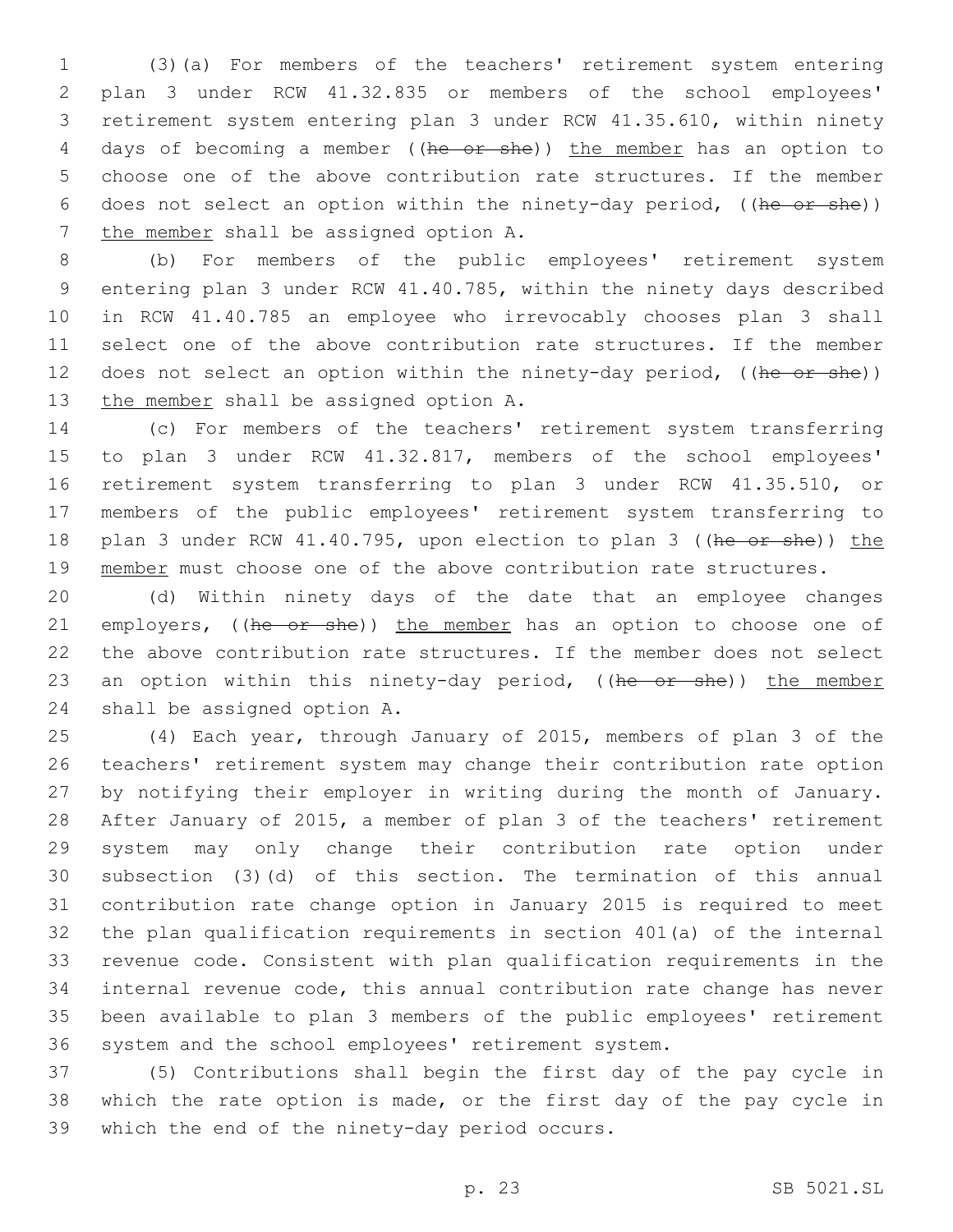(6) The contribution of plan 3 members is not affected by any reduction in hours worked because of participation of their employer in a shared work program under chapter 50.60 RCW. Plan 3 members shall continue to make contributions as if the member did not incur a reduction in hours through participating in an approved shared work compensation plan under chapter 50.60 RCW.

 **Sec. 5.** RCW 41.35.010 and 2018 c 257 s 3 are each amended to 8 read as follows:

 The definitions in this section apply throughout this chapter, 10 unless the context clearly requires otherwise.

 (1) "Accumulated contributions" means the sum of all contributions standing to the credit of a member in the member's 13 individual account, including any amount paid under RCW 41.50.165(2), 14 together with the regular interest thereon.

 (2) "Actuarial equivalent" means a benefit of equal value when computed upon the basis of such mortality and other tables as may be 17 adopted by the director.

 (3) "Adjustment ratio" means the value of index A divided by 19 index B.

 (4) "Annuity" means payments for life derived from accumulated contributions of a member. All annuities shall be paid in monthly 22 installments.

 (5)(a) "Average final compensation" for plan 2 and plan 3 members means the member's average compensation earnable of the highest consecutive sixty months of service credit months prior to such member's retirement, termination, or death. Periods constituting authorized leaves of absence may not be used in the calculation of average final compensation except under RCW 41.40.710(2).

 (b) In calculating average final compensation under (a) of this subsection, the department of retirement systems shall include  $((a \nleftrightarrow b))$ :

 (i) Any compensation forgone by a member during the 2011-2013 fiscal biennium as a result of reduced work hours, mandatory leave without pay, temporary layoffs, or reductions to current pay if the reduced compensation is an integral part of the employer's expenditure reduction efforts, as certified by the employer. Reductions to current pay shall not include elimination of previously 38 agreed upon future salary reductions; and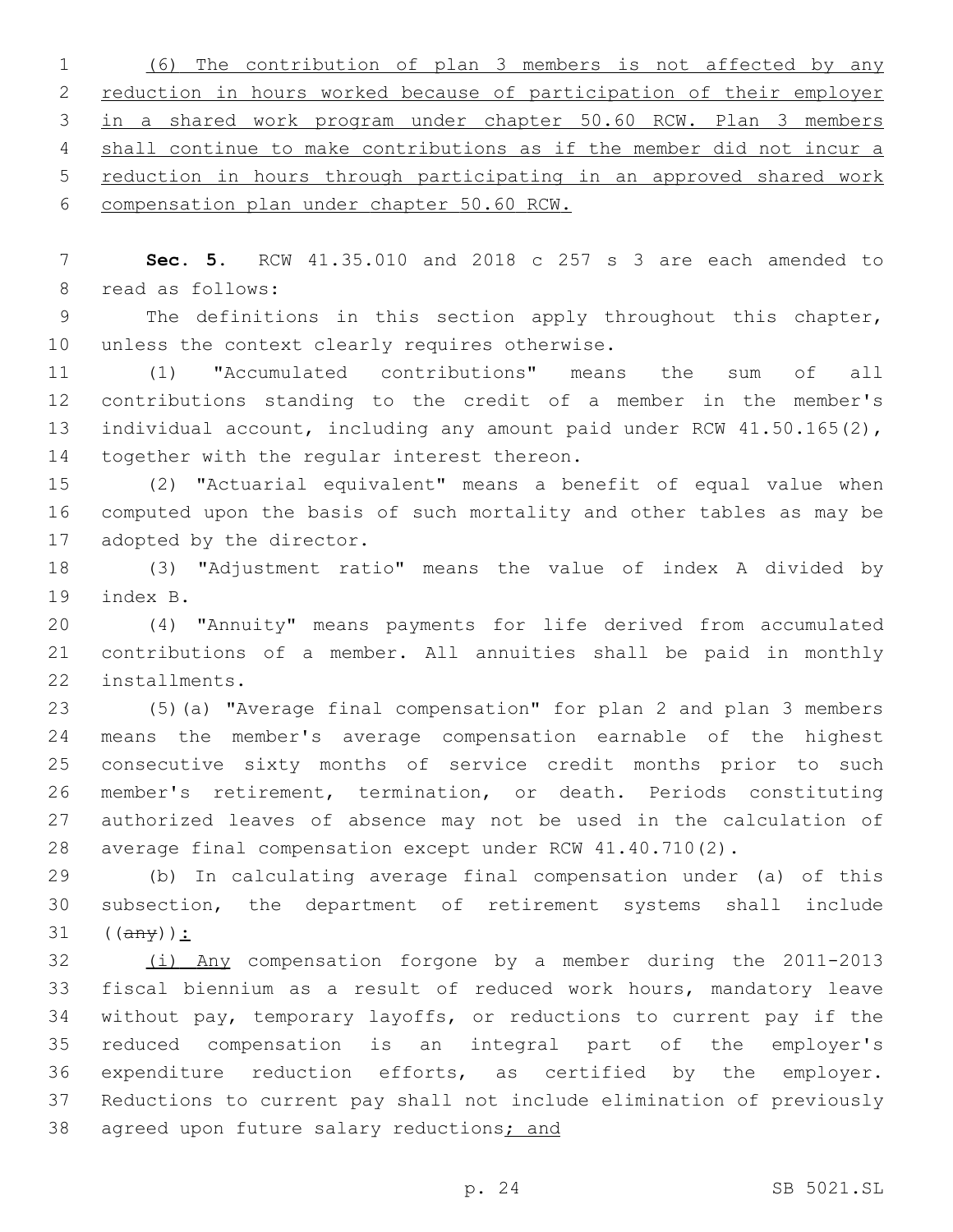(ii) Any compensation forgone by a member during the 2019-2021 and 2021-2023 fiscal biennia as a result of reduced work hours, mandatory leave without pay, temporary layoffs, furloughs, reductions to current pay, or other similar measures resulting from the COVID-19 budgetary crisis, if the reduced compensation is an integral part of the employer's expenditure reduction efforts, as certified by the employer. Reductions to current pay shall not include elimination of 8 previously agreed upon future salary increases.

 (6) "Beneficiary" for plan 2 and plan 3 members means any person in receipt of a retirement allowance or other benefit provided by this chapter resulting from service rendered to an employer by 12 another person.

 (7) "Classified employee" means an employee of a school district or an educational service district who is not eligible for membership in the teachers' retirement system established under chapter 41.32 16 RCW.

 (8)(a) "Compensation earnable" for plan 2 and plan 3 members, means salaries or wages earned by a member during a payroll period for personal services, including overtime payments, and shall include wages and salaries deferred under provisions established pursuant to sections 403(b), 414(h), and 457 of the United States internal revenue code, but shall exclude nonmoney maintenance compensation and lump sum or other payments for deferred annual sick leave, unused accumulated vacation, unused accumulated annual leave, or any form of 25 severance pay.

 (b) "Compensation earnable" for plan 2 and plan 3 members also includes the following actual or imputed payments, which are not paid 28 for personal services:

 (i) Retroactive payments to an individual by an employer on reinstatement of the employee in a position, or payments by an employer to an individual in lieu of reinstatement, which are awarded or granted as the equivalent of the salary or wage which the individual would have earned during a payroll period shall be considered compensation earnable to the extent provided in this subsection, and the individual shall receive the equivalent service 36 credit;

 (ii) In any year in which a member serves in the legislature, the member shall have the option of having such member's compensation 39 earnable be the greater of: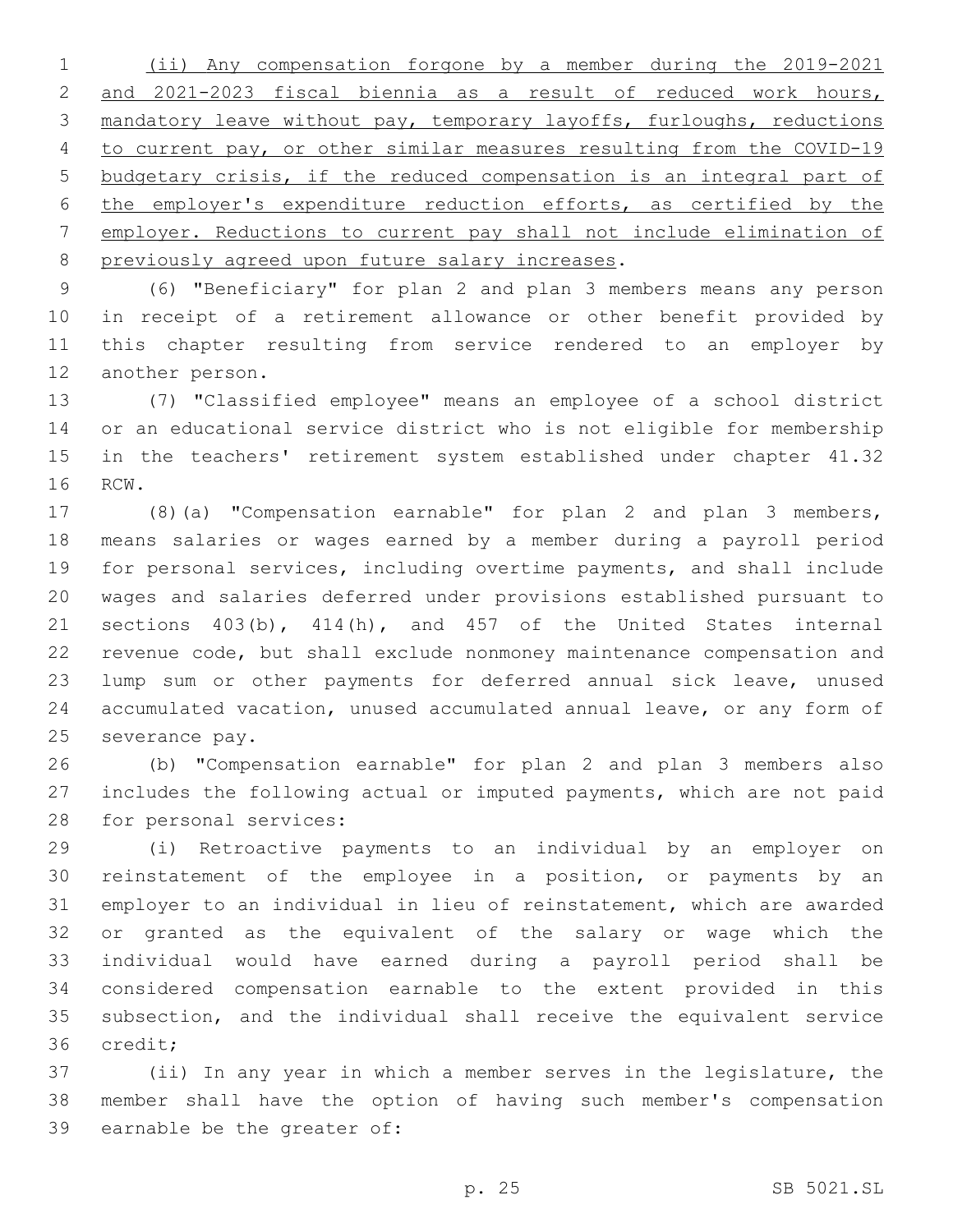(A) The compensation earnable the member would have received had 2 such member not served in the legislature; or

 (B) Such member's actual compensation earnable received for nonlegislative public employment and legislative service combined. Any additional contributions to the retirement system required because compensation earnable under (b)(ii)(A) of this subsection is greater than compensation earnable under this (b)(ii)(B) of this subsection shall be paid by the member for both member and employer 9 contributions;

 (iii) Assault pay only as authorized by RCW 27.04.100, 72.01.045, 11 and 72.09.240;

 (iv) Compensation that a member would have received but for a disability occurring in the line of duty only as authorized by RCW 14 41.40.038;

 (v) Compensation that a member receives due to participation in the leave sharing program only as authorized by RCW 41.04.650 through 17 41.04.670; and

 (vi) Compensation that a member receives for being in standby status. For the purposes of this section, a member is in standby status when not being paid for time actually worked and the employer requires the member to be prepared to report immediately for work, if 22 the need arises, although the need may not arise.

 (9) "Department" means the department of retirement systems 24 created in chapter 41.50 RCW.

(10) "Director" means the director of the department.

 (11) "Eligible position" means any position that, as defined by the employer, normally requires five or more months of service a year for which regular compensation for at least seventy hours is earned by the occupant thereof. For purposes of this chapter an employer shall not define "position" in such a manner that an employee's monthly work for that employer is divided into more than one 32 position.

 (12) "Employee" or "employed" means a person who is providing services for compensation to an employer, unless the person is free from the employer's direction and control over the performance of work. The department shall adopt rules and interpret this subsection 37 consistent with common law.

 (13) "Employer," for plan 2 and plan 3 members, means a school district, an educational service district, or tribal school that has chosen to participate in the retirement system and has satisfied the

p. 26 SB 5021.SL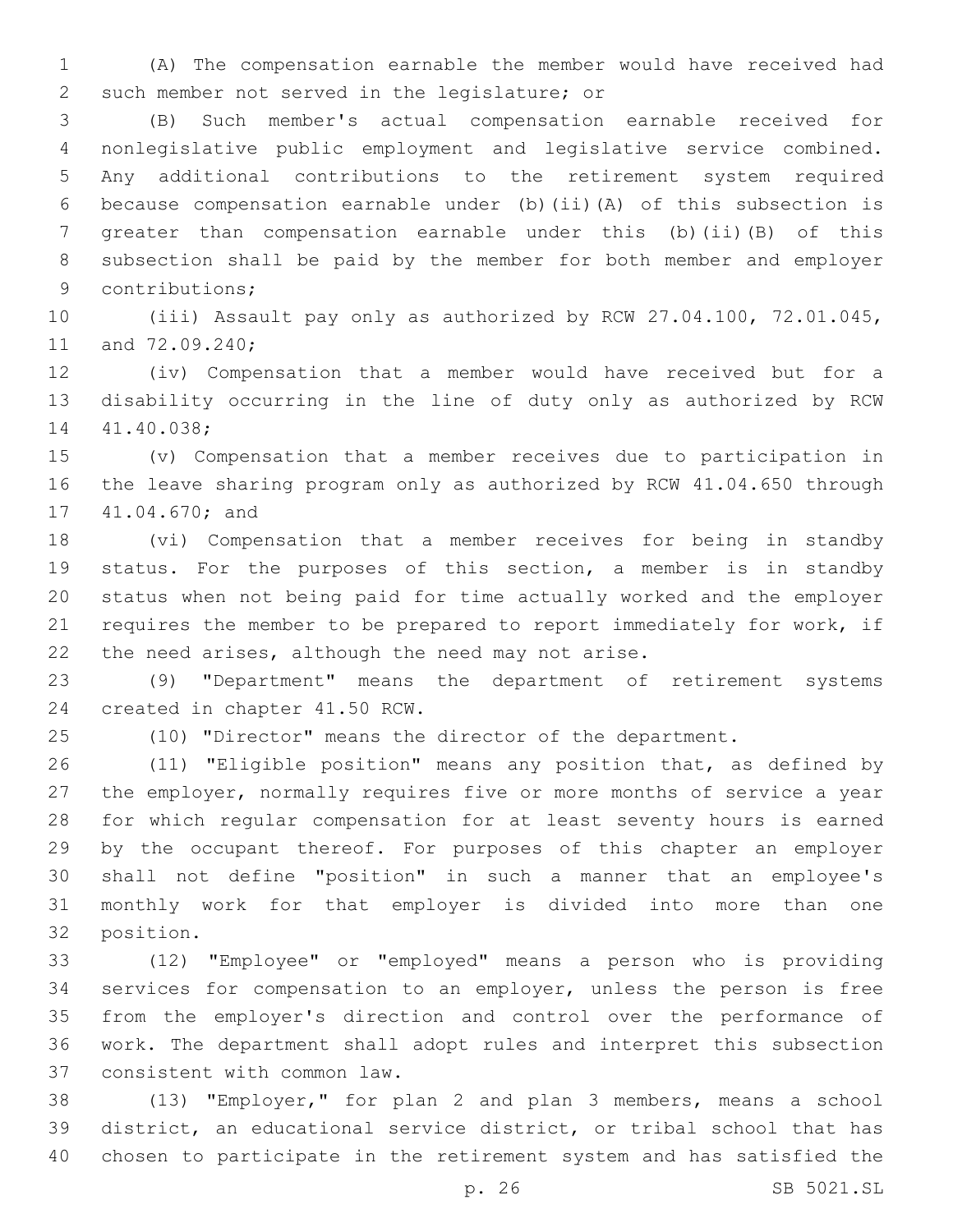requirements of RCW 28A.715.010(7). Except as otherwise specifically provided in this chapter, "employer" does not include a government contractor. For purposes of this subsection, a "government contractor" is any entity, including a partnership, limited liability company, for-profit or nonprofit corporation, or person, that provides services pursuant to a contract with an employer. The determination whether an employer-employee relationship has been established is not based on the relationship between a government contractor and an employer, but is based solely on the relationship between a government contractor's employee and an employer under this 11 chapter.

 (14) "Final compensation" means the annual rate of compensation earnable by a member at the time of termination of employment.

 (15) "Index" means, for any calendar year, that year's annual 15 average consumer price index, Seattle, Washington area, for urban wage earners and clerical workers, all items, compiled by the bureau of labor statistics, United States department of labor.

 (16) "Index A" means the index for the year prior to the 19 determination of a postretirement adjustment.

(17) "Index B" means the index for the year prior to index A.

 (18) "Ineligible position" means any position which does not conform with the requirements set forth in subsection (22) of this 23 section.

 (19) "Leave of absence" means the period of time a member is authorized by the employer to be absent from service without being 26 separated from membership.

 (20) "Member" means any employee included in the membership of the retirement system, as provided for in RCW 41.35.030.

 (21) "Member account" or "member's account" for purposes of plan 3 means the sum of the contributions and earnings on behalf of the member in the defined contribution portion of plan 3.

(22) "Membership service" means all service rendered as a member.

 (23) "Pension" means payments for life derived from contributions made by the employer. All pensions shall be paid in monthly installments.35

 (24) "Plan 2" means the Washington school employees' retirement system plan 2 providing the benefits and funding provisions covering persons who first became members of the public employees' retirement system on and after October 1, 1977, and transferred to the Washington school employees' retirement system under RCW 41.40.750.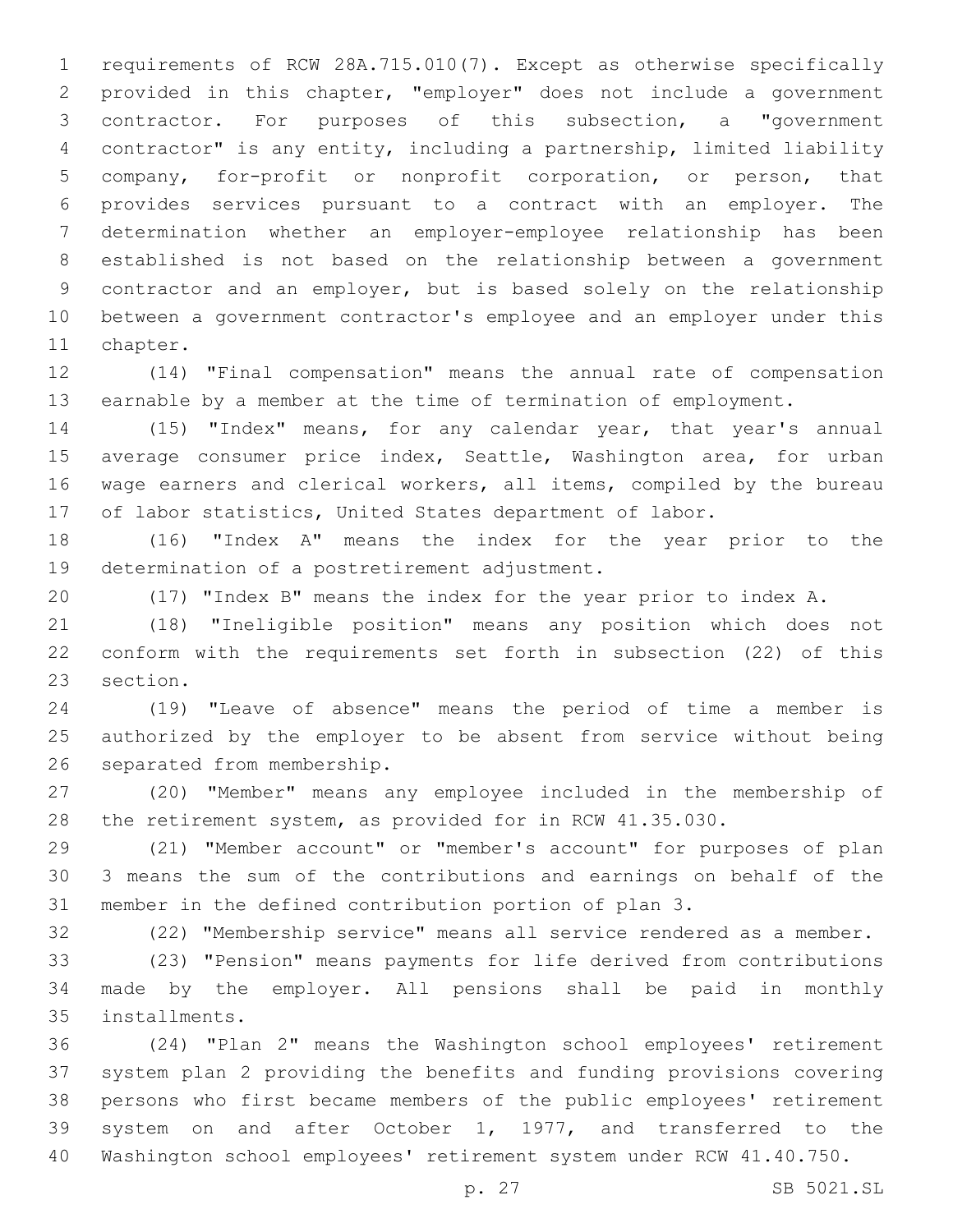(25) "Plan 3" means the Washington school employees' retirement system plan 3 providing the benefits and funding provisions covering persons who first became members of the system on and after September 1, 2000, or who transfer from plan 2 under RCW 41.35.510.

 (26) "Regular interest" means such rate as the director may 6 determine.

 (27) "Retiree" means any person who has begun accruing a retirement allowance or other benefit provided by this chapter resulting from service rendered to an employer while a member.

 (28) "Retirement" means withdrawal from active service with a 11 retirement allowance as provided by this chapter.

 (29) "Retirement allowance" for plan 2 and plan 3 members means monthly payments to a retiree or beneficiary as provided in this 14 chapter.

 (30) "Retirement system" means the Washington school employees' 16 retirement system provided for in this chapter.

 (31) "Separation from service" occurs when a person has 18 terminated all employment with an employer.

 (32) "Service" for plan 2 and plan 3 members means periods of employment by a member in an eligible position or positions for one or more employers for which compensation earnable is paid. Compensation earnable earned for ninety or more hours in any calendar month shall constitute one service credit month except as provided in RCW 41.35.180. Compensation earnable earned for at least seventy hours but less than ninety hours in any calendar month shall constitute one-half service credit month of service. Compensation earnable earned for less than seventy hours in any calendar month shall constitute one-quarter service credit month of service. Time spent in standby status, whether compensated or not, is not service.

 Any fraction of a year of service shall be taken into account in the computation of such retirement allowance or benefits.

 (a) Service in any state elective position shall be deemed to be 33 full-time service.

 (b) A member shall receive a total of not more than twelve service credit months of service for such calendar year. If an individual is employed in an eligible position by one or more employers the individual shall receive no more than one service credit month during any calendar month in which multiple service for 39 ninety or more hours is rendered.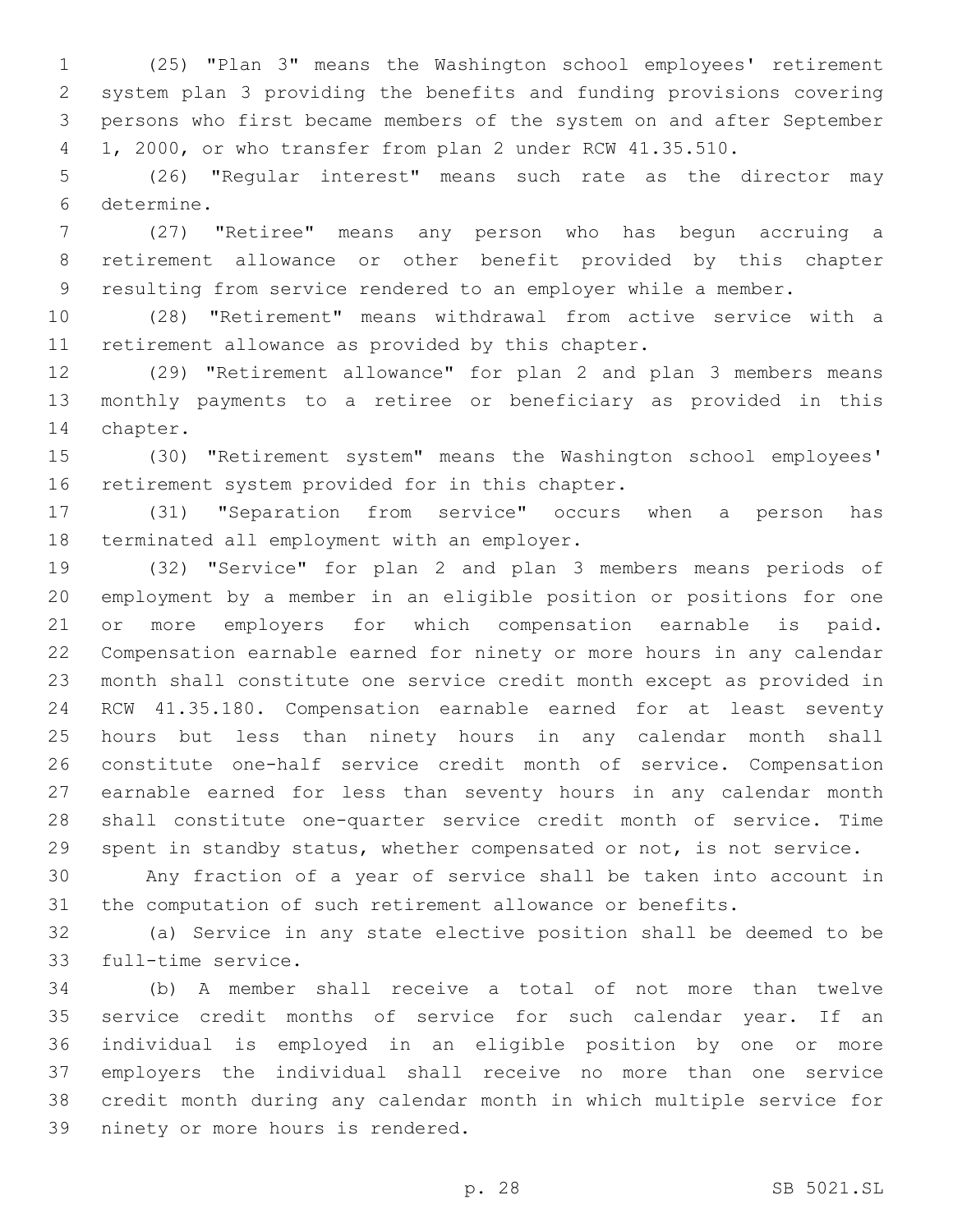(c) For purposes of plan 2 and 3 "forty-five days" as used in RCW 28A.400.300 is equal to two service credit months. Use of less than forty-five days of sick leave is creditable as allowed under this 4 subsection as follows:

5 (i) Less than eleven days equals one-quarter service credit month;6

7 (ii) Eleven or more days but less than twenty-two days equals 8 one-half service credit month;

9 (iii) Twenty-two days equals one service credit month;

10 (iv) More than twenty-two days but less than thirty-three days 11 equals one and one-quarter service credit month; and

12 (v) Thirty-three or more days but less than forty-five days 13 equals one and one-half service credit month.

14 (d) Reduction efforts such as furloughs, reduced work hours, 15 mandatory leave without pay, temporary layoffs, or other similar 16 situations as contemplated by subsection (5)(b)(ii) of this section 17 do not result in a reduction in service credit that otherwise would 18 have been earned for that month of work, and the member shall receive 19 the full service credit for the hours that were scheduled to be 20 worked before the reduction.

21 (33) "Service credit month" means a month or an accumulation of 22 months of service credit which is equal to one.

23 (34) "Service credit year" means an accumulation of months of 24 service credit which is equal to one when divided by twelve.

25 (35) "State actuary" or "actuary" means the person appointed 26 pursuant to RCW 44.44.010(2).

27 (36) "State elective position" means any position held by any 28 person elected or appointed to statewide office or elected or 29 appointed as a member of the legislature.

30 (37) "State treasurer" means the treasurer of the state of 31 Washington.

32 (38) "Substitute employee" means a classified employee who is 33 employed by an employer exclusively as a substitute for an absent 34 employee.

35 **Sec. 6.** RCW 41.37.010 and 2020 c 108 s 1 are each amended to read as follows:36

37 The definitions in this section apply throughout this chapter 38 unless the context clearly requires otherwise.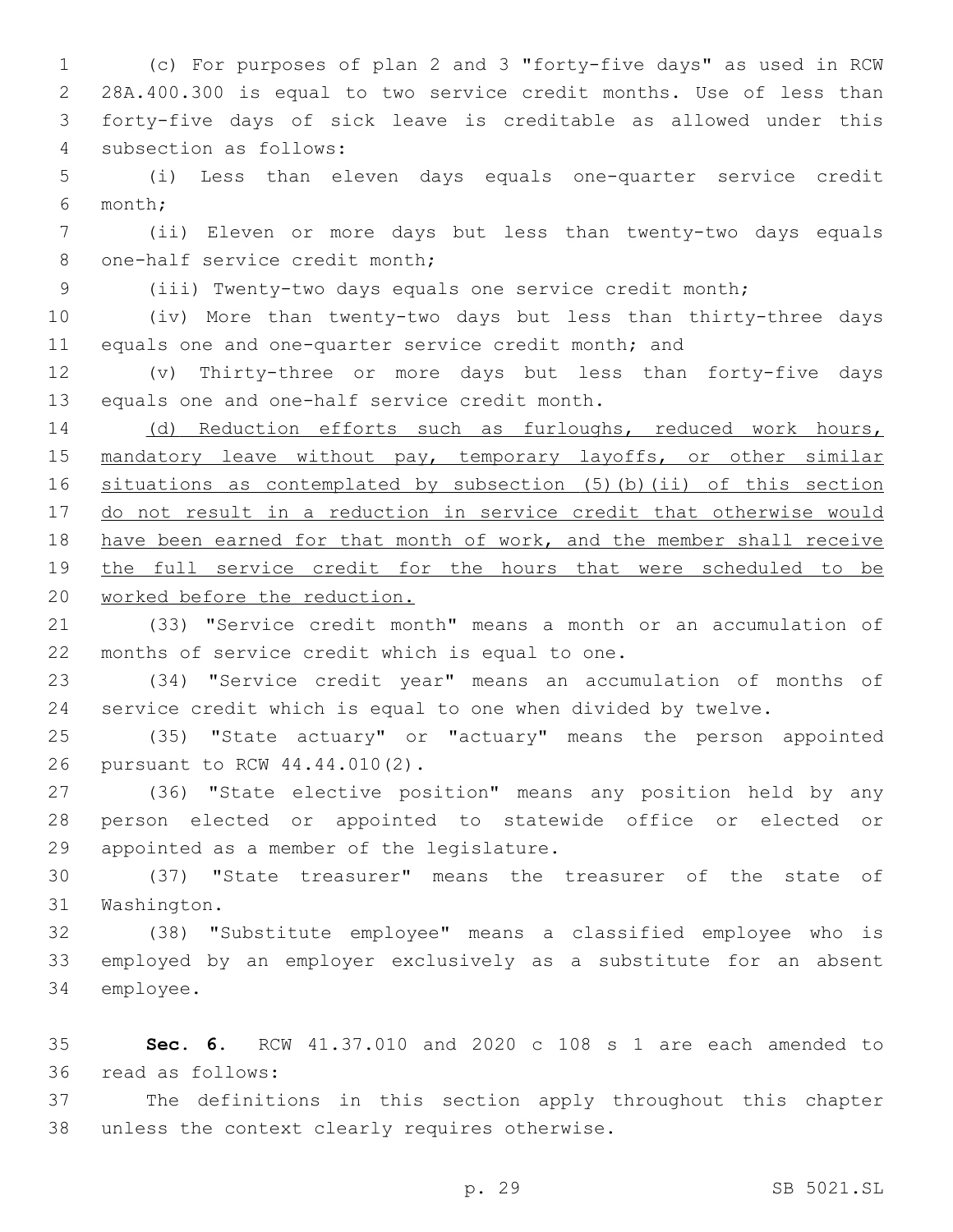(1) "Accumulated contributions" means the sum of all contributions standing to the credit of a member in the member's individual account, including any amount paid under RCW 41.50.165(2), 4 together with the regular interest thereon.

 (2) "Actuarial equivalent" means a benefit of equal value when computed upon the basis of such mortality and other tables as may be 7 adopted by the director.

 (3) "Adjustment ratio" means the value of index A divided by 9 index B.

 (4) "Annuity" means payments for life derived from accumulated contributions of a member. All annuities shall be paid in monthly 12 installments.

 (5)(a) "Average final compensation" means the member's average compensation earnable of the highest consecutive sixty months of service credit months prior to such member's retirement, termination, or death. Periods constituting authorized leaves of absence may not be used in the calculation of average final compensation except under 18 RCW 41.37.290.

 (b) In calculating average final compensation under (a) of this subsection, the department of retirement systems shall include:

 (i) Any compensation forgone by a member employed by a state agency or institution during the 2009-2011 fiscal biennium as a result of reduced work hours, mandatory or voluntary leave without pay, temporary reduction in pay implemented prior to December 11, 2010, or temporary layoffs if the reduced compensation is an integral 26 part of the employer's expenditure reduction efforts, as certified by 27 the employer; ((and))

 (ii) Any compensation forgone by a member employed by the state or a local government employer during the 2011-2013 fiscal biennium as a result of reduced work hours, mandatory leave without pay, temporary layoffs, or reductions to current pay if the reduced compensation is an integral part of the employer's expenditure reduction efforts, as certified by the employer. Reductions to current pay shall not include elimination of previously agreed upon 35 future salary increases; and

 (iii) Any compensation forgone by a member during the 2019-2021 and 2021-2023 fiscal biennia as a result of reduced work hours, mandatory leave without pay, temporary layoffs, furloughs, reductions to current pay, or other similar measures resulting from the COVID-19 budgetary crisis, if the reduced compensation is an integral part of

p. 30 SB 5021.SL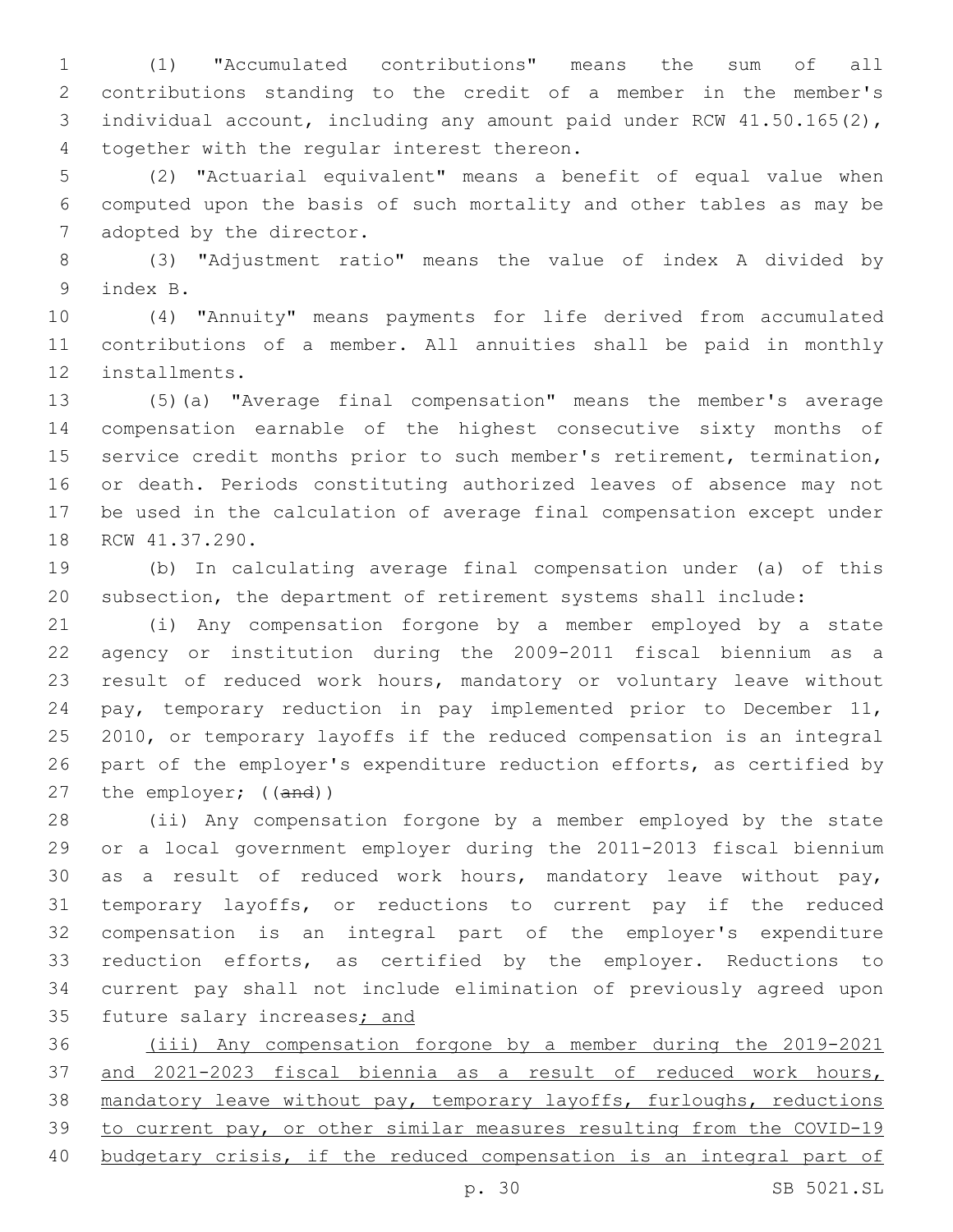1 the employer's expenditure reduction efforts, as certified by the employer. Reductions to current pay shall not include elimination of 3 previously agreed upon future salary increases.

 (6) "Beneficiary" means any person in receipt of a retirement allowance or other benefit provided by this chapter resulting from 6 service rendered to an employer by another person.

 (7)(a) "Compensation earnable" for members, means salaries or wages earned by a member during a payroll period for personal services, including overtime payments, and shall include wages and salaries deferred under provisions established pursuant to sections 403(b), 414(h), and 457 of the United States internal revenue code, but shall exclude nonmoney maintenance compensation and lump sum or other payments for deferred annual sick leave, unused accumulated vacation, unused accumulated annual leave, or any form of severance 15 pay.

 (b) "Compensation earnable" for members also includes the following actual or imputed payments, which are not paid for personal 18 services:

 (i) Retroactive payments to an individual by an employer on reinstatement of the employee in a position, or payments by an employer to an individual in lieu of reinstatement, which are awarded or granted as the equivalent of the salary or wage which the individual would have earned during a payroll period shall be considered compensation earnable to the extent provided in this subsection, and the individual shall receive the equivalent service 26 credit;

 (ii) In any year in which a member serves in the legislature, the member shall have the option of having such member's compensation 29 earnable be the greater of:

 (A) The compensation earnable the member would have received had 31 such member not served in the legislature; or

 (B) Such member's actual compensation earnable received for nonlegislative public employment and legislative service combined. Any additional contributions to the retirement system required because compensation earnable under (b)(ii)(A) of this subsection is greater than compensation earnable under (b)(ii)(B) of this subsection shall be paid by the member for both member and employer 38 contributions;

 (iii) Assault pay only as authorized by RCW 27.04.100, 72.01.045, 40 and 72.09.240;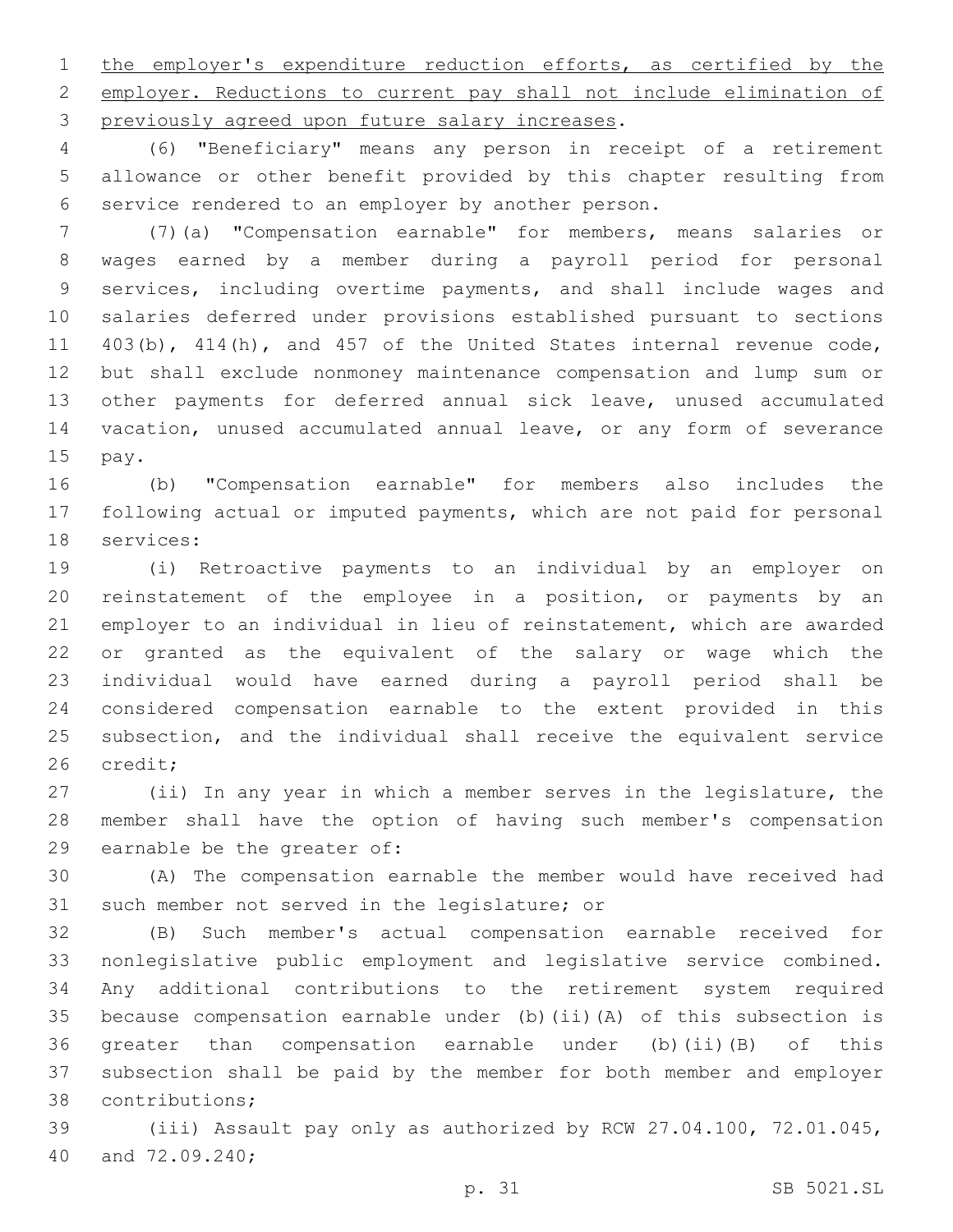(iv) Compensation that a member would have received but for a disability occurring in the line of duty only as authorized by RCW 41.37.060;3

 (v) Compensation that a member receives due to participation in the leave sharing program only as authorized by RCW 41.04.650 through 41.04.670; and6

 (vi) Compensation that a member receives for being in standby status. For the purposes of this section, a member is in standby status when not being paid for time actually worked and the employer requires the member to be prepared to report immediately for work, if 11 the need arises, although the need may not arise.

 (8) "Department" means the department of retirement systems 13 created in chapter 41.50 RCW.

(9) "Director" means the director of the department.

 (10) "Eligible position" means any permanent, full-time position 16 included in subsection (19) of this section.

 (11) "Employee" or "employed" means a person who is providing services for compensation to an employer, unless the person is free from the employer's direction and control over the performance of work. The department shall adopt rules and interpret this subsection 21 consistent with common law.

 (12) "Employer" means the Washington state department of corrections, the Washington state parks and recreation commission, the Washington state gambling commission, the Washington state 25 patrol, the Washington state department of natural resources, the Washington state liquor and cannabis board, the Washington state department of veterans affairs, the Washington state department of children, youth, and families, and the Washington state department of 29 social and health services; any county corrections department; any city corrections department not covered under chapter 41.28 RCW; and any public corrections entity created under RCW 39.34.030 by counties, cities not covered under chapter 41.28 RCW, or both. Except as otherwise specifically provided in this chapter, "employer" does not include a government contractor. For purposes of this subsection, a "government contractor" is any entity, including a partnership, limited liability company, for-profit or nonprofit corporation, or person, that provides services pursuant to a contract with an employer. The determination whether an employer-employee relationship has been established is not based on the relationship between a government contractor and an employer, but is based solely on the

p. 32 SB 5021.SL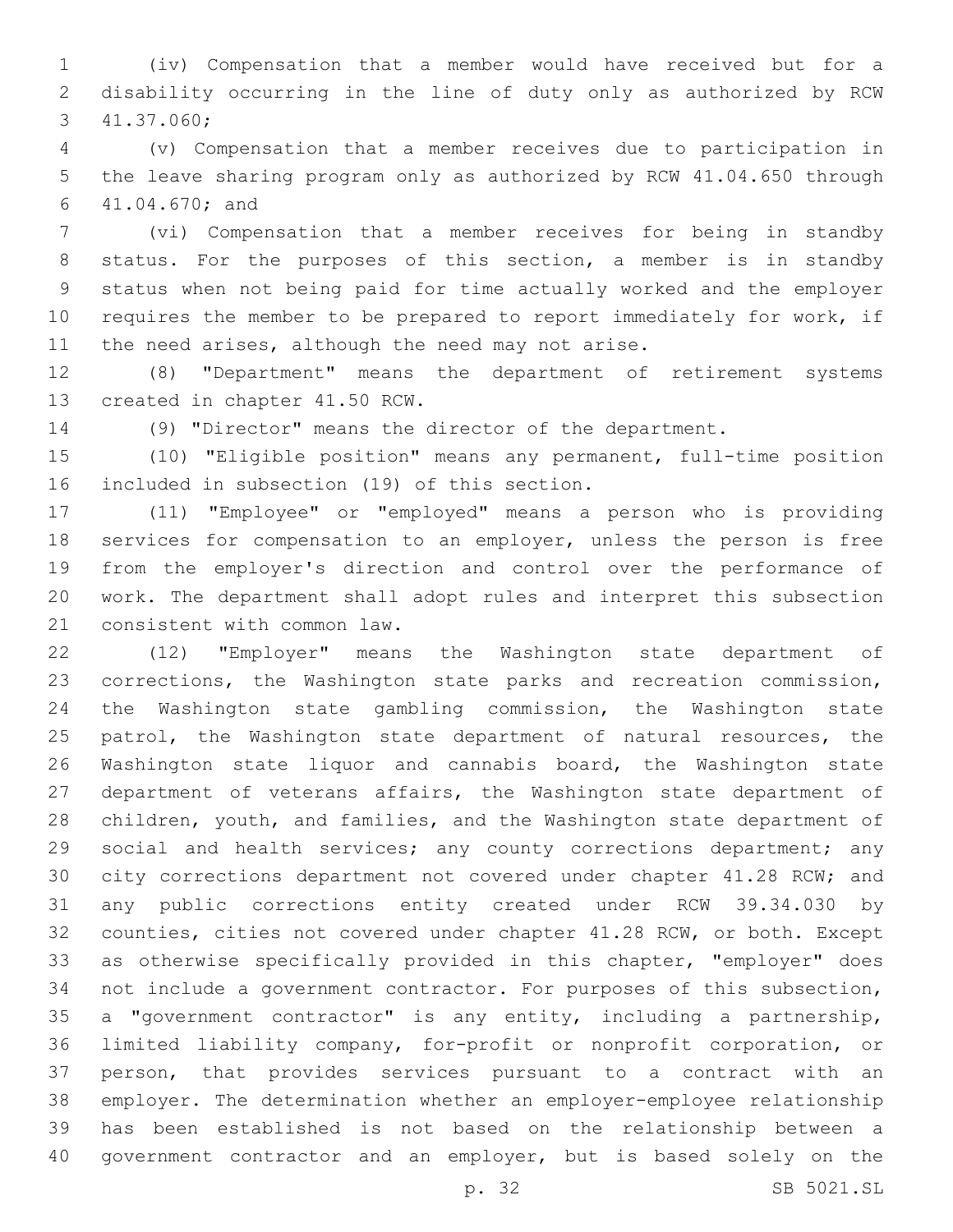relationship between a government contractor's employee and an 2 employer under this chapter.

 (13) "Final compensation" means the annual rate of compensation earnable by a member at the time of termination of employment.

 (14) "Index" means, for any calendar year, that year's annual average consumer price index, Seattle, Washington area, for urban wage earners and clerical workers, all items, compiled by the bureau of labor statistics, United States department of labor.

 (15) "Index A" means the index for the year prior to the 10 determination of a postretirement adjustment.

(16) "Index B" means the index for the year prior to index A.

 (17) "Ineligible position" means any position which does not conform with the requirements set forth in subsection (10) of this 14 section.

 (18) "Leave of absence" means the period of time a member is authorized by the employer to be absent from service without being 17 separated from membership.

 (19) "Member" means any employee employed by an employer on a 19 full-time basis:

 (a) Who is in a position that requires completion of a certified criminal justice training course and is authorized by their employer to arrest, conduct criminal investigations, enforce the criminal laws 23 of the state of Washington, and carry a firearm as part of the job;

 (b) Whose primary responsibility is to ensure the custody and security of incarcerated or probationary individuals as a corrections 26 officer, probation officer, or jailer;

 (c) Who is a limited authority Washington peace officer, as 28 defined in RCW 10.93.020, for an employer;

 (d) Whose primary responsibility is to provide nursing care to, 30 or to ensure the custody and safety of, offender, adult probationary, or patient populations; and who is in a position that requires completion of defensive tactics training or de-escalation training; and who is employed by one of the following state institutions or centers operated by the department of social and health services or 35 the department of children, youth, and families:

 (i) Juvenile rehabilitation administration institutions, not 37 including community facilities;

38 (ii) Mental health hospitals;

39 (iii) Child study and treatment centers; or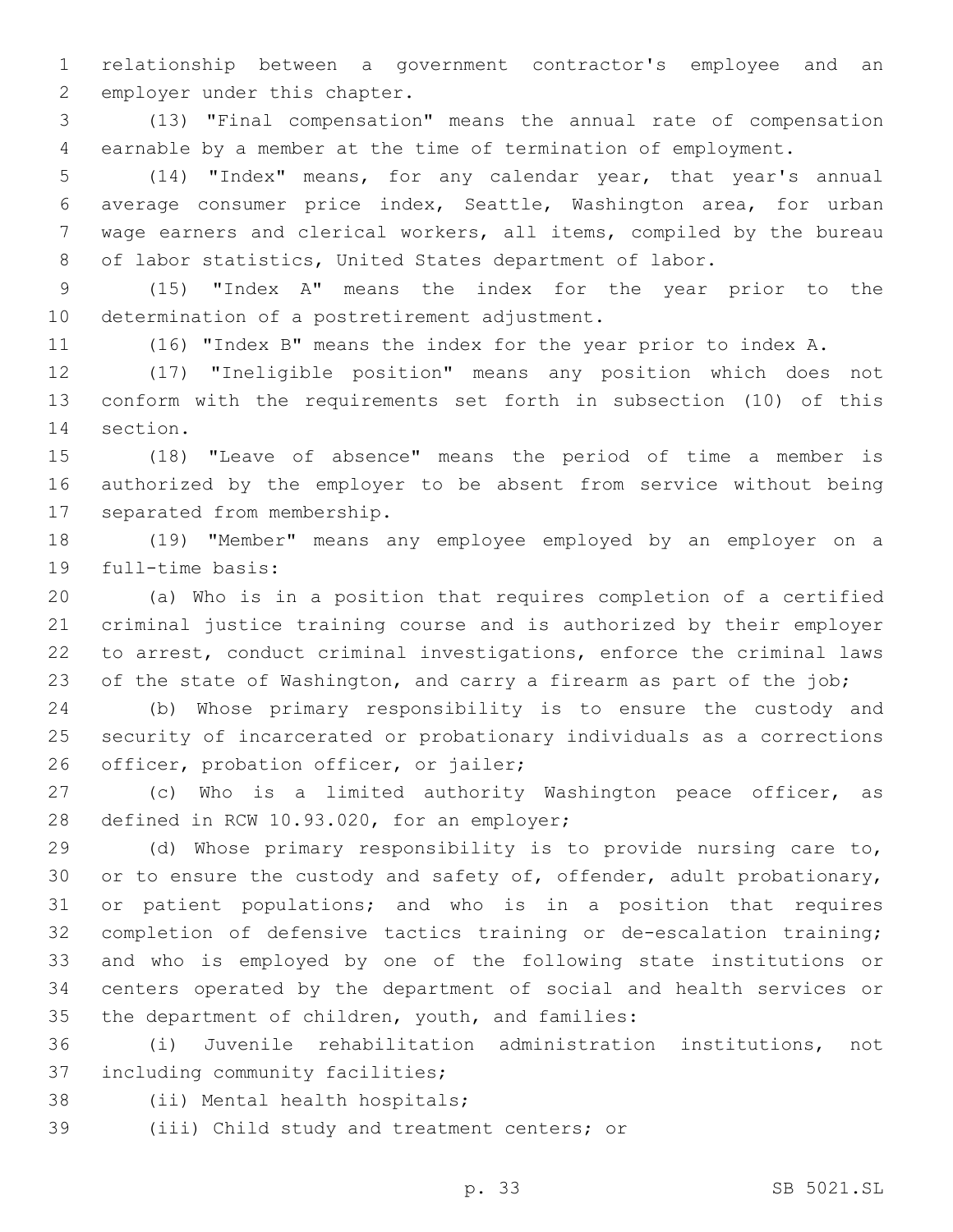(iv) Institutions or residential sites that serve developmentally disabled patients or offenders, or perform competency restoration services, except for state-operated living alternatives facilities;

 (e) Whose primary responsibility is to provide nursing care to offender and patient populations in institutions and centers operated by the following employers: A city or county corrections department as set forth in subsection (12) of this section, a public corrections entity as set forth in subsection (12) of this section, the Washington state department of corrections, or the Washington state 10 department of veterans affairs; or

 (f) Whose primary responsibility is to supervise members eligible 12 under this subsection.

(20) "Membership service" means all service rendered as a member.

 (21) "Pension" means payments for life derived from contributions made by the employer. All pensions shall be paid in monthly 16 installments.

 (22) "Plan" means the Washington public safety employees' 18 retirement system plan 2.

 (23) "Regular interest" means such rate as the director may 20 determine.

 (24) "Retiree" means any person who has begun accruing a retirement allowance or other benefit provided by this chapter resulting from service rendered to an employer while a member.

 (25) "Retirement" means withdrawal from active service with a 25 retirement allowance as provided by this chapter.

 (26) "Retirement allowance" means monthly payments to a retiree 27 or beneficiary as provided in this chapter.

 (27) "Retirement system" means the Washington public safety employees' retirement system provided for in this chapter.

 (28) "Separation from service" occurs when a person has 31 terminated all employment with an employer.

 (29) "Service" means periods of employment by a member on or after July 1, 2006, for one or more employers for which compensation earnable is paid. Compensation earnable earned for ninety or more hours in any calendar month shall constitute one service credit month. Compensation earnable earned for at least seventy hours but less than ninety hours in any calendar month shall constitute one- half service credit month of service. Compensation earnable earned for less than seventy hours in any calendar month shall constitute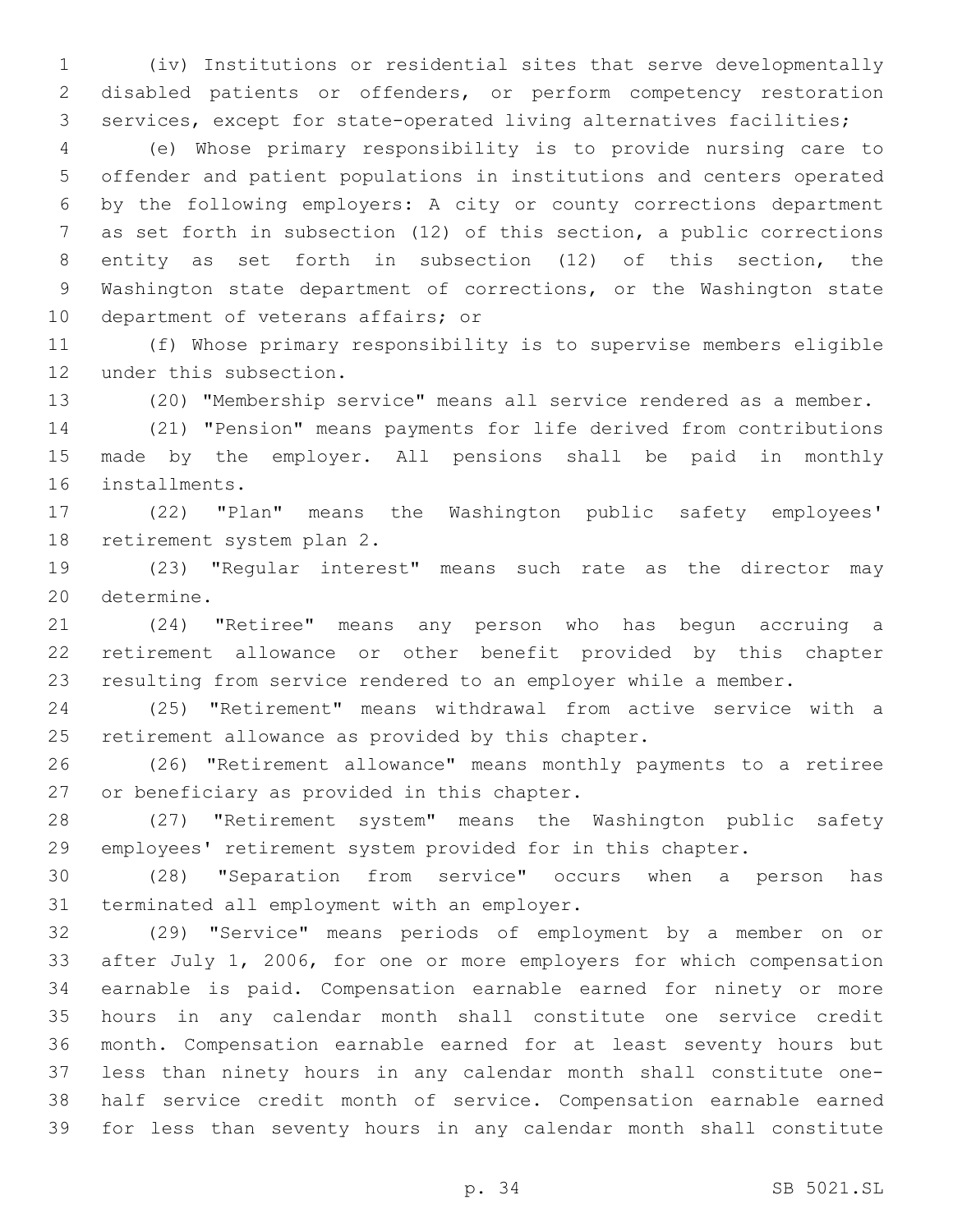one-quarter service credit month of service. Time spent in standby status, whether compensated or not, is not service.

 Any fraction of a year of service shall be taken into account in the computation of such retirement allowance or benefits.

 (a) Service in any state elective position shall be deemed to be full-time service.6

 (b) A member shall receive a total of not more than twelve service credit months of service for such calendar year. If an individual is employed in an eligible position by one or more employers the individual shall receive no more than one service credit month during any calendar month in which multiple service for 12 ninety or more hours is rendered.

 (c) Reduction efforts such as furloughs, reduced work hours, 14 mandatory leave without pay, temporary layoffs, or other similar situations as contemplated by subsection (5)(b)(iii) of this section do not result in a reduction in service credit that otherwise would 17 have been earned for that month of work, and the member shall receive the full service credit for the hours that were scheduled to be worked before the reduction.

 (30) "Service credit month" means a month or an accumulation of 21 months of service credit which is equal to one.

 (31) "Service credit year" means an accumulation of months of service credit which is equal to one when divided by twelve.

 (32) "State actuary" or "actuary" means the person appointed 25 pursuant to RCW 44.44.010(2).

 (33) "State elective position" means any position held by any person elected or appointed to statewide office or elected or 28 appointed as a member of the legislature.

 (34) "State treasurer" means the treasurer of the state of 30 Washington.

 **Sec. 7.** RCW 41.40.010 and 2012 c 236 s 6 are each amended to 32 read as follows:

 As used in this chapter, unless a different meaning is plainly 34 required by the context:

 (1) "Accumulated contributions" means the sum of all contributions standing to the credit of a member in the member's individual account, including any amount paid under RCW 41.50.165(2), 38 together with the regular interest thereon.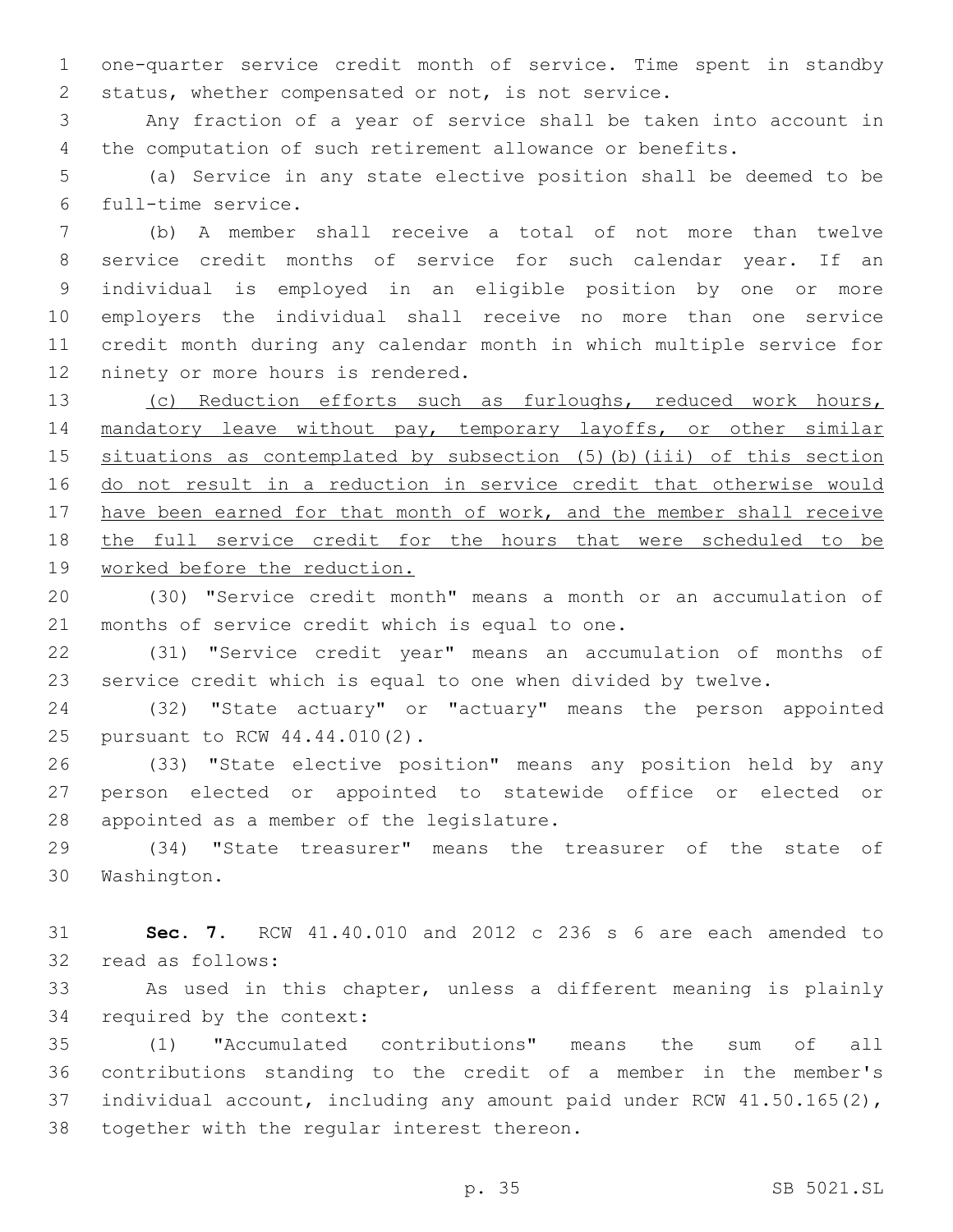(2) "Actuarial equivalent" means a benefit of equal value when computed upon the basis of such mortality and other tables as may be 3 adopted by the director.

 (3) "Adjustment ratio" means the value of index A divided by 5 index B.

 (4) "Annual increase" means, initially, fifty-nine cents per month per year of service which amount shall be increased each July 8 1st by three percent, rounded to the nearest cent.

 (5) "Annuity" means payments for life derived from accumulated contributions of a member. All annuities shall be paid in monthly 11 installments.

 (6)(a) "Average final compensation" for plan 1 members, means the annual average of the greatest compensation earnable by a member during any consecutive two year period of service credit months for which service credit is allowed; or if the member has less than two years of service credit months then the annual average compensation earnable during the total years of service for which service credit 18 is allowed.

 (b) "Average final compensation" for plan 2 and plan 3 members, means the member's average compensation earnable of the highest consecutive sixty months of service credit months prior to such member's retirement, termination, or death. Periods constituting authorized leaves of absence may not be used in the calculation of average final compensation except under RCW 41.40.710(2) or (c) of 25 this subsection.

 (c) In calculating average final compensation under this subsection for a member of plan 1, 2, or 3, the department of 28 retirement systems shall include:

 (i) Any compensation forgone by the member during the 2009-2011 fiscal biennium as a result of reduced work hours, voluntary leave without pay, temporary reduction in pay implemented prior to December 11, 2010, or temporary furloughs if the reduced compensation is an integral part of the employer's expenditure reduction efforts, as 34 certified by the employer; ((and))

 (ii) Any compensation forgone by a member employed by the state or a local government during the 2011-2013 fiscal biennium as a result of reduced work hours, mandatory leave without pay, temporary layoffs, or reductions to current pay if the reduced compensation is an integral part of the employer's expenditure reduction efforts, as certified by the employer. Reductions to current pay shall not

p. 36 SB 5021.SL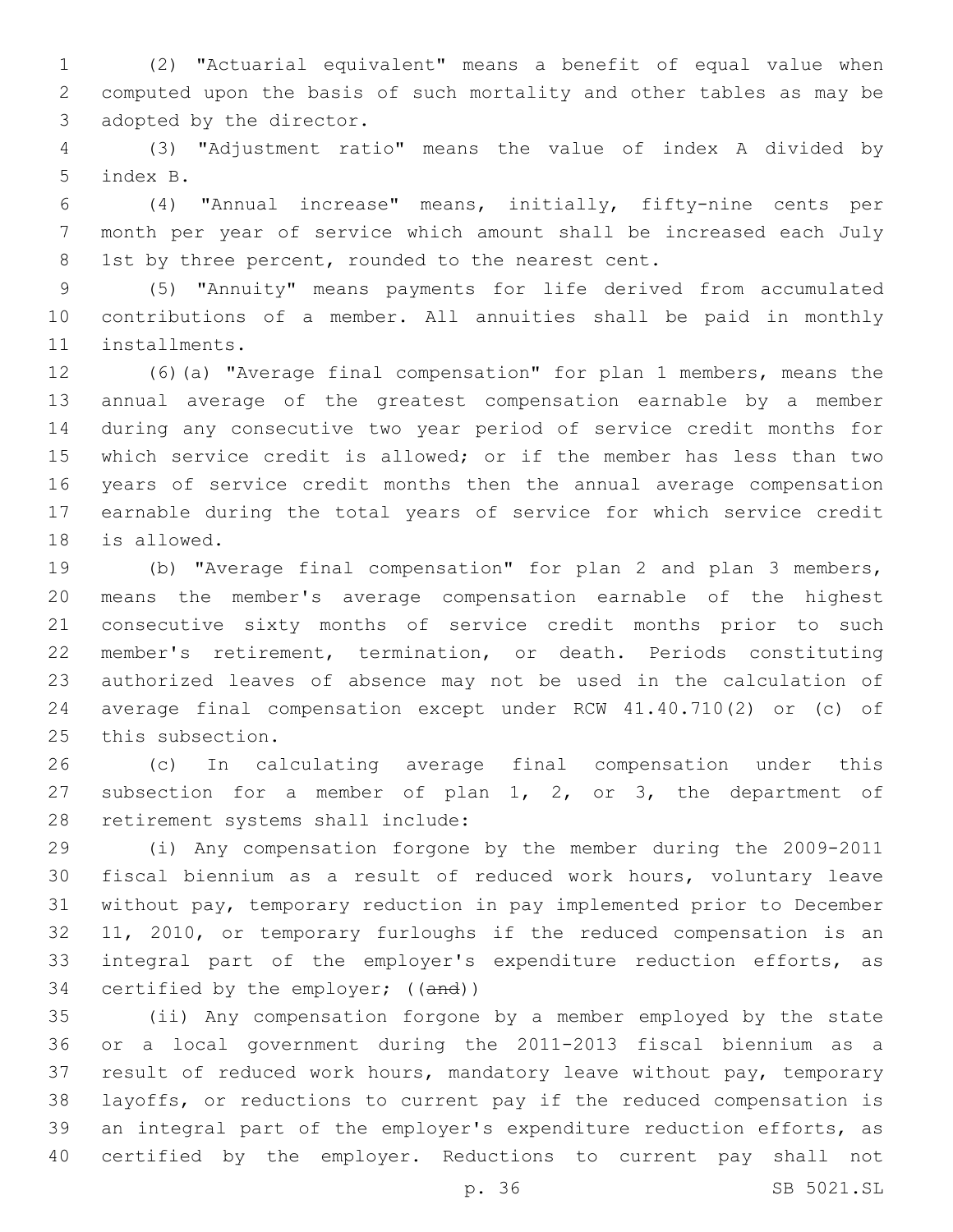include elimination of previously agreed upon future salary 2 increases; and

 (iii) Any compensation forgone by a member during the 2019-2021 and 2021-2023 fiscal biennia as a result of reduced work hours, mandatory leave without pay, temporary layoffs, furloughs, reductions to current pay, or other similar measures resulting from the COVID-19 budgetary crisis, if the reduced compensation is an integral part of 8 the employer's expenditure reduction efforts, as certified by the employer. Reductions to current pay shall not include elimination of 10 previously agreed upon future salary increases.

 (7)(a) "Beneficiary" for plan 1 members, means any person in receipt of a retirement allowance, pension or other benefit provided 13 by this chapter.

 (b) "Beneficiary" for plan 2 and plan 3 members, means any person in receipt of a retirement allowance or other benefit provided by this chapter resulting from service rendered to an employer by 17 another person.

 (8)(a) "Compensation earnable" for plan 1 members, means salaries or wages earned during a payroll period for personal services and where the compensation is not all paid in money, maintenance compensation shall be included upon the basis of the schedules 22 established by the member's employer.

 (i) "Compensation earnable" for plan 1 members also includes the following actual or imputed payments, which are not paid for personal 25 services:

 (A) Retroactive payments to an individual by an employer on reinstatement of the employee in a position, or payments by an employer to an individual in lieu of reinstatement in a position which are awarded or granted as the equivalent of the salary or wage which the individual would have earned during a payroll period shall be considered compensation earnable and the individual shall receive 32 the equivalent service credit;

 (B) If a leave of absence is taken by an individual for the purpose of serving in the state legislature, the salary which would have been received for the position from which the leave of absence was taken, shall be considered as compensation earnable if the employee's contribution is paid by the employee and the employer's 38 contribution is paid by the employer or employee;

 (C) Assault pay only as authorized by RCW 27.04.100, 72.01.045, 40 and 72.09.240;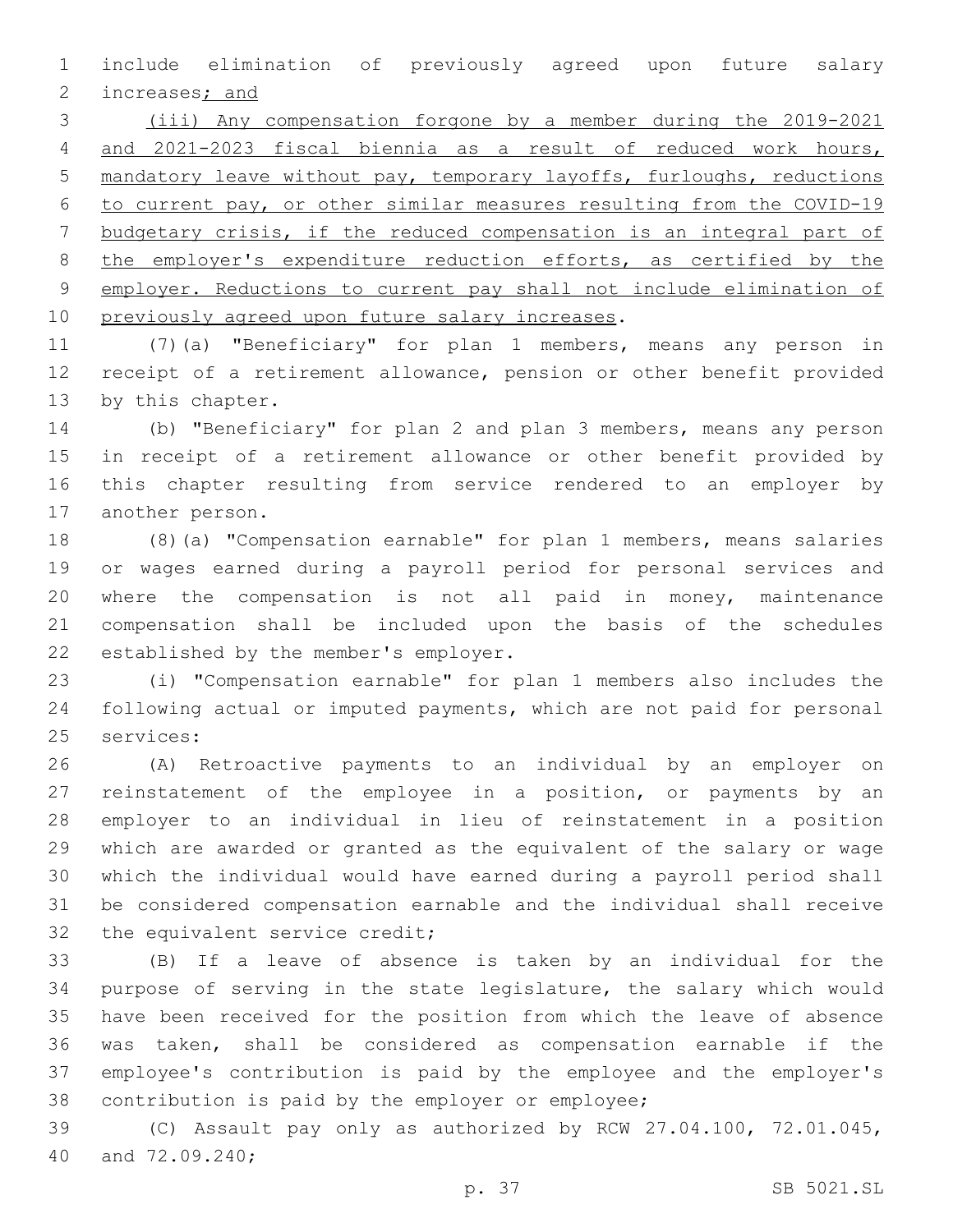(D) Compensation that a member would have received but for a disability occurring in the line of duty only as authorized by RCW 41.40.038;3

 (E) Compensation that a member receives due to participation in the leave sharing program only as authorized by RCW 41.04.650 through 41.04.670; and6

 (F) Compensation that a member receives for being in standby status. For the purposes of this section, a member is in standby status when not being paid for time actually worked and the employer requires the member to be prepared to report immediately for work, if 11 the need arises, although the need may not arise.

(ii) "Compensation earnable" does not include:

 (A) Remuneration for unused sick leave authorized under RCW 41.04.340, 28A.400.210, or 28A.310.490;14

 (B) Remuneration for unused annual leave in excess of thirty days 16 as authorized by RCW 43.01.044 and 43.01.041.

 (b) "Compensation earnable" for plan 2 and plan 3 members, means salaries or wages earned by a member during a payroll period for personal services, including overtime payments, and shall include wages and salaries deferred under provisions established pursuant to sections 403(b), 414(h), and 457 of the United States Internal Revenue Code, but shall exclude nonmoney maintenance compensation and lump sum or other payments for deferred annual sick leave, unused accumulated vacation, unused accumulated annual leave, or any form of 25 severance pay.

 "Compensation earnable" for plan 2 and plan 3 members also includes the following actual or imputed payments, which are not paid 28 for personal services:

 (i) Retroactive payments to an individual by an employer on reinstatement of the employee in a position, or payments by an employer to an individual in lieu of reinstatement in a position which are awarded or granted as the equivalent of the salary or wage which the individual would have earned during a payroll period shall be considered compensation earnable to the extent provided above, and 35 the individual shall receive the equivalent service credit;

 (ii) In any year in which a member serves in the legislature, the member shall have the option of having such member's compensation 38 earnable be the greater of:

 (A) The compensation earnable the member would have received had 40 such member not served in the legislature; or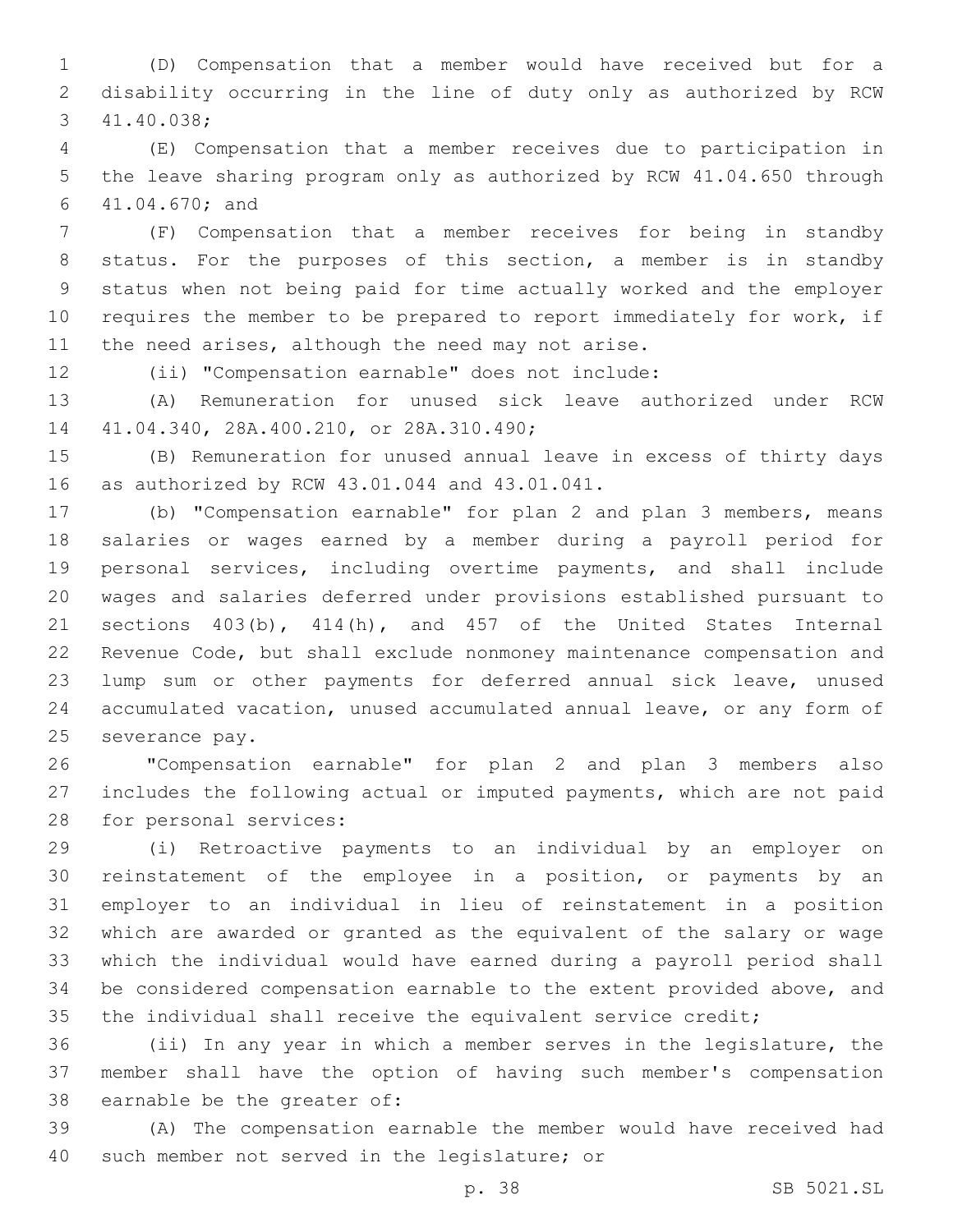(B) Such member's actual compensation earnable received for nonlegislative public employment and legislative service combined. Any additional contributions to the retirement system required because compensation earnable under (b)(ii)(A) of this subsection is greater than compensation earnable under (b)(ii)(B) of this subsection shall be paid by the member for both member and employer 7 contributions;

 (iii) Assault pay only as authorized by RCW 27.04.100, 72.01.045, 9 and 72.09.240;

 (iv) Compensation that a member would have received but for a disability occurring in the line of duty only as authorized by RCW 12 41.40.038;

 (v) Compensation that a member receives due to participation in the leave sharing program only as authorized by RCW 41.04.650 through 15 41.04.670; and

 (vi) Compensation that a member receives for being in standby status. For the purposes of this section, a member is in standby status when not being paid for time actually worked and the employer requires the member to be prepared to report immediately for work, if 20 the need arises, although the need may not arise.

 (9) "Department" means the department of retirement systems 22 created in chapter 41.50 RCW.

(10) "Director" means the director of the department.

(11) "Eligible position" means:24

 (a) Any position that, as defined by the employer, normally requires five or more months of service a year for which regular compensation for at least seventy hours is earned by the occupant thereof. For purposes of this chapter an employer shall not define "position" in such a manner that an employee's monthly work for that 30 employer is divided into more than one position;

 (b) Any position occupied by an elected official or person appointed directly by the governor, or appointed by the chief justice of the supreme court under RCW 2.04.240(2) or 2.06.150(2), for which 34 compensation is paid.

 (12) "Employee" or "employed" means a person who is providing services for compensation to an employer, unless the person is free from the employer's direction and control over the performance of work. The department shall adopt rules and interpret this subsection 39 consistent with common law.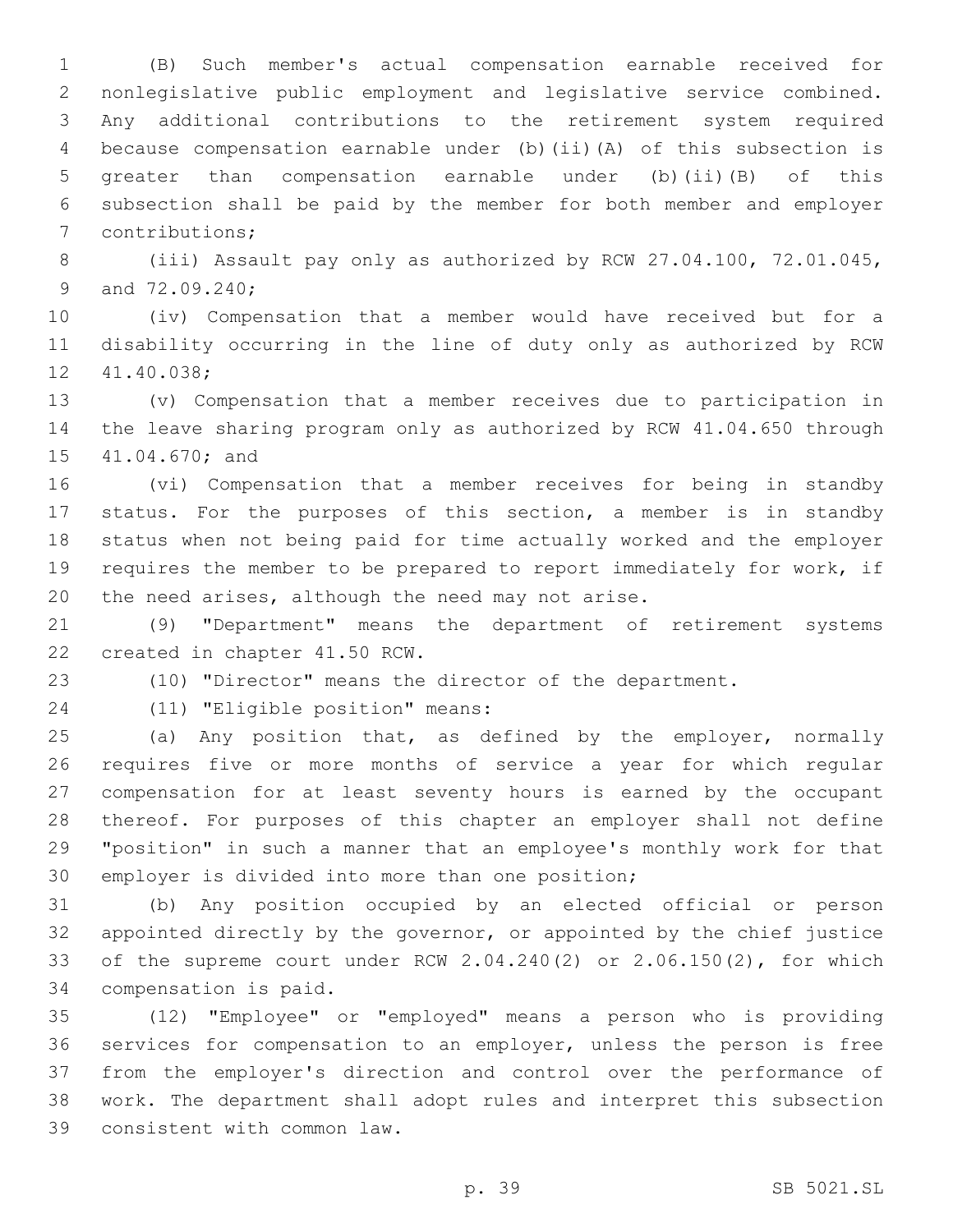(13)(a) "Employer" for plan 1 members, means every branch, department, agency, commission, board, and office of the state, any political subdivision or association of political subdivisions of the state admitted into the retirement system, and legal entities authorized by RCW 35.63.070 and 36.70.060 or chapter 39.34 RCW; and the term shall also include any labor guild, association, or organization the membership of a local lodge or division of which is comprised of at least forty percent employees of an employer (other than such labor guild, association, or organization) within this chapter. The term may also include any city of the first class that 11 has its own retirement system.

 (b) "Employer" for plan 2 and plan 3 members, means every branch, department, agency, commission, board, and office of the state, and any political subdivision and municipal corporation of the state admitted into the retirement system, including public agencies created pursuant to RCW 35.63.070, 36.70.060, and 39.34.030; except that after August 31, 2000, school districts and educational service districts will no longer be employers for the public employees' 19 retirement system plan 2.

 (c) Except as otherwise specifically provided in this chapter, "employer" does not include a government contractor. For purposes of this subsection, a "government contractor" is any entity, including a partnership, limited liability company, for-profit or nonprofit corporation, or person, that provides services pursuant to a contract with an "employer." The determination whether an employer-employee relationship has been established is not based on the relationship between a government contractor and an "employer," but is based solely on the relationship between a government contractor's employee 29 and an "employer" under this chapter.

 (14) "Final compensation" means the annual rate of compensation earnable by a member at the time of termination of employment.

 (15) "Index" means, for any calendar year, that year's annual average consumer price index, Seattle, Washington area, for urban wage earners and clerical workers, all items, compiled by the bureau of labor statistics, United States department of labor.

 (16) "Index A" means the index for the year prior to the 37 determination of a postretirement adjustment.

(17) "Index B" means the index for the year prior to index A.

 (18) "Index year" means the earliest calendar year in which the 40 index is more than sixty percent of index A.

p. 40 SB 5021.SL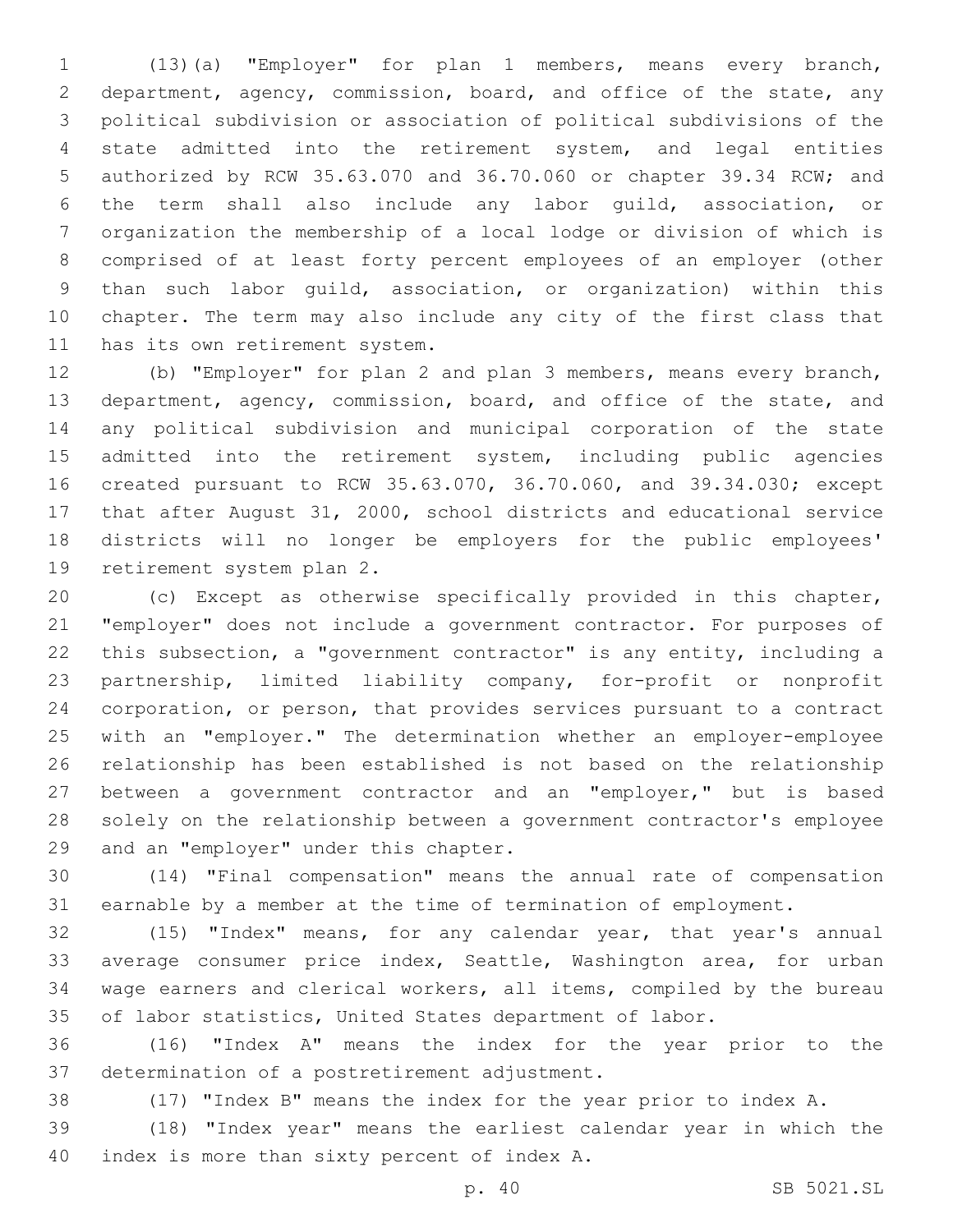(19) "Ineligible position" means any position which does not conform with the requirements set forth in subsection (11) of this 3 section.

 (20) "Leave of absence" means the period of time a member is authorized by the employer to be absent from service without being 6 separated from membership.

 (21) "Member" means any employee included in the membership of the retirement system, as provided for in RCW 41.40.023. RCW 41.26.045 does not prohibit a person otherwise eligible for membership in the retirement system from establishing such membership effective when he or she first entered an eligible position.

 (22) "Member account" or "member's account" for purposes of plan 3 means the sum of the contributions and earnings on behalf of the member in the defined contribution portion of plan 3.

(23) "Membership service" means:15

(a) All service rendered, as a member, after October 1, 1947;

 (b) All service after October 1, 1947, to any employer prior to the time of its admission into the retirement system for which member and employer contributions, plus interest as required by RCW 41.50.125, have been paid under RCW 41.40.056 or 41.40.057;

 (c) Service not to exceed six consecutive months of probationary service rendered after April 1, 1949, and prior to becoming a member, in the case of any member, upon payment in full by such member of the total amount of the employer's contribution to the retirement fund which would have been required under the law in effect when such probationary service was rendered if the member had been a member during such period, except that the amount of the employer's contribution shall be calculated by the director based on the first 29 month's compensation earnable as a member;

 (d) Service not to exceed six consecutive months of probationary service, rendered after October 1, 1947, and before April 1, 1949, 32 and prior to becoming a member, in the case of any member, upon payment in full by such member of five percent of such member's salary during said period of probationary service, except that the amount of the employer's contribution shall be calculated by the director based on the first month's compensation earnable as a member.37

 (24) "New member" means a person who becomes a member on or after April 1, 1949, except as otherwise provided in this section.

(25) "Original member" of this retirement system means: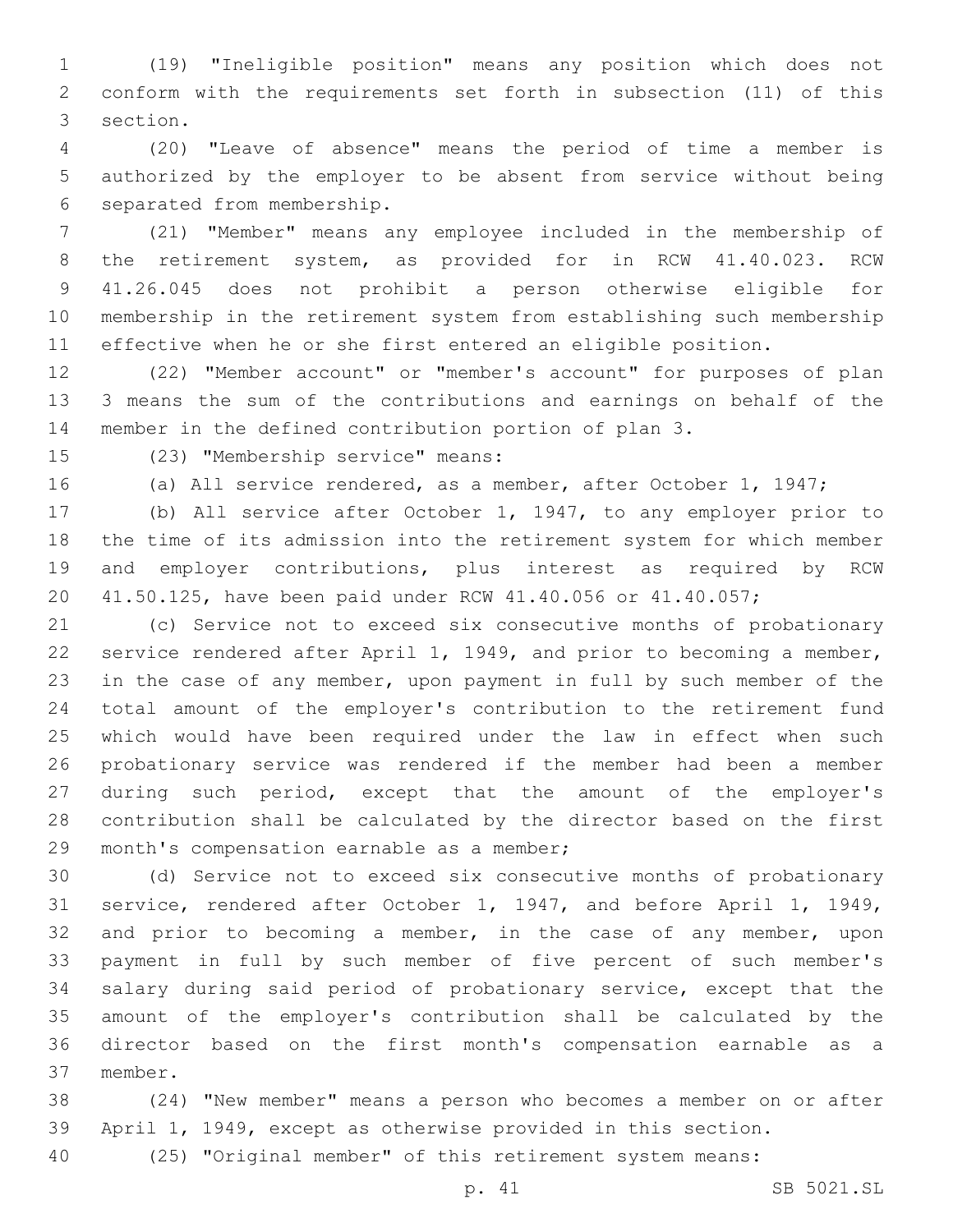(a) Any person who became a member of the system prior to April 2 1, 1949;

 (b) Any person who becomes a member through the admission of an employer into the retirement system on and after April 1, 1949, and 5 prior to April 1, 1951;

 (c) Any person who first becomes a member by securing employment with an employer prior to April 1, 1951, provided the member has rendered at least one or more years of service to any employer prior 9 to October 1, 1947;

 (d) Any person who first becomes a member through the admission 11 of an employer into the retirement system on or after April 1, 1951, provided, such person has been in the regular employ of the employer for at least six months of the twelve-month period preceding the said 14 admission date;

 (e) Any member who has restored all contributions that may have been withdrawn as provided by RCW 41.40.150 and who on the effective date of the individual's retirement becomes entitled to be credited with ten years or more of membership service except that the provisions relating to the minimum amount of retirement allowance for the member upon retirement at age seventy as found in RCW 41.40.190(4) shall not apply to the member;

 (f) Any member who has been a contributor under the system for two or more years and who has restored all contributions that may have been withdrawn as provided by RCW 41.40.150 and who on the effective date of the individual's retirement has rendered five or more years of service for the state or any political subdivision 27 prior to the time of the admission of the employer into the system; except that the provisions relating to the minimum amount of retirement allowance for the member upon retirement at age seventy as found in RCW 41.40.190(4) shall not apply to the member.

 (26) "Pension" means payments for life derived from contributions made by the employer. All pensions shall be paid in monthly installments.33

 (27) "Plan 1" means the public employees' retirement system, plan 1 providing the benefits and funding provisions covering persons who first became members of the system prior to October 1, 1977.

 (28) "Plan 2" means the public employees' retirement system, plan 2 providing the benefits and funding provisions covering persons who first became members of the system on and after October 1, 1977, and 40 are not included in plan 3.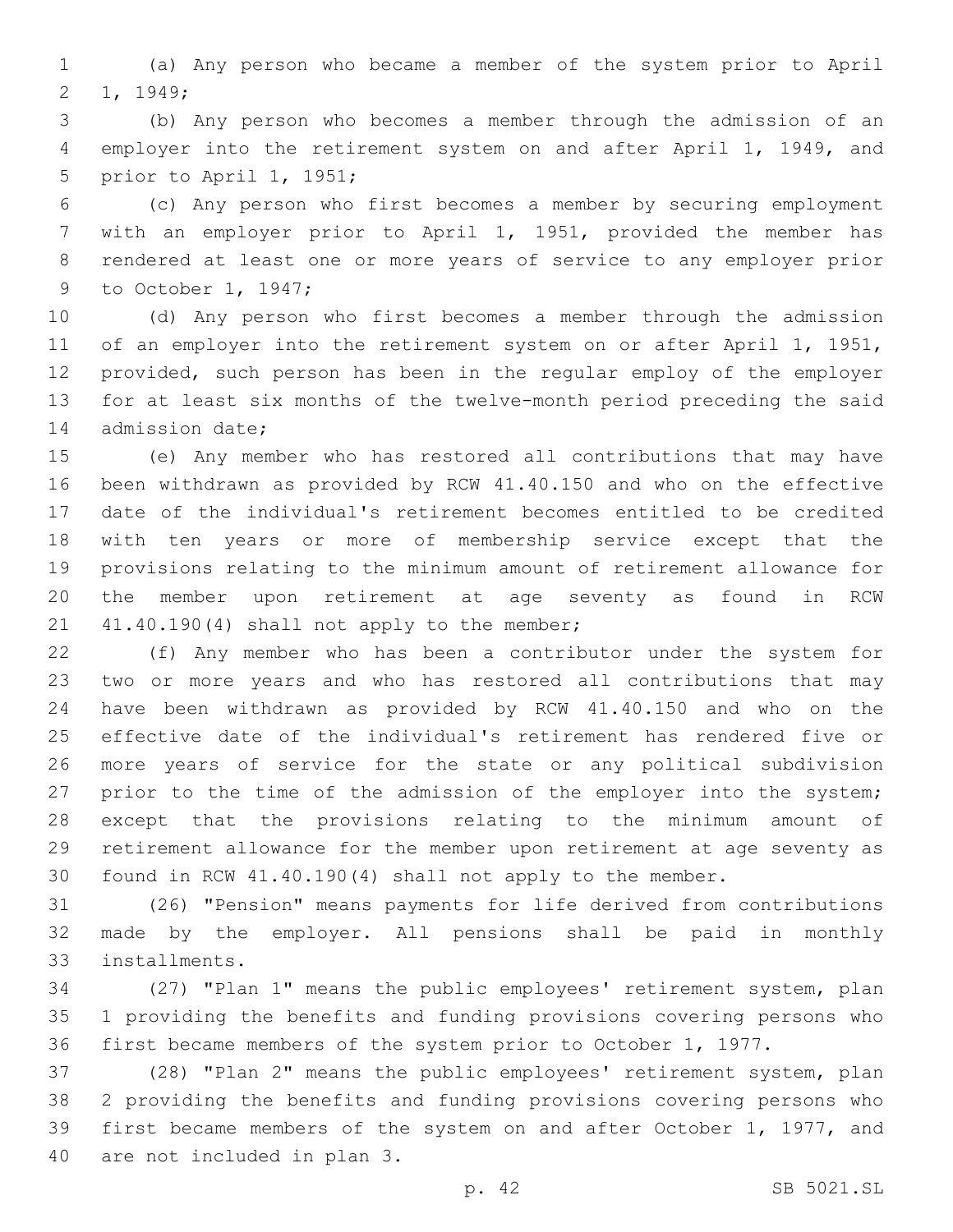(29) "Plan 3" means the public employees' retirement system, plan 3 providing the benefits and funding provisions covering persons who:

(a) First become a member on or after:3

 (i) March 1, 2002, and are employed by a state agency or institute of higher education and who did not choose to enter plan 2; or6

 (ii) September 1, 2002, and are employed by other than a state agency or institute of higher education and who did not choose to 9 enter plan 2; or

(b) Transferred to plan 3 under RCW 41.40.795.

 (30) "Prior service" means all service of an original member rendered to any employer prior to October 1, 1947.

 (31) "Regular interest" means such rate as the director may 14 determine.

 (32) "Retiree" means any person who has begun accruing a retirement allowance or other benefit provided by this chapter resulting from service rendered to an employer while a member.

 (33) "Retirement" means withdrawal from active service with a 19 retirement allowance as provided by this chapter.

 (34) "Retirement allowance" means the sum of the annuity and the 21 pension.

 (35) "Retirement system" means the public employees' retirement 23 system provided for in this chapter.

 (36) "Separation from service" occurs when a person has terminated all employment with an employer. Separation from service 26 or employment does not occur, and if claimed by an employer or employee may be a violation of RCW 41.40.055, when an employee and employer have a written or oral agreement to resume employment with the same employer following termination. Mere expressions or inquiries about postretirement employment by an employer or employee that do not constitute a commitment to reemploy the employee after retirement are not an agreement under this subsection.

 (37)(a) "Service" for plan 1 members, except as provided in RCW 41.40.088, means periods of employment in an eligible position or positions for one or more employers rendered to any employer for which compensation is paid, and includes time spent in office as an elected or appointed official of an employer. Compensation earnable earned in full time work for seventy hours or more in any given calendar month shall constitute one service credit month except as provided in RCW 41.40.088. Compensation earnable earned for less than

p. 43 SB 5021.SL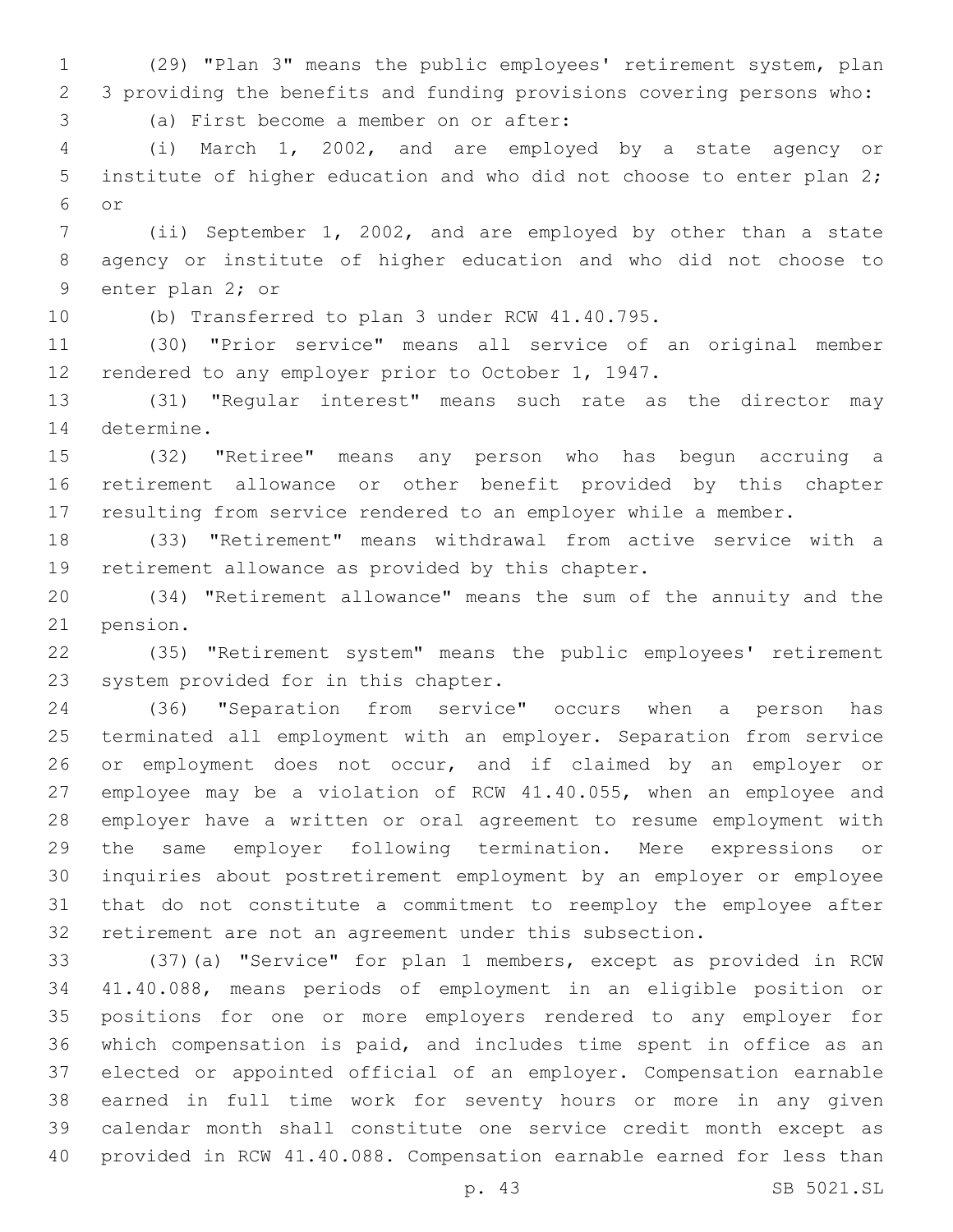seventy hours in any calendar month shall constitute one-quarter service credit month of service except as provided in RCW 41.40.088. Only service credit months and one-quarter service credit months shall be counted in the computation of any retirement allowance or other benefit provided for in this chapter. Any fraction of a year of service shall be taken into account in the computation of such retirement allowance or benefits. Time spent in standby status, 8 whether compensated or not, is not service.

 (i) Service by a state employee officially assigned by the state 10 on a temporary basis to assist another public agency, shall be considered as service as a state employee: PROVIDED, That service to any other public agency shall not be considered service as a state employee if such service has been used to establish benefits in any 14 other public retirement system.

 (ii) An individual shall receive no more than a total of twelve service credit months of service during any calendar year. If an individual is employed in an eligible position by one or more employers the individual shall receive no more than one service credit month during any calendar month in which multiple service for 20 seventy or more hours is rendered.

 (iii) A school district employee may count up to forty-five days of sick leave as creditable service solely for the purpose of determining eligibility to retire under RCW 41.40.180 as authorized by RCW 28A.400.300. For purposes of plan 1 "forty-five days" as used in RCW 28A.400.300 is equal to two service credit months. Use of less than forty-five days of sick leave is creditable as allowed under 27 this subsection as follows:

 (A) Less than twenty-two days equals one-quarter service credit 29 month;

(B) Twenty-two days equals one service credit month;

 (C) More than twenty-two days but less than forty-five days 32 equals one and one-quarter service credit month.

 (iv) Reduction efforts such as furloughs, reduced work hours, mandatory leave without pay, temporary layoffs, or other similar situations as contemplated by subsection (6)(c)(iii) of this section do not result in a reduction in service credit that otherwise would 37 have been earned for that month of work, and the member shall receive the full service credit for the hours that were scheduled to be worked before the reduction.

p. 44 SB 5021.SL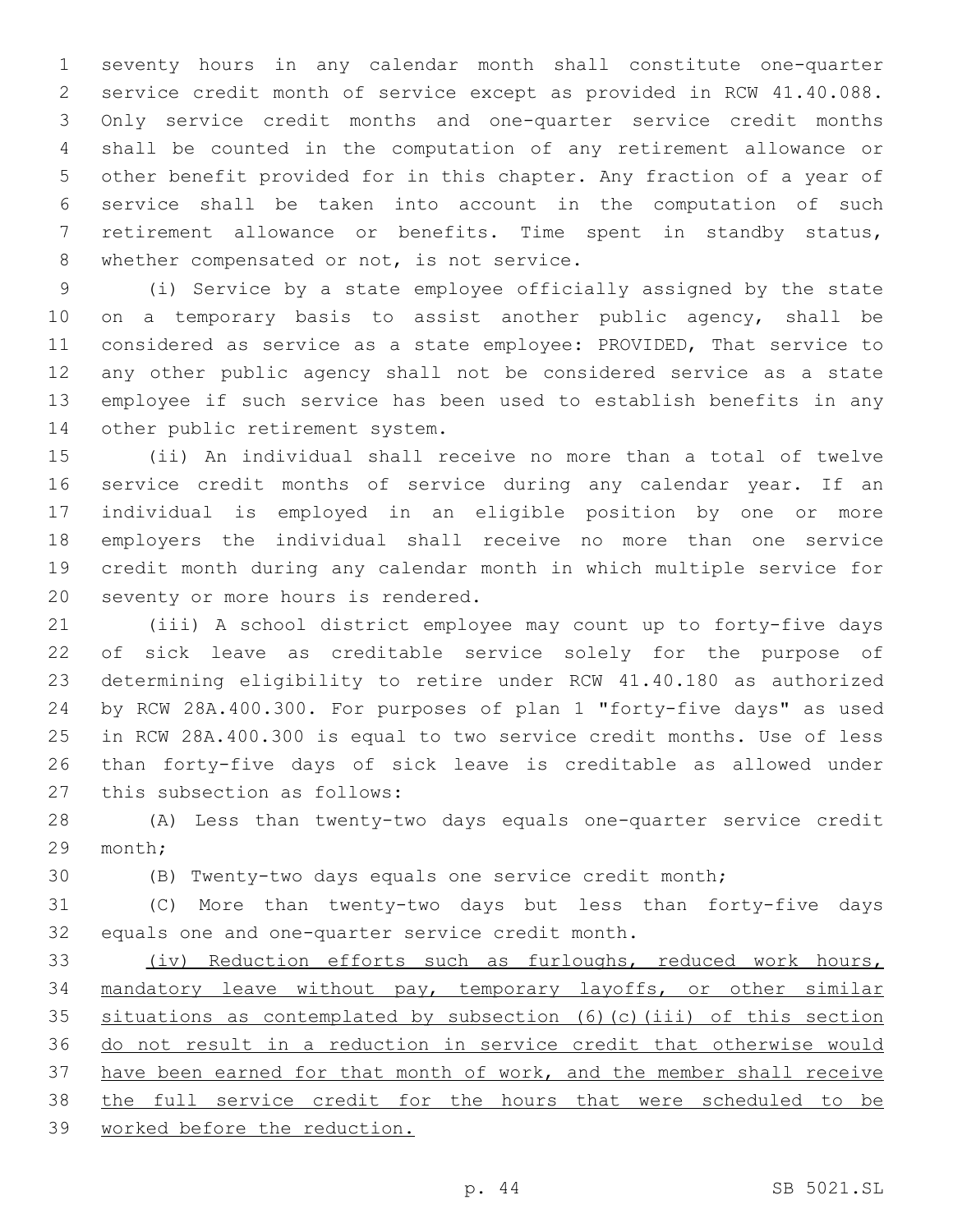(b) "Service" for plan 2 and plan 3 members, means periods of employment by a member in an eligible position or positions for one or more employers for which compensation earnable is paid. Compensation earnable earned for ninety or more hours in any calendar month shall constitute one service credit month except as provided in RCW 41.40.088. Compensation earnable earned for at least seventy hours but less than ninety hours in any calendar month shall constitute one-half service credit month of service. Compensation earnable earned for less than seventy hours in any calendar month shall constitute one-quarter service credit month of service. Time 11 spent in standby status, whether compensated or not, is not service.

 Any fraction of a year of service shall be taken into account in the computation of such retirement allowance or benefits.

 (i) Service in any state elective position shall be deemed to be full time service, except that persons serving in state elective positions who are members of the Washington school employees' retirement system, teachers' retirement system, public safety employees' retirement system, or law enforcement officers' and firefighters' retirement system at the time of election or appointment to such position may elect to continue membership in the Washington school employees' retirement system, teachers' retirement system, public safety employees' retirement system, or law enforcement officers' and firefighters' retirement system.

 (ii) A member shall receive a total of not more than twelve service credit months of service for such calendar year. If an individual is employed in an eligible position by one or more employers the individual shall receive no more than one service credit month during any calendar month in which multiple service for 29 ninety or more hours is rendered.

 (iii) Up to forty-five days of sick leave may be creditable as service solely for the purpose of determining eligibility to retire under RCW 41.40.180 as authorized by RCW 28A.400.300. For purposes of plan 2 and plan 3 "forty-five days" as used in RCW 28A.400.300 is equal to two service credit months. Use of less than forty-five days of sick leave is creditable as allowed under this subsection as follows:36

 (A) Less than eleven days equals one-quarter service credit 38 month;

 (B) Eleven or more days but less than twenty-two days equals one-40 half service credit month;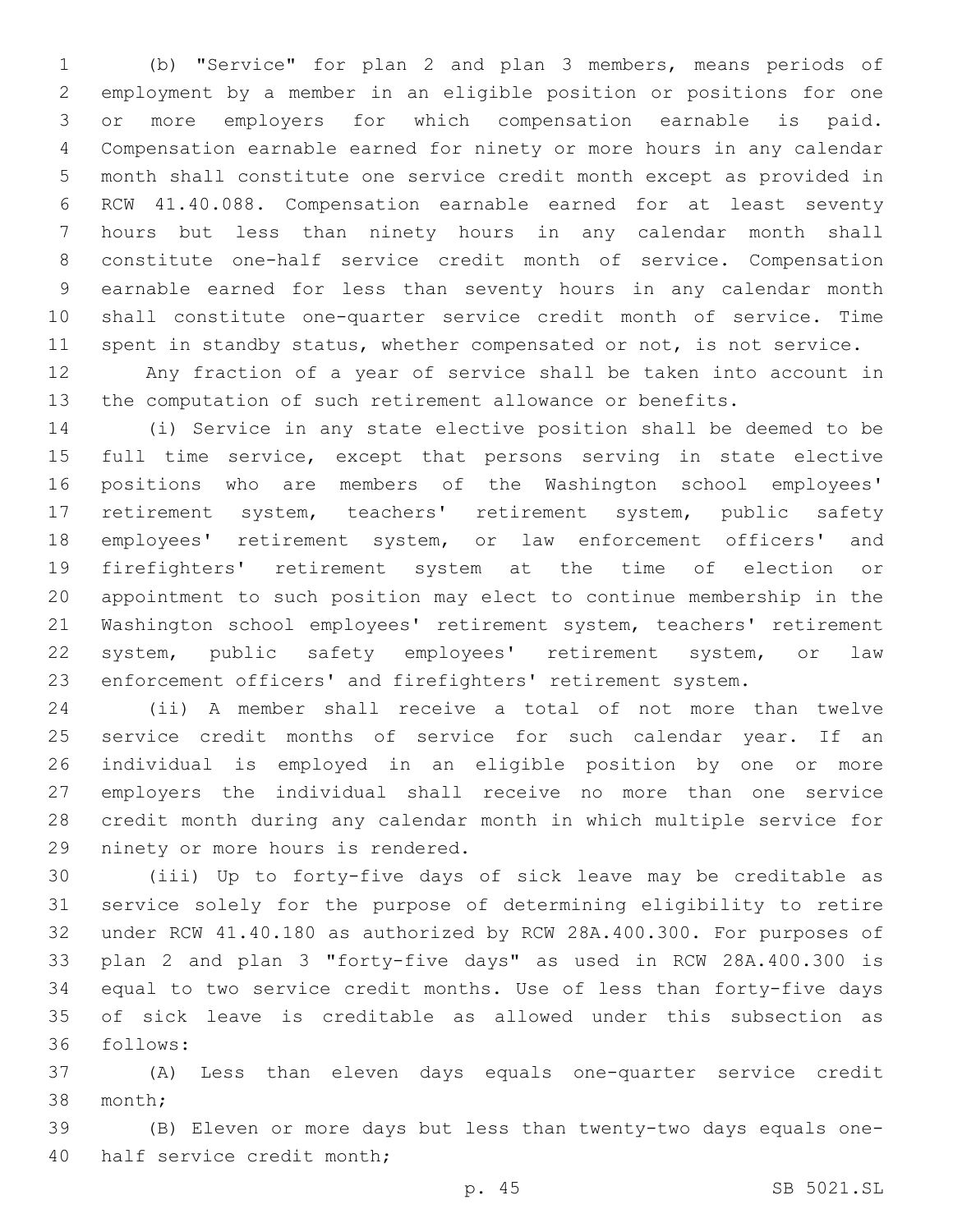(C) Twenty-two days equals one service credit month;

 (D) More than twenty-two days but less than thirty-three days 3 equals one and one-quarter service credit month;

 (E) Thirty-three or more days but less than forty-five days 5 equals one and one-half service credit month.

 (iv) Reduction efforts such as furloughs, reduced work hours, mandatory leave without pay, temporary layoffs, or other similar 8 situations as contemplated by subsection (6)(c)(iii) of this section do not result in a reduction in service credit that otherwise would 10 have been earned for that month of work, and the member shall receive 11 the full service credit for the hours that were scheduled to be worked before the reduction.

 (38) "Service credit month" means a month or an accumulation of 14 months of service credit which is equal to one.

 (39) "Service credit year" means an accumulation of months of service credit which is equal to one when divided by twelve.

 (40) "State actuary" or "actuary" means the person appointed 18 pursuant to RCW 44.44.010(2).

 (41) "State elective position" means any position held by any person elected or appointed to statewide office or elected or 21 appointed as a member of the legislature.

 (42) "State treasurer" means the treasurer of the state of 23 Washington.

 (43) "Totally incapacitated for duty" means total inability to perform the duties of a member's employment or office or any other work for which the member is qualified by training or experience.

 **Sec. 8.** RCW 43.43.120 and 2020 c 97 s 2 are each amended to read as follows:28

 As used in this section and RCW 43.43.130 through 43.43.320, unless a different meaning is plainly required by the context:

 (1) "Actuarial equivalent" shall mean a benefit of equal value when computed upon the basis of such mortality table as may be adopted and such interest rate as may be determined by the director.

 (2) "Annual increase" means as of July 1, 1999, seventy-seven cents per month per year of service which amount shall be increased each subsequent July 1st by three percent, rounded to the nearest 37 cent.

 (3)(a) "Average final salary," for members commissioned prior to January 1, 2003, shall mean the average monthly salary received by a

p. 46 SB 5021.SL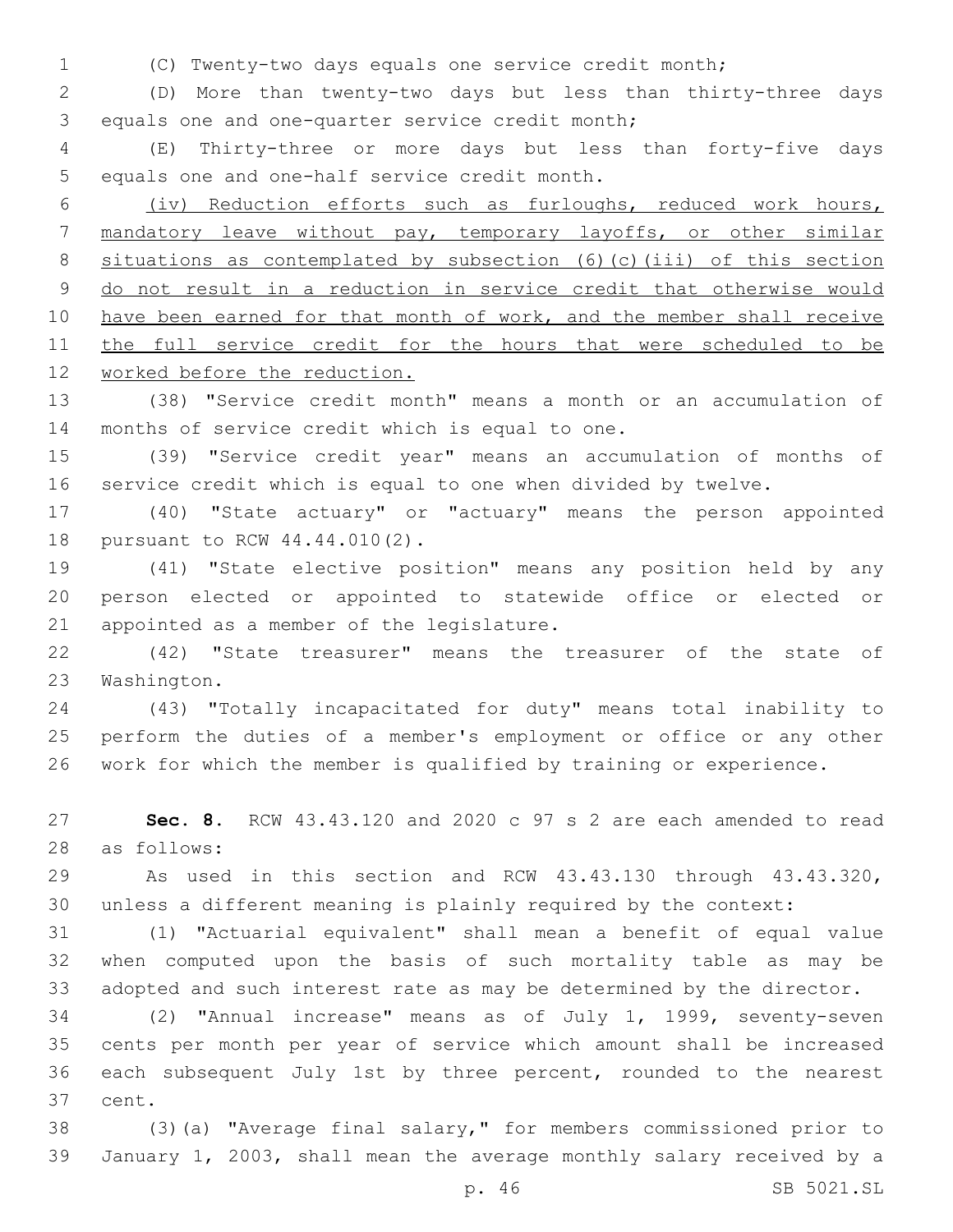member during the member's last two years of service or any consecutive two-year period of service, whichever is the greater, as an employee of the Washington state patrol; or if the member has less than two years of service, then the average monthly salary received by the member during the member's total years of service.

 (b) "Average final salary," for members commissioned on or after January 1, 2003, shall mean the average monthly salary received by a member for the highest consecutive sixty service credit months; or if the member has less than sixty months of service, then the average monthly salary received by the member during the member's total 11 months of service.

 (c) In calculating average final salary under (a) or (b) of this subsection, the department of retirement systems shall include:

 (i) Any compensation forgone by the member during the 2009-2011 fiscal biennium as a result of reduced work hours, mandatory or voluntary leave without pay, temporary reduction in pay implemented prior to December 11, 2010, or temporary layoffs if the reduced compensation is an integral part of the employer's expenditure 19 reduction efforts, as certified by the chief; ((and))

 (ii) Any compensation forgone by a member during the 2011-2013 fiscal biennium as a result of reduced work hours, mandatory leave without pay, temporary layoffs, or reductions to current pay if the reduced compensation is an integral part of the employer's expenditure reduction efforts, as certified by the chief. Reductions to current pay shall not include elimination of previously agreed upon future salary reductions; and

 (iii) Any compensation forgone by a member during the 2019-2021 and 2021-2023 fiscal biennia as a result of reduced work hours, 29 mandatory leave without pay, temporary layoffs, furloughs, reductions to current pay, or other similar measures resulting from the COVID-19 budgetary crisis, if the reduced compensation is an integral part of the employer's expenditure reduction efforts, as certified by the chief. Reductions to current pay shall not include elimination of 34 previously agreed upon future salary increases.

 (4) "Beneficiary" means any person in receipt of retirement allowance or any other benefit allowed by this chapter.

 (5)(a) "Cadet," for a person who became a member of the retirement system after June 12, 1980, is a person who has passed the Washington state patrol's entry-level oral, written, physical performance, and background examinations and is, thereby, appointed

p. 47 SB 5021.SL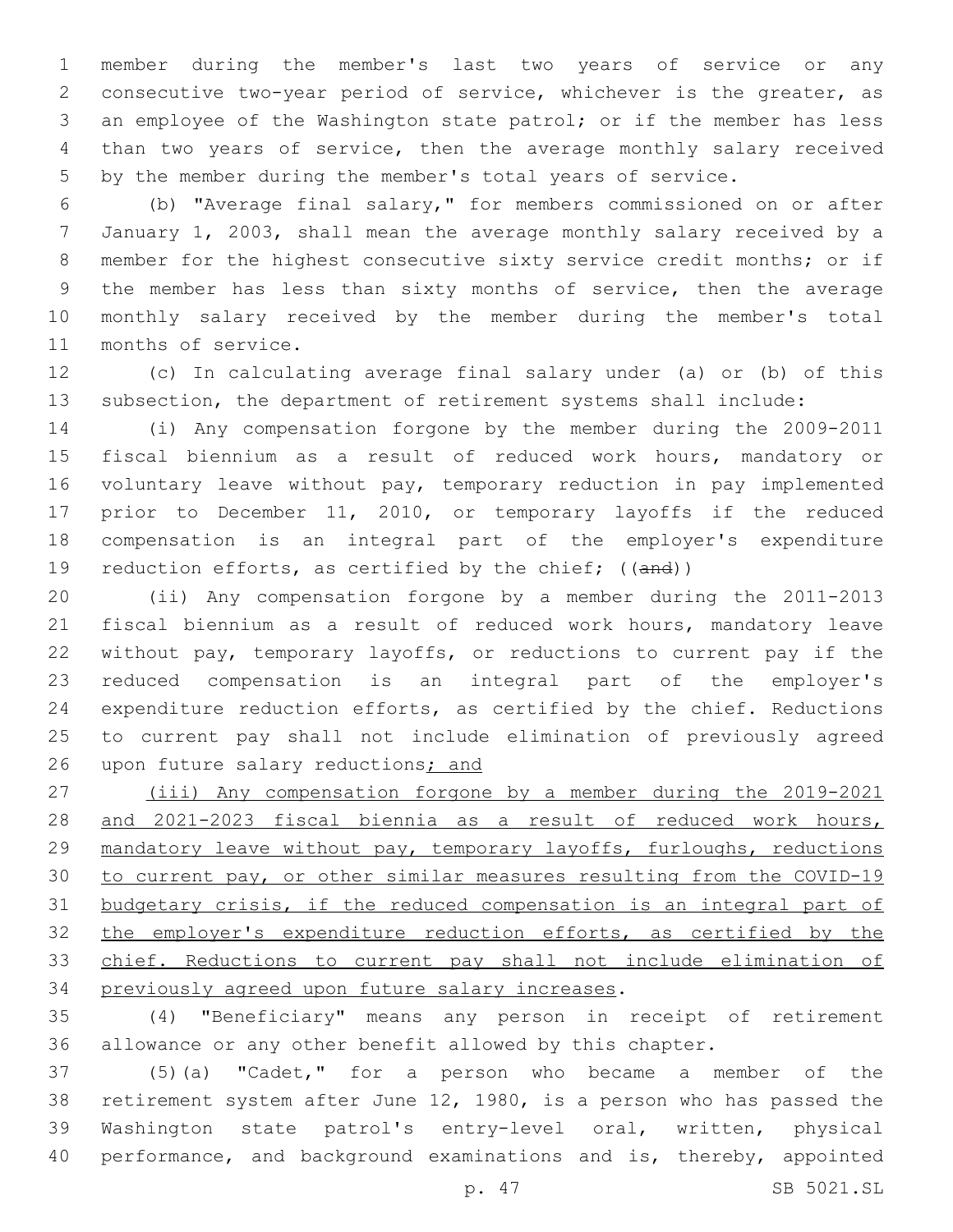by the chief as a candidate to be a commissioned officer of the 2 Washington state patrol.

 (b) "Cadet," for a person who became a member of the retirement system before June 12, 1980, is a trooper cadet, patrol cadet, or employee of like classification, employed for the express purpose of receiving the on-the-job training required for attendance at the state patrol academy and for becoming a commissioned trooper. "Like classification" includes: Radio operators or dispatchers; persons 9 providing security for the governor or legislature; patrol officers; 10 drivers' license examiners; weighmasters; vehicle safety inspectors; central wireless operators; and warehouse workers.

 (6) "Contributions" means the deduction from the compensation of each member in accordance with the contribution rates established 14 under chapter 41.45 RCW.

 (7) "Current service" shall mean all service as a member rendered 16 on or after August 1, 1947.

 (8) "Department" means the department of retirement systems 18 created in chapter 41.50 RCW.

 (9) "Director" means the director of the department of retirement 20 systems.

 (10) "Domestic partners" means two adults who have registered as 22 domestic partners under RCW 26.60.040.

 (11) "Employee" means any commissioned employee of the Washington 24 state patrol.

 (12) "Insurance commissioner" means the insurance commissioner of 26 the state of Washington.

 (13) "Lieutenant governor" means the lieutenant governor of the 28 state of Washington.

 (14) "Member" means any person included in the membership of the 30 retirement fund.

 (15) "Plan 2" means the Washington state patrol retirement system plan 2, providing the benefits and funding provisions covering commissioned employees who first become members of the system on or 34 after January 1, 2003.

 (16) "Prior service" shall mean all services rendered by a member to the state of Washington, or any of its political subdivisions prior to August 1, 1947, unless such service has been credited in another public retirement or pension system operating in the state of 39 Washington.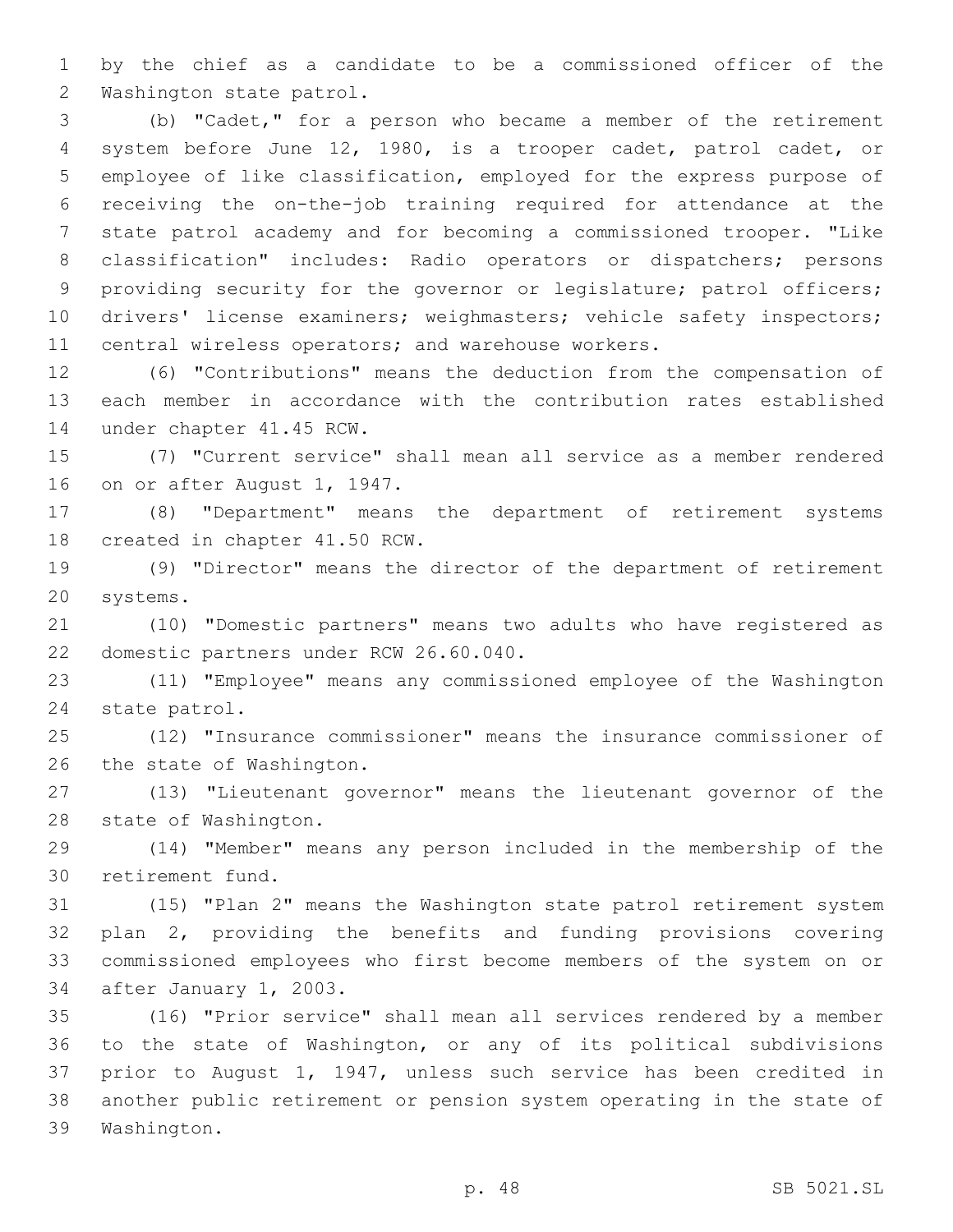(17) "Regular interest" means interest compounded annually at 2 such rates as may be determined by the director.

 (18) "Retirement board" means the board provided for in this 4 chapter.

 (19) "Retirement fund" means the Washington state patrol retirement fund.6

 (20) "Retirement system" means the Washington state patrol 8 retirement system.

 (21)(a) "Salary," for members commissioned prior to July 1, 2001, shall exclude any overtime earnings related to RCW 47.46.040, or any voluntary overtime, earned on or after July 1, 2001, and prior to July 1, 2017. On or after July 1, 2017, salary shall exclude overtime earnings in excess of seventy hours per year in total related to 14 either RCW 47.46.040 or any voluntary overtime.

 (b) "Salary," for members commissioned from July 1, 2001, to December 31, 2002, shall exclude any overtime earnings related to RCW 47.46.040 or any voluntary overtime, earned prior to July 1, 2017, lump sum payments for deferred annual sick leave, or any form of severance pay. On or after July 1, 2017, salary shall exclude overtime earnings in excess of seventy hours per year in total related to either RCW 47.46.040 or any voluntary overtime.

 (c) "Salary," for members commissioned on or after January 1, 2003, shall exclude any overtime earnings related to RCW 47.46.040 or any voluntary overtime, earned prior to July 1, 2017, lump sum payments for deferred annual sick leave, unused accumulated vacation, unused accumulated annual leave, holiday pay, or any form of severance pay. On or after July 1, 2017, salary shall exclude overtime earnings in excess of seventy hours per year in total related to either RCW 47.46.040 or any voluntary overtime.

 (d) The addition of overtime earnings related to RCW 47.46.040 or any voluntary overtime earned on or after July 1, 2017, in chapter 181, Laws of 2017 is a benefit improvement that increases the member maximum contribution rate under RCW 41.45.0631(1) by 1.10 percent.

 (22)(a) "Service" shall mean services rendered to the state of Washington or any political subdivisions thereof for which compensation has been paid. Full time employment for seventy or more hours in any given calendar month shall constitute one month of service. An employee who is reinstated in accordance with RCW 43.43.110 shall suffer no loss of service for the period reinstated subject to the contribution requirements of this chapter. Only months

p. 49 SB 5021.SL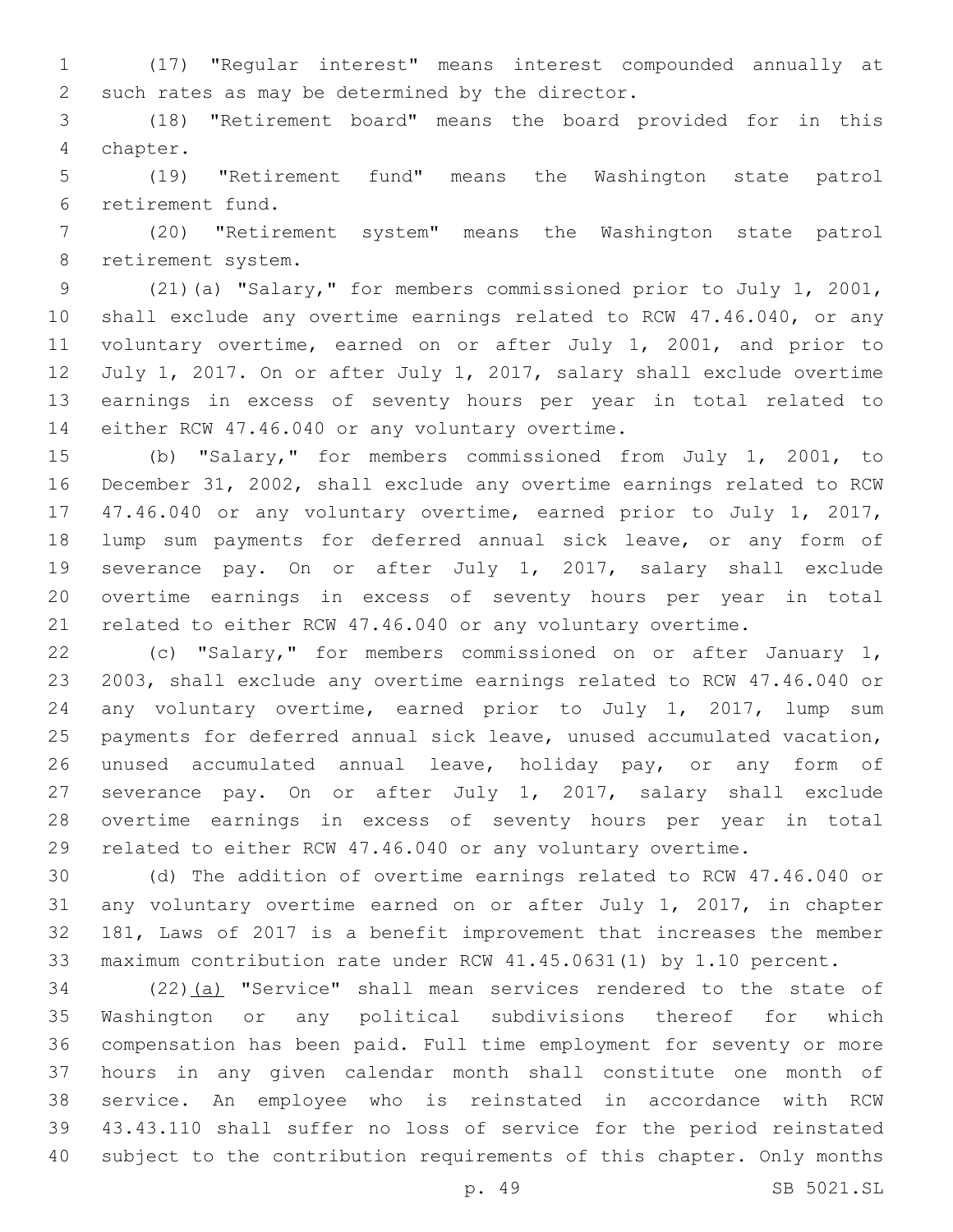of service shall be counted in the computation of any retirement allowance or other benefit provided for herein. Years of service shall be determined by dividing the total number of months of service by twelve. Any fraction of a year of service as so determined shall be taken into account in the computation of such retirement allowance 6 or benefit.

 (b) Reduction efforts such as furloughs, reduced work hours, 8 mandatory leave without pay, temporary layoffs, or other similar 9 situations as contemplated by subsection (3)(c)(iii) of this section do not result in a reduction in service credit that otherwise would 11 have been earned for that month of work, and the member shall receive the full service credit for the hours that were scheduled to be 13 worked before the reduction.

 (23) "State actuary" or "actuary" means the person appointed 15 pursuant to RCW 44.44.010(2).

 (24) "State treasurer" means the treasurer of the state of 17 Washington.

 Unless the context expressly indicates otherwise, words importing the masculine gender shall be extended to include the feminine gender and words importing the feminine gender shall be extended to include 21 the masculine gender.

 NEW SECTION. **Sec. 9.** A new section is added to chapter 41.50 23 RCW to read as follows:

(1) With respect to plans administered by the department:

 (a) If an employer participates in the shared work program under chapter 50.60 RCW, any reduction in hours worked by a member as a result of the employer's participation in the program does not impact the retirement benefit the member would otherwise be entitled to receive had the member's hours not been reduced. A member's benefit will be calculated as if the member did not incur a reduction in hours through participating in an approved shared work compensation 32 plan under chapter 50.60 RCW.

(b) This section does not apply to deferred compensation plans.

 (2) This section applies both prospectively and retroactively to July 28, 2013, the date that chapter 79, Laws of 2013 became 36 effective.

> Passed by the Senate February 23, 2021. Passed by the House March 24, 2021. Approved by the Governor April 7, 2021.